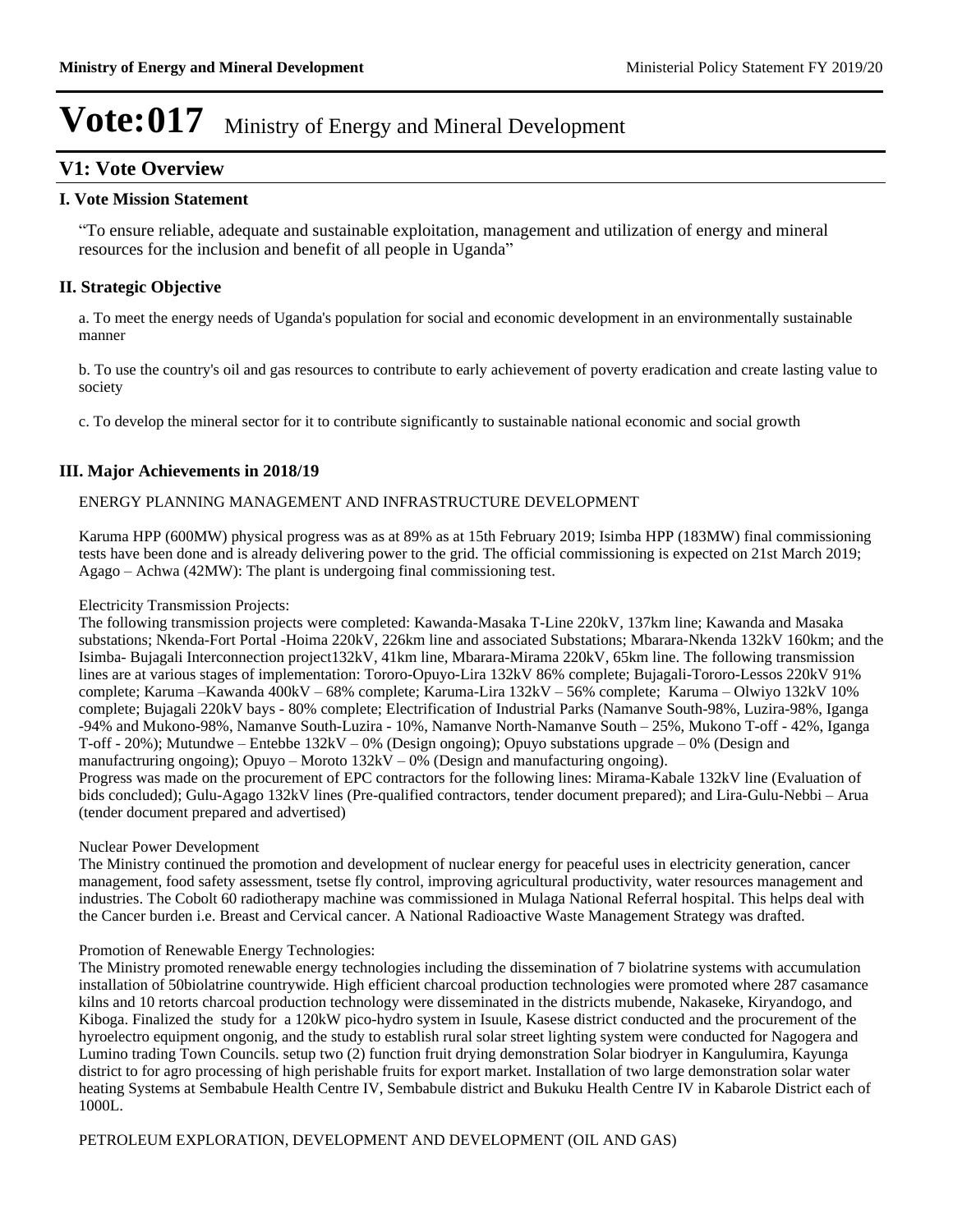#### Exploration Licenses

Three Exploration licenses were granted in Kanywataba and Ngassa areas. One (1) Exploration License was granted to M/s Armour Energy Limited in September 2017 while two (2) stratigraphic Exploration licenses; Shallow and Deep Plays in the Ngassa Block were issued to M/s Oranto Petroleum Limited in October 2017. Preparations by the two licensees to acquire additional seismic data in the three licenses are underway.

#### Second Petroleum Licensing Round

Preparations for the 2nd Licensing round commenced. A Strategy and Plan for the 2nd Licensing round was developed and approved and the Licensing Committee involving MEMD, PAU, MoJCA and MoFPED was constituted. The licensing round is expected to be launched at the East African Petroleum Conference and Exhibition (EAPCE'19) scheduled to take place in May, 2019 in Mombasa, Kenya.

#### Geological and geophysical surveys

Geophysical, geological and geochemical) data acquisition were carried out in the Kadam-Moroto basin. A cumulative of 200 line kilometres of geophysical data and over 320 sq. km of geological and geochemical mapping have been acquired.

#### Production Licenses

Nine (9) Production Licenses were issued to Total E&P Uganda (TOTAL), CNOOC (U) Ltd. (CNOOC) and Tullow Uganda Operations Pty Ltd. (Tullow). The Production Licenses are namely: Kingfisher licensed to CNOOC, Kasamene-Wahirindi, Kigogole-Ngara, Nsoga, Ngege and Mputa-Nzizi-Waraga licensed to Tullow, plus Jobi-Rii, Ngiri and Gunya licensed to TEPU. The Applications for Production Licenses over the Lyec field in Exploration Area 1A, Mpyo and Jobi-East fields in Exploration Area 1 all operated by TOTAL are still under review with a view of approving them before the end of FY 2018/19.

#### Field Development

Development of the fields under the above- mentioned nine (9) Production Licenses (PLs) is being carried out by the licensees, under two (2) development projects namely; Tilenga Project in Buliisa District and Kingfisher Project in Kikube District formally Hoima Disctrict. The Tilenga Project covers three (03) PLs (Jobi-Rii, Ngiri and Gunya) of Contract Area-1 operated by TOTAL and three (03) PLs (Kasamene-Wahirindi, Kigogole-Ngara, Nsoga) of License Area-2 operated by Tullow. The project includes development of a Central Processing Facility (CPF) with capacity to process 190,000 barrels of oil per day.

### Land Acquisition for Upstream Projects

Land is required for the Upstream Central Processing Facilities (CPF), oil refinery, refined products pipeline, crude export pipeline and the associated infrastructure. The Land Acquisition and Resettlement Framework (LARF) for the Upstream facilities was concluded. The Resettlement Action Plan for the upstream industrial area is on-going.

#### Land Acquisition for Refinery Development

Resettlement: Construction of the houses for the PAPS who opted for relocation was completed and they were commissioned. All the 46 PAPs entitled to houses occupied their respective houses. Cash Compensation: All PAPs who signed for compensation (which is about 99.3%), have been compensated

### Lead Investor for Refinery Development

Government signed the Project Framework Agreement (PFA) with the Albert Graben Refinery Consortium (AGRC) as the potential investor who will design, build, finance and operate the refinery on 10th April 2018.

Development of the Oil and Gas Industrial Park The Master plan for the Industrial park was approved by the National Physical Planning Board (NPPB) on 25th June 2018.

Development of Kabaale International Airport

The Kabaale Airport and Terminal Master plan and detailed engineering designs for phase 1 were completed. The construction of the first phase of the airport commenced and is expected to be completed by Quarter 3 of 2019.

Development of Pipelines and Storage Facilities

East African Crude Oil Pipeline (EACOP) PROJECT

Resettlement Action Plan: The EACOP RAP study activities for the pipeline on the Tanzania section are ongoing and are being undertaken.

Front End Engineering Design (FEED) for EACOP was received and reviewed. Government will approve the FEED once there is concurrence with the sponsors of the project

Multi- Products Pipeline: A Consultant, to develop and implement RAP for the acquisition of land for a corridor to accommodate the 213 km long 10 inch diameter pipeline was procured.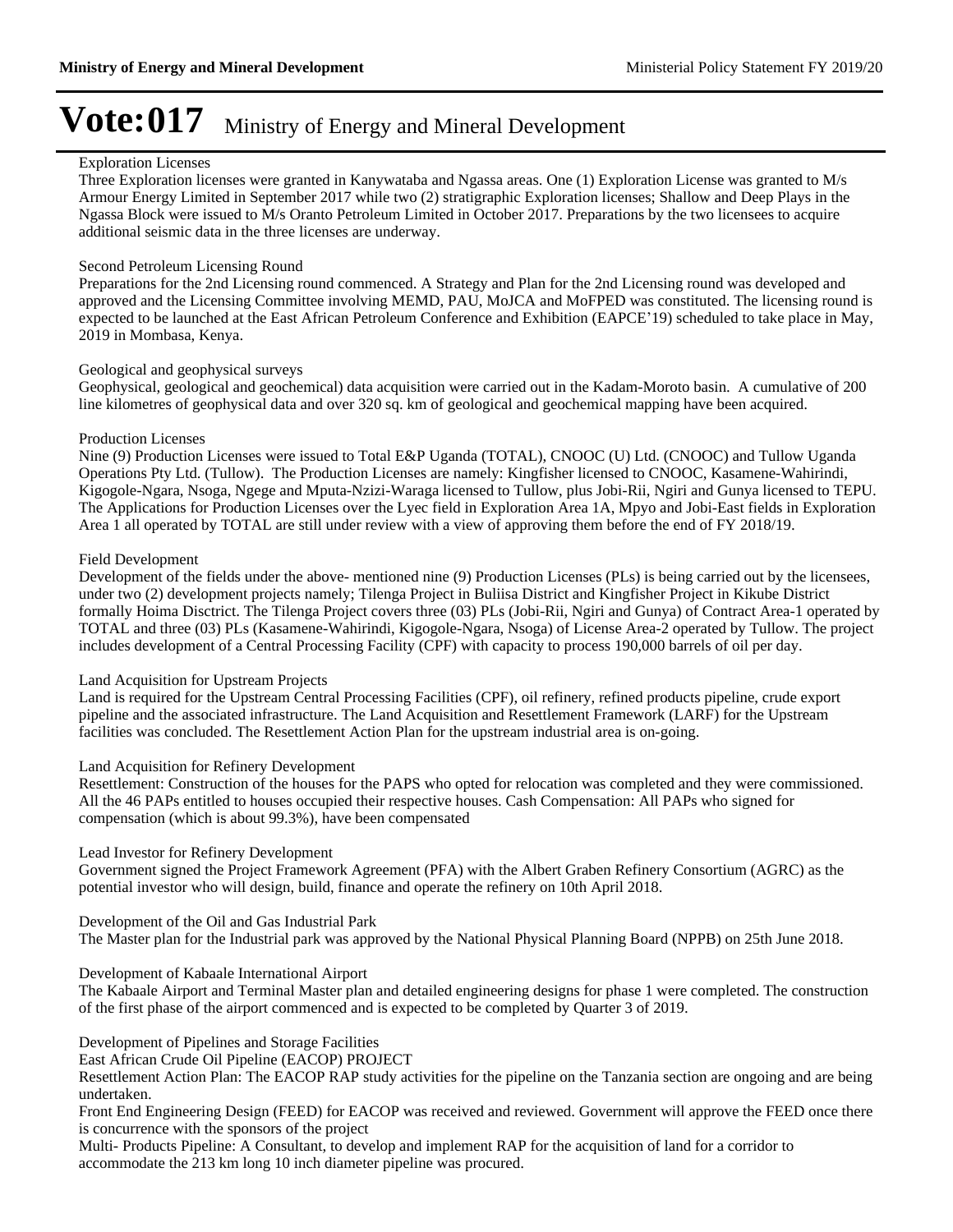### MINERAL EXPLORATION, DEVELOPMENT, PRODUCTION AND VALUE ADDITION

Geological Surveys: Government undertook the following geological, geochemical and geophysical studies: Preliminary geological and geochemical surveys were carried out in Kyambogo uranium anomaly, Sembabule District; gold and base metals, in Zeu Zombo District; and evaluation of iron ore in Kabale and Muko anomalies. Geochemical surveys were carried out in Kigezi, south-western Uganda at a regional scale for gold and base metals.

Mines development and value addition: The investor, M/S Guangzhou Dongsong Energy Group Co. Ltd is developing the Sukulu phosphate resource into phosphates, steel, glass, cement and brick products. The company constructed infrastructure and installed phosphates processing plant in Tororo. Commissioning of Phase One of Fertilizer plant was done on 12th October, 2018 by H.E the President of Republic Uganda. The Commissioning of Phase one of the steel plant, sheet glass plant, brick plant and cement plant is expected by July 2019.

Mining Cadastre and Registry System: The e-government portal to enable online mineral licensing was commissioned in the Ministry in August 2018. It is being upgraded to an e-government based mineral licensing system for a three-year period.

Mineral Rights (licences): A total of 716 Mineral Rights (licences) were issued to promote mining investment.

#### Mineral Production and Non Tax Revenue

The value of Minerals produced was worth UGX158,754,410 and revenue amounting to UGX14,230,860,561 were generated from export of produced minerals while revenue amounting to UGX1,468,932 were generated from import of minerals and total NTR was UGX16,702,115,814.

Earthquake Monitoring and Geo-hazards: monitored earthquakes using its installed Uganda seismic network to acquire data useful in monitoring of earthquake hazards.

Mineral Laboratories: The mineral laboratories are being upgraded to become the main analytical and beneficiation centre. Equipment and consumables for the laboratories have been procured and maintenance carried out.

Geothermal Investigation: surface geothermal investigation surveys at Kibiro and Panyimur areas were completed. Preliminary conceptual models have been developed and sited 16 Temperature Gradient Wells at the two prospects.

### **IV. Medium Term Plans**

i) Increase affordable Power Generation and expand Power Transmission and Distribution Infrastructure.

ii) Increase access to affordable modern energy services through rural electrification and renewable energy development. iii) Promote and monitor petroleum exploration and development in order to increase the reserve base and achieve local production.

iv) Develop petroleum refining, pipeline transportation, and bulk storage infrastructure.

v) To streamline petroleum supply and distribution.

vi) Promote and regulate mineral exploration, development, production and value addition.

vii) Promote efficient utilization of energy.

viii) Monitor geotectonic disturbances and radioactive emissions.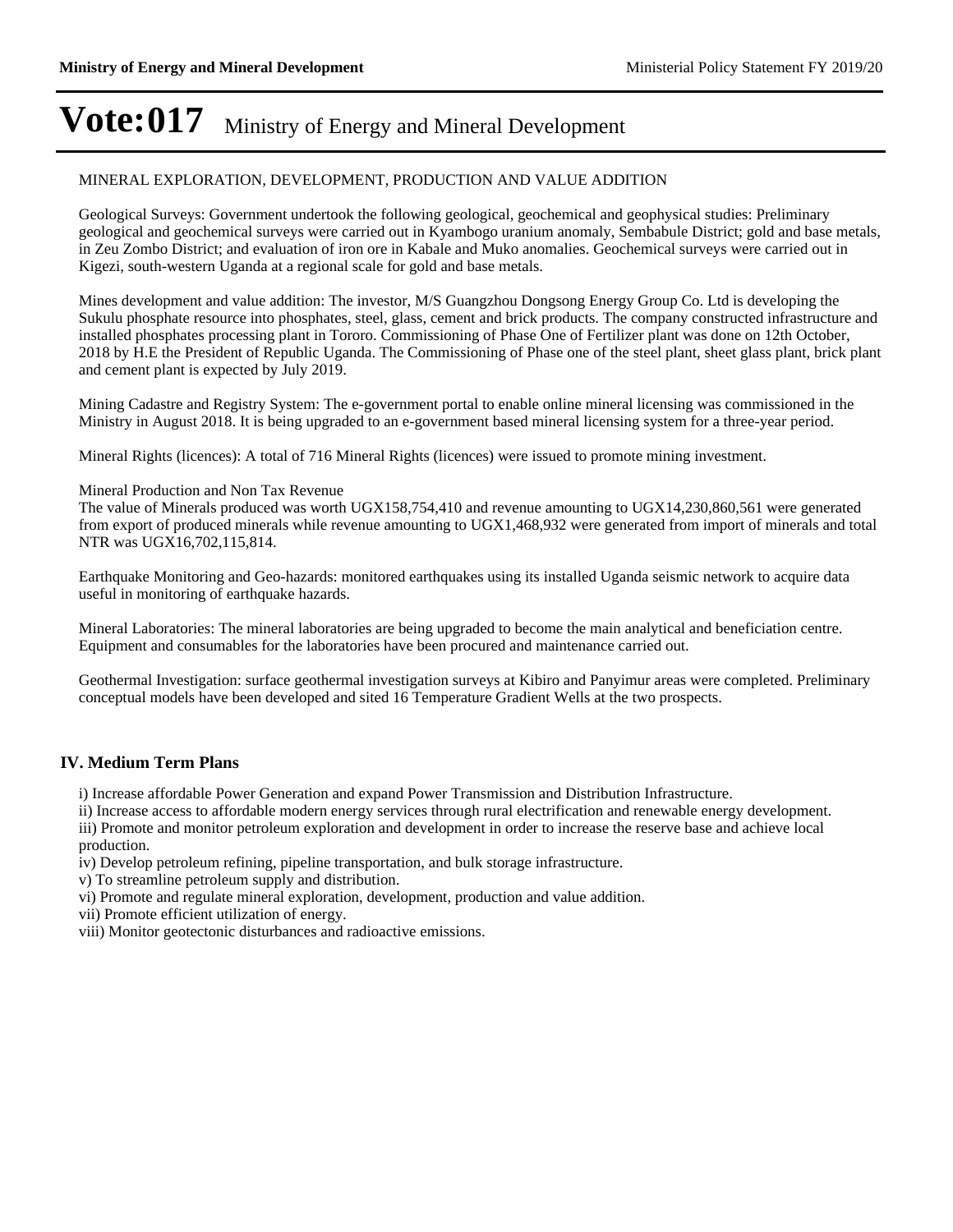### **V. Summary of Past Performance and Medium Term Budget Allocations**

**Table 5.1: Overview of Vote Expenditures (UShs Billion)**

|                  |                                                      |                    |               | 2018/19                                   |           | <b>MTEF Budget Projections</b> |                     |           |           |
|------------------|------------------------------------------------------|--------------------|---------------|-------------------------------------------|-----------|--------------------------------|---------------------|-----------|-----------|
|                  |                                                      | 2017/18<br>Outturn | <b>Budget</b> | <b>Approved Expenditure</b><br>by End Dec | 2019/20   | 2020/21                        | 2021/22             | 2022/23   | 2023/24   |
| <b>Recurrent</b> | Wage                                                 | 3.197              | 6.225         | 2.198                                     | 6.225     | 6.536                          | 6.863               | 7.206     | 7.566     |
|                  | Non Wage                                             | 118.980            | 85.788        | 42.175                                    | 85.584    | 98.421                         | 118.106             | 141.727   | 170.072   |
| Devt.            | GoU                                                  | 277.790            | 325.227       | 207.335                                   | 418.537   | 502.244                        | 502.244             | 502.244   | 502.244   |
|                  | Ext. Fin.                                            | 839.181            | 1,339.221     | 541.041                                   | 1.333.167 | 1,786.684                      | 2,173.709           | 1,139.673 | 571.554   |
|                  | <b>GoU</b> Total                                     | 399.967            | 417.240       | 251.708                                   | 510.345   | 607.201                        | 627.213             | 651.177   | 679.883   |
|                  | <b>Total GoU+Ext Fin (MTEF)</b>                      | 1,239.149          | 1,756.460     | 792.749                                   | 1,843.512 | 2,393.885                      | 2,800.922           | 1,790.849 | 1,251.437 |
|                  | Arrears                                              | 0.036              | 0.242         | 0.000                                     | 0.415     | 0.000                          | 0.000               | 0.000     | 0.000     |
|                  | <b>Total Budget</b>                                  | 1,239.184          | 1,756.702     | 792.749                                   | 1,843.926 |                                | 2,393.885 2,800.922 | 1,790.849 | 1,251.437 |
|                  | <b>A.I.A Total</b>                                   | 8.000              | 0.000         | 0.000                                     | 0.000     | 0.000                          | 0.000               | 0.000     | 0.000     |
|                  | <b>Grand Total</b>                                   | 1,247.184          | 1,756.702     | 792.749                                   | 1,843.926 | 2,393.885                      | 2,800.922           | 1,790.849 | 1,251.437 |
|                  | <b>Total Vote Budget</b><br><b>Excluding Arrears</b> | 1,247.149          | 1,756.460     | 792.749                                   | 1,843.512 | 2,393.885                      | 2,800.922           | 1,790.849 | 1,251.437 |

### **VI. Budget By Economic Clasification**

**Table V6.1 2018/19 and 2019/20 Budget Allocations by Item**

|                                       |         |          | 2018/19 Approved Budget |              |         | 2019/20 Draft Estimates |              |
|---------------------------------------|---------|----------|-------------------------|--------------|---------|-------------------------|--------------|
| <b>Billion Uganda Shillings</b>       | GoU     | Ext. Fin | AIA                     | <b>Total</b> | GoU     | Ext. Fin                | <b>Total</b> |
| <b>Output Class: Outputs Provided</b> | 65.290  | 14.162   | 0.000                   | 79.452       | 73.642  | 6.507                   | 80.149       |
| 211 Wages and Salaries                | 18.678  | 0.000    | 0.000                   | 18.678       | 15.531  | 0.240                   | 15.771       |
| 212 Social Contributions              | 1.473   | 0.000    | 0.000                   | 1.473        | 1.540   | 0.000                   | 1.540        |
| 213 Other Employee Costs              | 0.604   | 0.000    | 0.000                   | 0.604        | 0.610   | 0.000                   | 0.610        |
| 221 General Expenses                  | 13.614  | 0.000    | 0.000                   | 13.614       | 14.378  | 0.774                   | 15.152       |
| 222 Communications                    | 0.619   | 0.000    | 0.000                   | 0.619        | 0.977   | 0.110                   | 1.087        |
| 223 Utility and Property Expenses     | 1.768   | 0.000    | 0.000                   | 1.768        | 1.657   | 0.000                   | 1.657        |
| 224 Supplies and Services             | 0.222   | 0.000    | 0.000                   | 0.222        | 0.339   | 0.000                   | 0.339        |
| 225 Professional Services             | 9.009   | 14.162   | 0.000                   | 23.171       | 21.826  | 4.753                   | 26.580       |
| 226 Insurances and Licenses           | 0.004   | 0.000    | 0.000                   | 0.004        | 0.080   | 0.000                   | 0.080        |
| 227 Travel and Transport              | 9.749   | 0.000    | 0.000                   | 9.749        | 13.796  | 0.579                   | 14.375       |
| 228 Maintenance                       | 9.541   | 0.000    | 0.000                   | 9.541        | 2.858   | 0.050                   | 2.908        |
| 282 Miscellaneous Other Expenses      | 0.010   | 0.000    | 0.000                   | 0.010        | 0.050   | 0.000                   | 0.050        |
| <b>Output Class: Outputs Funded</b>   | 127.130 | 0.000    | 0.000                   | 127.130      | 133.868 | 0.000                   | 133.868      |
| 262 To international organisations    | 0.965   | 0.000    | 0.000                   | 0.965        | 0.818   | 0.000                   | 0.818        |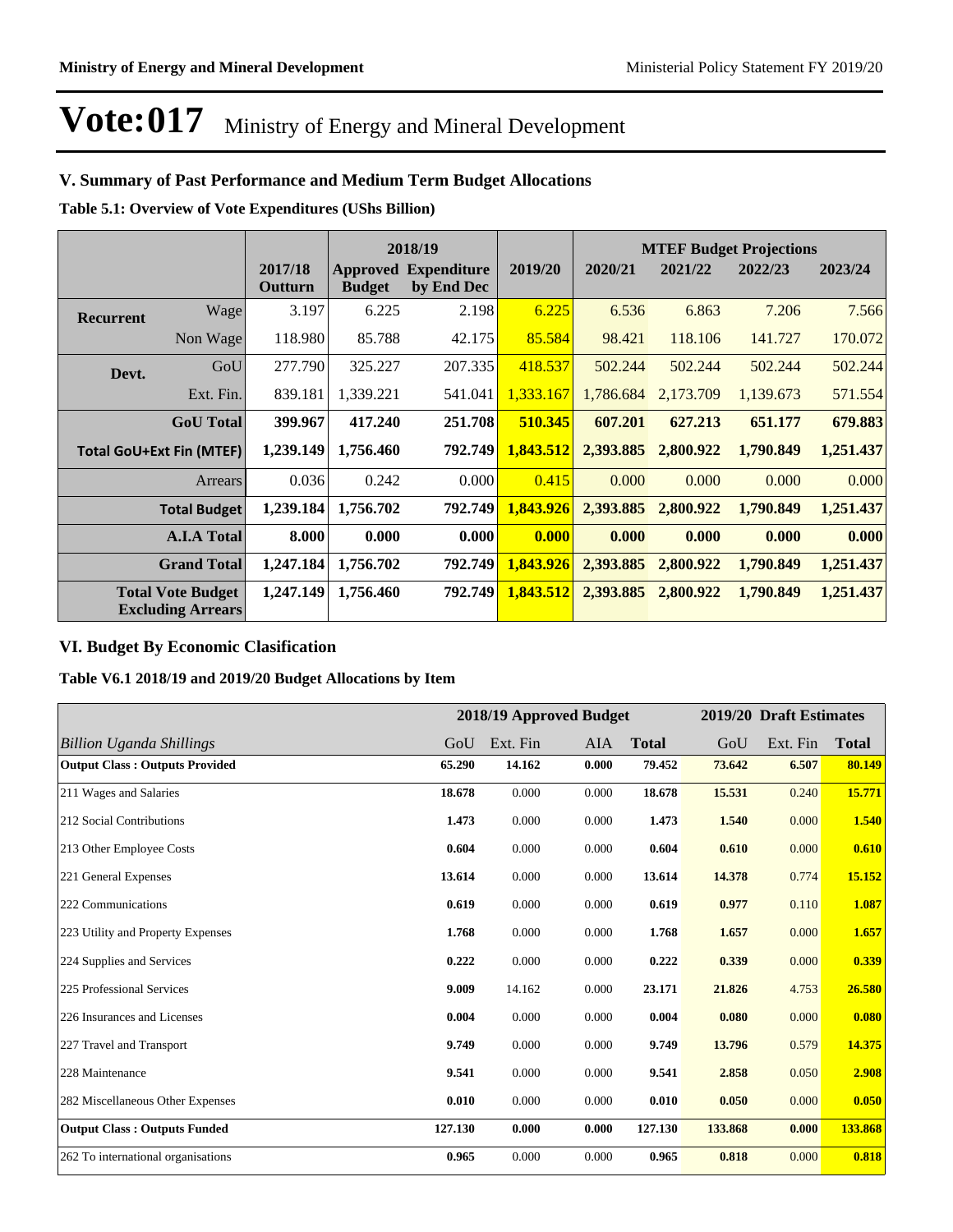| 263 To other general government units     | 126.165 | 0.000     | 0.000 | 126.165   | 128.550 | 0.000     | 128.550   |
|-------------------------------------------|---------|-----------|-------|-----------|---------|-----------|-----------|
| 291 Tax Refunds                           | 0.000   | 0.000     | 0.000 | 0.000     | 4.500   | 0.000     | 4.500     |
| <b>Output Class: Capital Purchases</b>    | 224.820 | 1,325.059 | 0.000 | 1,549.878 | 302.835 | 1,326.660 | 1,629.495 |
| 281 Property expenses other than interest | 24.207  | 94.985    | 0.000 | 119.192   | 47.059  | 0.000     | 47.059    |
| 311 NON-PRODUCED ASSETS                   | 166.253 | 0.000     | 0.000 | 166.253   | 133.014 | 0.000     | 133.014   |
| <b>312 FIXED ASSETS</b>                   | 34.069  | 1,167.777 | 0.000 | 1,201.845 | 92.255  | 748.670   | 840.925   |
| 314 INVENTORIES (STOCKS AND STORES)       | 0.290   | 62.297    | 0.000 | 62.587    | 30.507  | 577.990   | 608.497   |
| <b>Output Class: Arrears</b>              | 0.242   | 0.000     | 0.000 | 0.242     | 0.415   | 0.000     | 0.415     |
| 321 DOMESTIC                              | 0.242   | 0.000     | 0.000 | 0.242     | 0.415   | 0.000     | 0.415     |
| <b>Grand Total:</b>                       | 417.482 | 1,339.221 | 0.000 | 1,756.702 | 510.760 | 1,333.167 | 1,843.926 |
| <b>Total excluding Arrears</b>            | 417.240 | 1,339.221 | 0.000 | 1,756.460 | 510.345 | 1,333.167 | 1,843.512 |

### **VII. Budget By Programme And Subprogramme**

## **Table V7.1: Past Expenditure Outturns and Medium Term Projections by Programme and SubProgramme**

| Billion Uganda shillings                                              |                       | FY 2018/19                |                                   |                                             | <b>Medium Term Projections</b> |         |         |         |
|-----------------------------------------------------------------------|-----------------------|---------------------------|-----------------------------------|---------------------------------------------|--------------------------------|---------|---------|---------|
|                                                                       | FY 2017/18<br>Outturn | Approved<br><b>Budget</b> | <b>Spent By</b><br><b>End Dec</b> | 2019-20<br><b>Proposed</b><br><b>Budget</b> | 2020-21                        | 2021-22 | 2022-23 | 2023-24 |
| 01 Energy Planning, Management &<br><b>Infrastructure Dev't</b>       | 344.330               | 890.499                   | 371.327                           |                                             | 966.106 1,010.530              | 620.577 | 581.230 | 512.392 |
| 03 Energy Resources Directorate                                       | 0.446                 | 0.767                     | 0.268                             | 0.867                                       | 0.867                          | 0.867   | 0.867   | 1.367   |
| 09 Renewable Energy Department                                        | 0.111                 | 0.311                     | 0.118                             | 0.611                                       | 0.611                          | 0.611   | 0.611   | 0.911   |
| 10 Energy Efficiency and conservation<br>Department                   | 0.110                 | 0.310                     | 0.142                             | 0.610                                       | 0.610                          | 0.610   | 0.610   | 0.910   |
| 1023 Promotion of Renewable Energy &<br><b>Energy Efficiency</b>      | 3.223                 | 3.807                     | 1.784                             | 3.807                                       | 3.807                          | 3.807   | 3.807   | 3.807   |
| 1024 Bujagali Interconnection Project                                 | 3.309                 | 4.527                     | 4.527                             | 0.000                                       | 0.000                          | 0.000   | 0.000   | 0.000   |
| 1025 Karuma Interconnection Project                                   | 9.360                 | 29.290                    | 29.290                            | 0.000                                       | 0.000                          | 0.000   | 0.000   | 0.000   |
| 1026 Mputa Interconnection Project                                    | 1.200                 | 2.500                     | 2.500                             | 0.000                                       | 0.000                          | 0.000   | 0.000   | 0.000   |
| 11 Electrical Power Department                                        | 112.507               | 67.906                    | 33.892                            | 67.427                                      | 67.427                         | 67.427  | 70.956  | 98.091  |
| 1137 Mbarara-Nkenda/Tororo-<br>LiraTransmission Lines                 | 8.195                 | 10.650                    | 10.650                            | 21.950                                      | 20.000                         | 20.000  | 20.000  | 20.000  |
| 1140 NELSAP                                                           | 6.300                 | 10.060                    | 1.370                             | 0.000                                       | 0.000                          | 0.000   | 0.000   | 0.000   |
| 1144 Hoima - Kafu interconnection                                     | 2.340                 | 1.000                     | 1.000                             | 0.000                                       | 0.000                          | 0.000   | 0.000   | 0.000   |
| 1212 Electricity Sector Development Project                           | 16.370                | 85.397                    | 45.552                            | 0.000                                       | 0.000                          | 0.000   | 0.000   | 0.000   |
| 1221 Opuyo Moroto Interconnection Project                             | 3.000                 | 41.802                    | 41.260                            | 83.870                                      | 38.640                         | 7.000   | 7.000   | 7.000   |
| 1222 Electrification of Industrial Parks<br>Project                   | 100.792               | 119.583                   | 100.497                           | 147.187                                     | 310.213                        | 114.671 | 71.602  | 71.602  |
| 1259 Kampala-Entebbe Expansion Project                                | 27.468                | 35.142                    | 25.883                            | 75.412                                      | 86.452                         | 56.212  | 56.212  | 56.212  |
| 1387 2*220KV Kawanda Line Bays at<br>Bujagali 220/132/33KV Substation | 0.818                 | 0.200                     | 0.100                             | 2.664                                       | 2.664                          | 2.664   | 2.664   | 2.664   |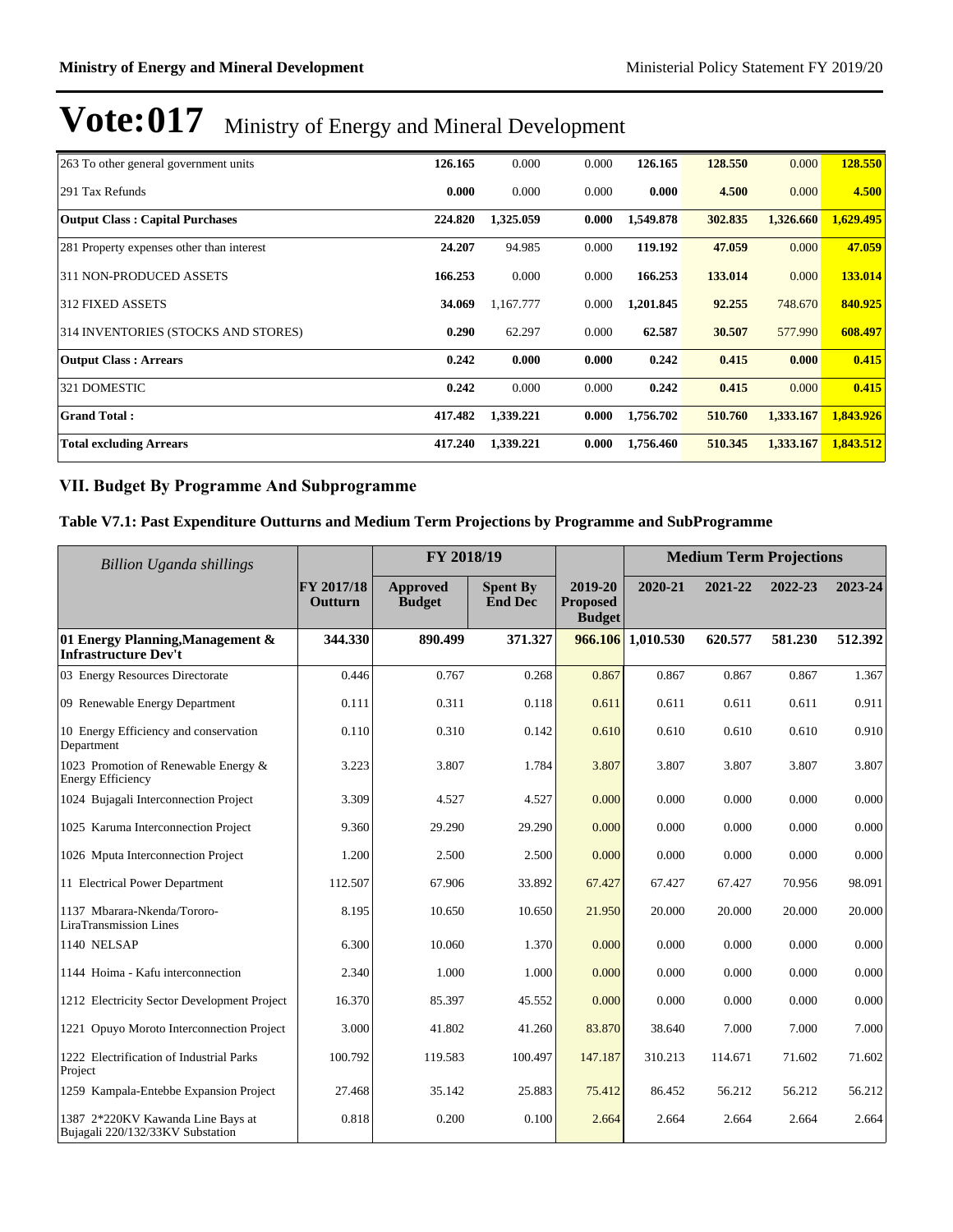| 1388 Mbale-Bulambuli (Atari) 132KV<br>transmission line and Associated Substation                                                              | 0.500   | 4.950   | 1.980   | 4.000   | 4.000   | 4.000                       | 4.000   | 4.000   |
|------------------------------------------------------------------------------------------------------------------------------------------------|---------|---------|---------|---------|---------|-----------------------------|---------|---------|
| 1389 New Nkenda 132/33KV, 2*60MVA<br>Substation                                                                                                | 0.500   | 0.200   | 0.100   | 0.000   | 0.000   | 0.000                       | 0.000   | 0.000   |
| 1390 Network Manager System<br>(SCADA/EMS) upgrade at the National<br>Control Center and Installation of an<br><b>Emergency Control Center</b> | 0.200   | 0.200   | 0.100   | 0.200   | 0.200   | 0.200                       | 0.200   | 0.200   |
| 1391 Lira-Gulu-Agago 132KV transmission<br>project                                                                                             | 0.950   | 0.200   | 0.100   | 68.630  | 118.150 | 108.500                     | 90.133  | 30.200  |
| 1407 Nuclear Power Infrastructure<br>Development Project                                                                                       | 2.384   | 3.000   | 1.485   | 3.000   | 3.000   | 3.000                       | 3.000   | 3.000   |
| 1409 Mirama - Kabale 132kv Transmission<br>Project                                                                                             | 6.190   | 108.320 | 31.930  | 77.930  | 25.000  | 25.000                      | 25.000  | 25.000  |
| 1426 Grid Expansion and Reinforcement<br>Project -Lira, Gulu, Nebbi to Arua<br><b>Transmission Line</b>                                        | 16.660  | 153.128 | 7.716   | 102.342 | 130.588 | 171.182                     | 194.402 | 157.262 |
| 1428 Energy for Rural Transformation (ERT)<br>Phase III                                                                                        | 8.632   | 36.567  | 8.859   | 22.717  | 23.697  | 9.927                       | 5.267   | 5.267   |
| 1429 ORIO Mini Hydro Power and Rural<br><b>Electrification Project</b>                                                                         | 9.000   | 8.000   | 7.974   | 8.000   | 8.000   | 8.000                       | 8.000   | 8.000   |
| 1492 Kampala Metropolitan Transmission<br><b>System Improvement Project</b>                                                                    | 1.765   | 54.374  | 5.750   | 75.380  | 3.900   | 3.900                       | 3.900   | 3.900   |
| 1497 Masaka-Mbarara Grid Expansion Line                                                                                                        | 2.000   | 108.309 | 6.500   | 199.503 | 162.705 | 13.000                      | 13.000  | 13.000  |
| 02 Large Hydro power infrastructure                                                                                                            | 774.139 | 751.034 | 380.723 | 740.759 | 770.923 | 53.421                      | 53.421  | 53.421  |
| 1143 Isimba HPP                                                                                                                                | 222.569 | 19.937  | 10.242  | 33.549  | 8.081   | 8.081                       | 8.081   | 8.081   |
| 1183 Karuma Hydoelectricity Power Project                                                                                                      | 545.345 | 603.891 | 367.020 | 603.570 | 699.490 | 40.530                      | 40.530  | 40.530  |
| 1350 Muzizi Hydro Power Project                                                                                                                | 4.388   | 126.912 | 3.267   | 101.347 | 49.087  | 2.517                       | 2.517   | 2.517   |
| 1351 Nyagak III Hydro Power Project                                                                                                            | 1.837   | 0.293   | 0.194   | 2.293   | 14.265  | 2.293                       | 2.293   | 2.293   |
| 03 Petroleum Exploration,<br><b>Development, Production, Value</b><br><b>Addition and Distribution and</b><br><b>Petrolleum Products</b>       | 84.994  | 57.928  | 19.656  | 52.072  |         | 522.041 2,036.129 1,021.763 |         | 550.717 |
| 04 Directorate of Petroleum                                                                                                                    | 3.003   | 0.470   | 0.115   | 2.046   | 2.046   | 2.546                       | 2.546   | 2.546   |
| 1184 Construction of Oil Refinery                                                                                                              | 11.887  | 9.805   | 4.169   | 7.805   | 9.805   | 597.035                     | 908.755 | 437.709 |
| 12 Petroleum Exploration, Development and<br>Production (Upstream) Department                                                                  | 0.601   | 0.988   | 0.305   | 0.670   | 0.570   | 5.570                       | 5.570   | 5.570   |
| 1258 Downstream Petroleum Infrastructure                                                                                                       | 9.802   | 0.000   | 0.000   | 0.000   | 0.000   | 0.000                       | 0.000   | 0.000   |
| 13 Midstream Petroleum Department                                                                                                              | 0.070   | 0.270   | 0.019   | 0.670   | 0.570   | 5.570                       | 5.570   | 5.570   |
| 1352 Midstream Petroleum Infrastructure<br>Development Project                                                                                 | 8.651   | 13.158  | 3.192   | 13.158  | 470.314 | 1,382.084                   | 55.998  | 55.998  |
| 1355 Strengthening the Development and<br>Production Phases of Oil and Gas Sector                                                              | 49.557  | 16.610  | 5.725   | 16.610  | 22.610  | 22.610                      | 22.610  | 22.610  |
| 14 Petroleum Supply (Downstream)<br>Department                                                                                                 | 0.597   | 11.265  | 5.916   | 5.607   | 6.607   | 15.714                      | 15.714  | 15.714  |
| 1410 Skills for Oil and Gas Africa (SOGA)                                                                                                      | 0.827   | 5.362   | 0.215   | 5.507   | 9.520   | 5.000                       | 5.000   | 5.000   |
| 05 Mineral Exploration, Development<br>& Value Addition                                                                                        | 20.087  | 24.929  | 7.241   | 46.329  | 53.285  | 53.285                      | 86.491  | 86.491  |
| 05 Directorate of Geological Survey and                                                                                                        | 0.965   | 1.483   | 0.695   | 1.683   | 2.183   | 2.183                       | 2.183   | 2.183   |
| Mines                                                                                                                                          |         |         |         |         |         |                             |         |         |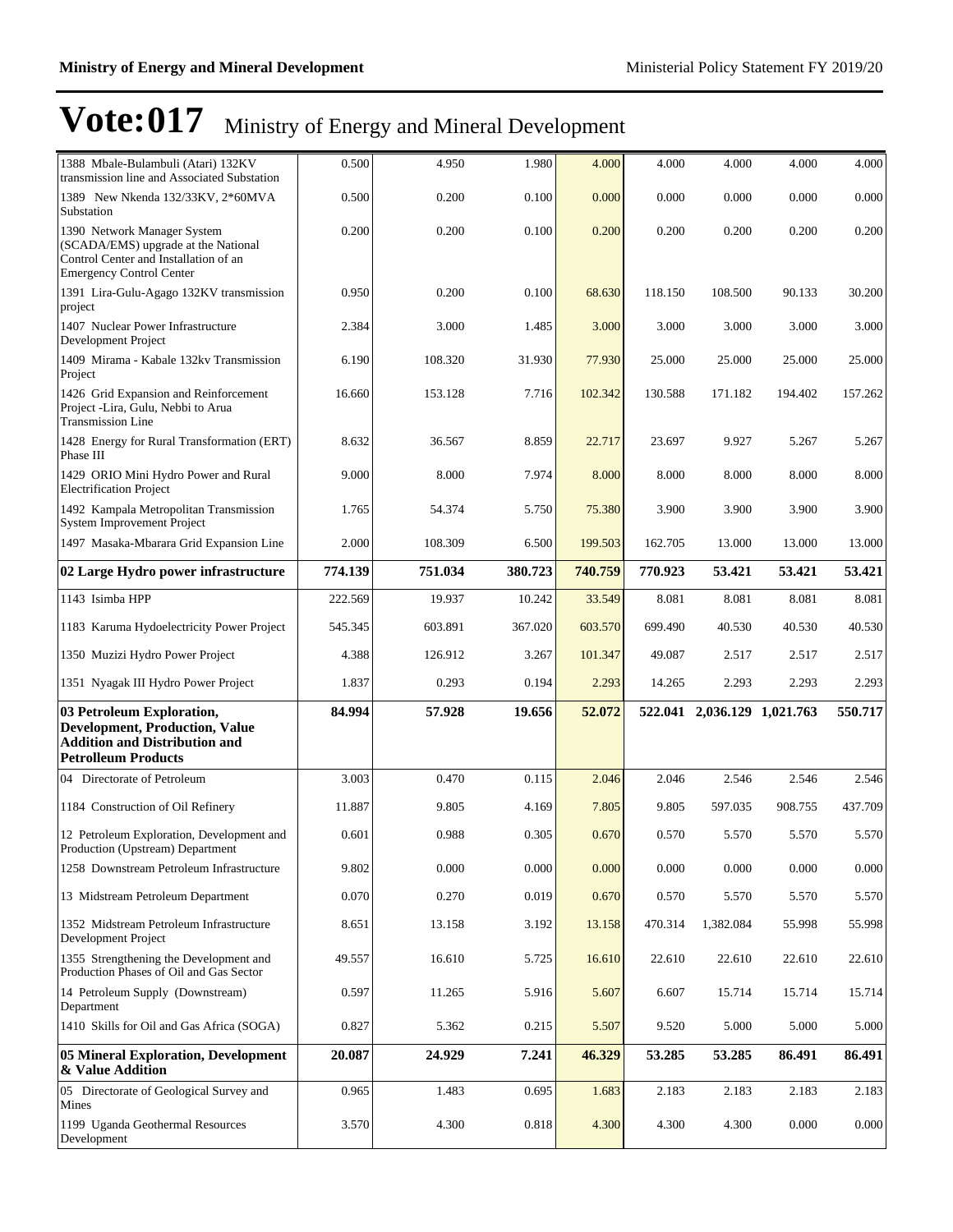| 1353 Mineral Wealth and Mining<br><b>Infrastructure Development</b>                                   | 10.258    | 12.754    | 4.316   | 16.254    | 12.222    | 17.222                                              | 47.222                        | 63.357 |
|-------------------------------------------------------------------------------------------------------|-----------|-----------|---------|-----------|-----------|-----------------------------------------------------|-------------------------------|--------|
| 1392 Design, Construction and Installation of<br><b>Uganda National Infrasound Network</b><br>(DCIIN) | 3.166     | 3.629     | 1.068   | 2.129     | 3.629     | 3.629                                               | 3.629                         | 0.000  |
| 15 Geological Survey Department                                                                       | 0.055     | 0.255     | 0.064   | 0.655     | 2.555     | 2.555                                               | 2.555                         | 2.555  |
| 1505 Minerals Laboratories Equipping &<br><b>Systems Development</b>                                  | 1.963     | 2.000     | 0.067   | 8.000     | 10.000    | 5.000                                               | 12.506                        | 0.000  |
| 1542 Airborne Geophysical Survey and<br>Geological Mapping of Karamoja                                | 0.000     | 0.000     | 0.000   | 12.000    | 10.000    | 10.000                                              | 0.000                         | 0.000  |
| 16 Geothermal Survey Resources Department                                                             | 0.061     | 0.246     | 0.115   | 0.646     | 2.546     | 2.546                                               | 7.546                         | 7.546  |
| 17 Mines Department                                                                                   | 0.049     | 0.263     | 0.098   | 0.663     | 5.850     | 5.850                                               | 10.850                        | 10.850 |
| <b>49 Policy, Planning and Support</b><br><b>Services</b>                                             | 23.634    | 32.312    | 13.802  | 38.660    | 37.107    | 37.510                                              | 47.945                        | 48.416 |
| 08 Internal Audit Department                                                                          | 0.409     | 0.509     | 0.262   | 0.789     | 1.609     | 1.609                                               | 1.609                         | 1.609  |
| 1223 Institutional Support to Ministry of<br><b>Energy and Mineral Development</b>                    | 19.996    | 24.591    | 11.176  | 28.591    | 24.591    | 24.591                                              | 24.591                        | 24.591 |
| 18 Finance and Administration                                                                         | 2.731     | 6.413     | 2.086   | 8.291     | 9.007     | 9.411                                               | 18.846                        | 19.316 |
| 19 Sectoral Planning and Policy Analysis                                                              | 0.499     | 0.800     | 0.278   | 0.990     | 1.900     | 1.900                                               | 2.900                         | 2.900  |
| <b>Total for the Vote</b>                                                                             | 1,247.184 | 1,756.702 | 792.749 |           |           | $1,843.926$ 2,393.885 2,800.922 1,790.849 1,251.437 |                               |        |
| <b>Total Excluding Arrears</b>                                                                        | 1,247.149 | 1,756.460 | 792.749 | 1,843.512 | 2,393.885 |                                                     | 2,800.922 1,790.849 1,251.437 |        |

### **VIII. Programme Performance and Medium Term Plans**

### **Table V8.1: Programme Outcome and Outcome Indicators ( Only applicable for FY 2019/20)**

| <b>Programme:</b>                                       | 01 Energy Planning, Management & Infrastructure Dev't                                                                       |                 |                  |                            |                                            |            |
|---------------------------------------------------------|-----------------------------------------------------------------------------------------------------------------------------|-----------------|------------------|----------------------------|--------------------------------------------|------------|
|                                                         | Programme Objective To promote adequate and reliable energy to achieve increased levels of access to modern energy services |                 |                  |                            |                                            |            |
| <b>Responsible Officer:</b>                             | James Baanabe Isingoma, Ag. Director Energy Resources Directorate                                                           |                 |                  |                            |                                            |            |
| <b>Programme Outcome:</b>                               | Increased generation capacity, transmission and access to affordable modern energy for social and<br>economic development   |                 |                  |                            |                                            |            |
|                                                         | <b>Sector Outcomes contributed to by the Programme Outcome</b>                                                              |                 |                  |                            |                                            |            |
|                                                         | 1. Increased energy generation for economic development                                                                     |                 |                  |                            |                                            |            |
|                                                         |                                                                                                                             |                 |                  | <b>Performance Targets</b> |                                            |            |
|                                                         | <b>Outcome Indicators</b>                                                                                                   |                 |                  | 2019/20                    | 2020/21                                    | 2021/22    |
|                                                         |                                                                                                                             | <b>Baseline</b> | <b>Base</b> year | <b>Target</b>              | Projection                                 | Projection |
| • % reduction of losses in the distribution network     |                                                                                                                             |                 |                  | <b>15%</b>                 | 14.5%                                      | 14%        |
| • % of households connected to the national grid        |                                                                                                                             |                 |                  | 28%                        | 30%                                        | 35%        |
| • Increased Generation capacity in MW added to the grid |                                                                                                                             |                 |                  | 644                        | 20                                         | 20         |
|                                                         | <b>SubProgramme: 03 Energy Resources Directorate</b>                                                                        |                 |                  |                            |                                            |            |
| <b>Output: 03 Renewable Energy Promotion</b>            |                                                                                                                             |                 |                  |                            |                                            |            |
| Stage of development of Nyagak III HPP                  |                                                                                                                             |                 |                  | 20%<br>completed           | 80%<br>Completed                           | 5.5 MW     |
| Stage of development of Nyamwamba HPP                   |                                                                                                                             |                 |                  |                            | <b>Operational</b> Operational Operational |            |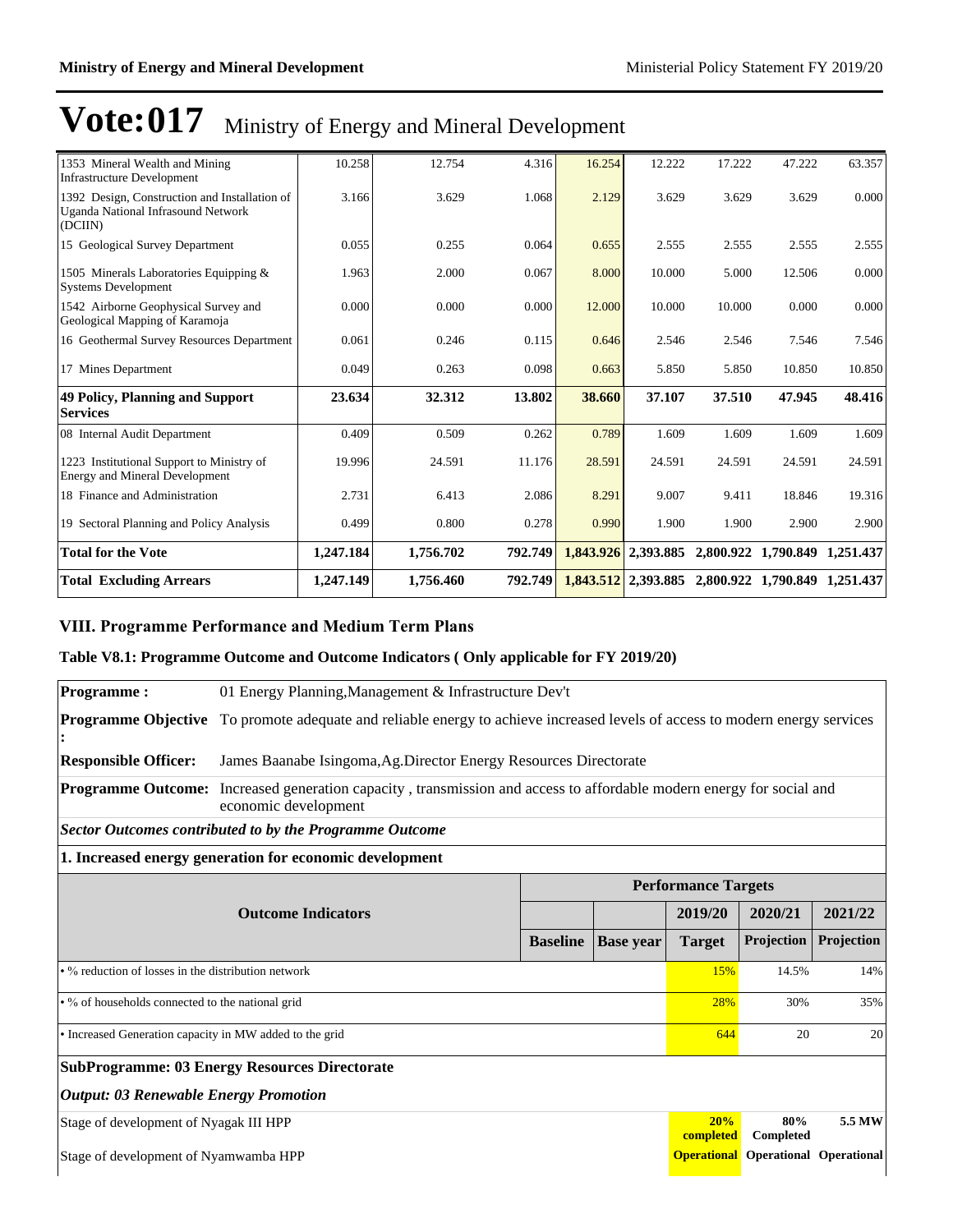## $\textbf{Vote:}\textbf{017}$  Ministry of Energy and Mineral Development

| Stage of development of Rwimi HPP                                               |                                                                                         | <b>Operationa</b> Operational Operational          |         |
|---------------------------------------------------------------------------------|-----------------------------------------------------------------------------------------|----------------------------------------------------|---------|
| Stage of development of Siti 1 HPP                                              |                                                                                         | <b>Operational</b> Operational Operational         |         |
| Stage of development of Siti 2 HPP                                              |                                                                                         | <b>Operational</b> Operational Operational         |         |
| Stage of development of Waki HPP                                                | <b>4.8 MW</b>                                                                           | <b>Operational Operational</b>                     |         |
| <b>SubProgramme: 10 Energy Efficiency and conservation Department</b>           |                                                                                         |                                                    |         |
| <b>Output: 02 Energy Efficiency Promotion</b>                                   |                                                                                         |                                                    |         |
| Percentage f Audited firms implementing Energy efficiency measures              | 100%                                                                                    |                                                    |         |
| Number of sites demonstrating use of improved energy technologies               | 50                                                                                      |                                                    |         |
| SubProgramme: 1023 Promotion of Renewable Energy & Energy Efficiency            |                                                                                         |                                                    |         |
| <b>Output: 02 Energy Efficiency Promotion</b>                                   |                                                                                         |                                                    |         |
| Percentage f Audited firms implementing Energy efficiency measures              | 50%                                                                                     | 50%                                                | 50%     |
| Number of prepaid meters installed                                              | 300,000                                                                                 | 300,000                                            | 300,000 |
| Number of sites demonstrating use of improved energy technologies               | <b>25</b>                                                                               | 50                                                 | 70      |
| <b>Output: 03 Renewable Energy Promotion</b>                                    |                                                                                         |                                                    |         |
| Stage of development of Nyagak III HPP                                          | 20%<br>n finished                                                                       | 80%<br><b>constructio</b> construction<br>finished | 5.5     |
| Stage of development of Nyamwamba HPP                                           |                                                                                         | <b>Operational</b> Operational Operational         |         |
| Stage of development of Rwimi HPP                                               |                                                                                         | <b>Operational</b> Operational Operational         |         |
| Stage of development of Siti 1 HPP                                              |                                                                                         | <b>Operational</b> Operational Operational         |         |
| Stage of development of Siti 2 HPP                                              |                                                                                         | <b>Operational</b> Operational Operational         |         |
| Stage of development of Waki HPP                                                |                                                                                         | <b>4.8 MW</b> Operational Opeerationa              |         |
| <b>SubProgramme: 11 Electrical Power Department</b>                             |                                                                                         |                                                    |         |
| <b>Output: 03 Renewable Energy Promotion</b>                                    |                                                                                         |                                                    |         |
| Stage of development of Nyagak III HPP<br>Stage of development of Nyamwamba HPP | <b>Commence</b><br>ment of<br>constructio<br>n works by<br>end of Q3<br><b>Commence</b> |                                                    |         |
|                                                                                 | ment of<br>constructio<br>n by end of<br>$\overline{O3}$                                |                                                    |         |
| Stage of development of Rwimi HPP                                               | commission<br><b>ed</b>                                                                 |                                                    |         |
| Stage of development of Siti 1 HPP                                              | commission<br><b>ed</b>                                                                 |                                                    |         |
| Stage of development of Siti 2 HPP                                              | commission<br>ed                                                                        |                                                    |         |
| Stage of development of Waki HPP                                                | commission<br><b>ed</b>                                                                 |                                                    |         |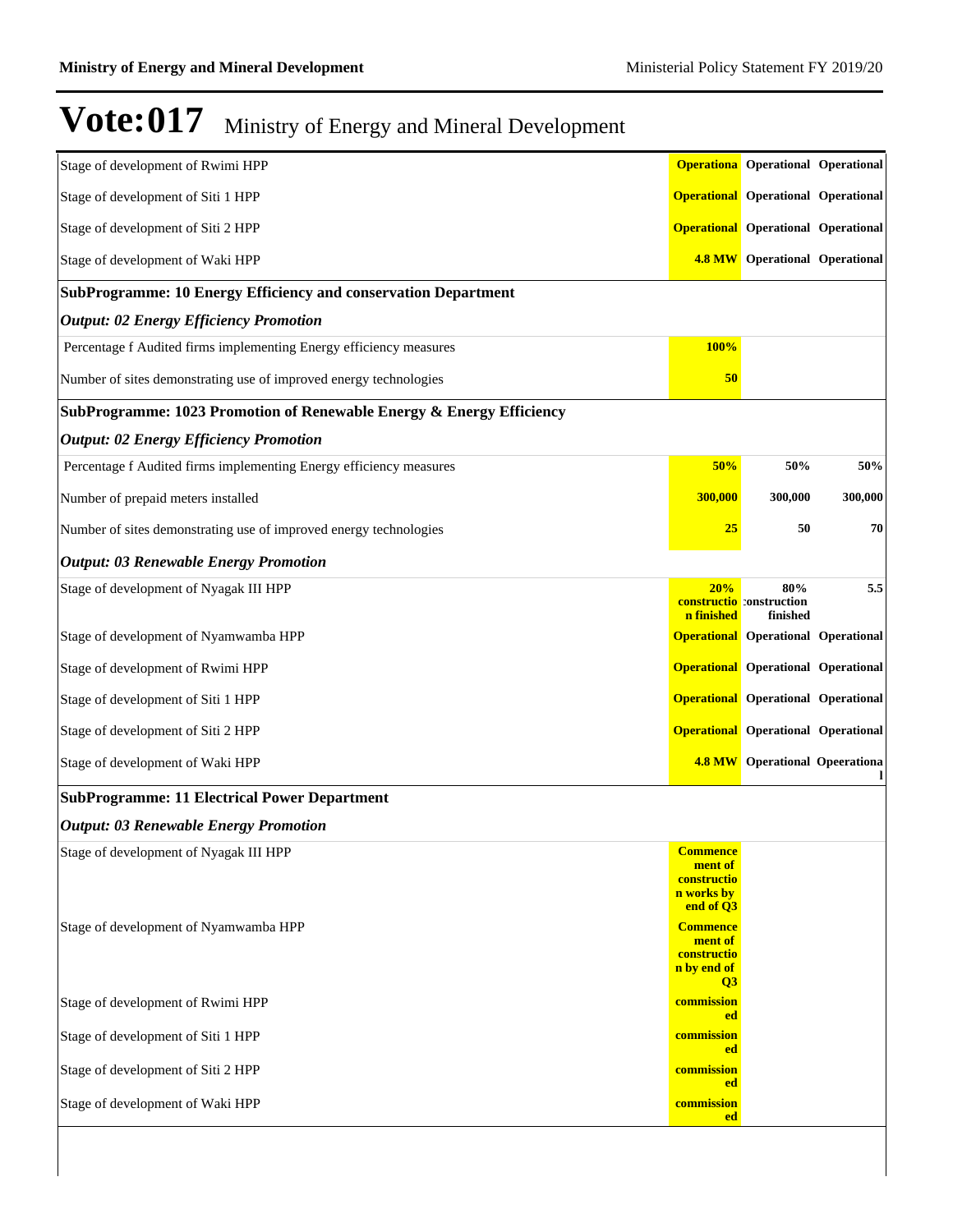| <b>Output: 04 Increased Rural Electrification</b> |                                                                                                                    |                 |                  |                            |            |            |  |  |
|---------------------------------------------------|--------------------------------------------------------------------------------------------------------------------|-----------------|------------------|----------------------------|------------|------------|--|--|
| Number of District Headquarters electrified       |                                                                                                                    |                 |                  | 121                        |            |            |  |  |
| Number of line KM of LV (11KV) constructed        |                                                                                                                    |                 |                  | 1,500                      |            |            |  |  |
| Number of line KM of MV (33KV) constructed        |                                                                                                                    |                 |                  | 1,100                      |            |            |  |  |
| 300,000<br>Number of Solar systems installed      |                                                                                                                    |                 |                  |                            |            |            |  |  |
| <b>Programme:</b>                                 | 02 Large Hydro power infrastructure                                                                                |                 |                  |                            |            |            |  |  |
| <b>Programme Objective</b>                        | Ensure adequate generation capacity for economic and social development for the rural and urban users in<br>uganda |                 |                  |                            |            |            |  |  |
| <b>Responsible Officer:</b>                       | James Baanabe Isingoma                                                                                             |                 |                  |                            |            |            |  |  |
|                                                   | <b>Programme Outcome:</b> Increased generation capacity, transmission and access to affordable modern Energy       |                 |                  |                            |            |            |  |  |
|                                                   | Sector Outcomes contributed to by the Programme Outcome                                                            |                 |                  |                            |            |            |  |  |
|                                                   | 1. Increased energy generation for economic development                                                            |                 |                  |                            |            |            |  |  |
|                                                   |                                                                                                                    |                 |                  | <b>Performance Targets</b> |            |            |  |  |
|                                                   | <b>Outcome Indicators</b>                                                                                          |                 |                  | 2019/20                    | 2020/21    | 2021/22    |  |  |
|                                                   |                                                                                                                    | <b>Baseline</b> | <b>Base year</b> | <b>Target</b>              | Projection | Projection |  |  |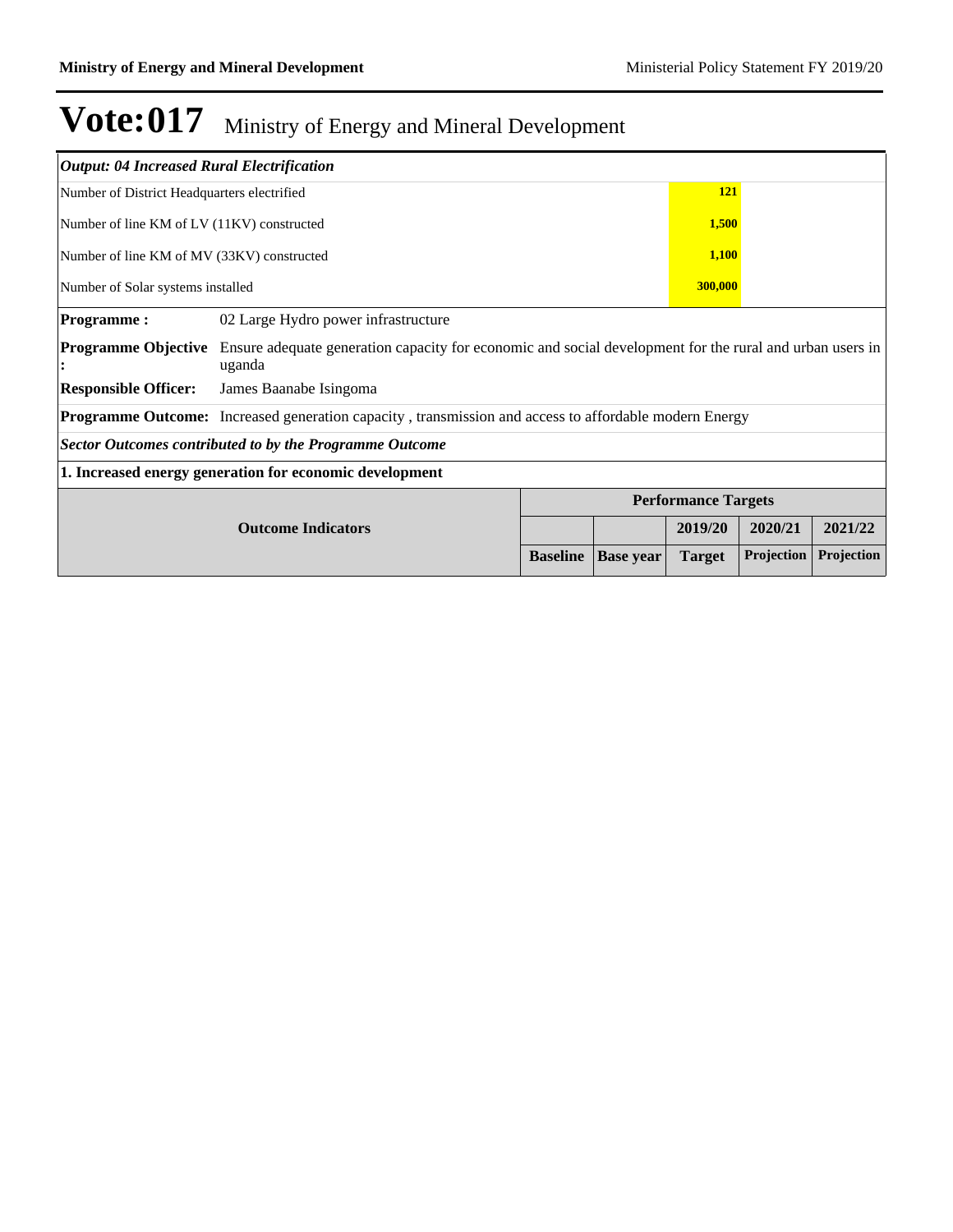|                                                     | N/A                                                                                                                                                                                                    |                                                                                            |                                                               |                                           |
|-----------------------------------------------------|--------------------------------------------------------------------------------------------------------------------------------------------------------------------------------------------------------|--------------------------------------------------------------------------------------------|---------------------------------------------------------------|-------------------------------------------|
| SubProgramme: 1143 Isimba HPP                       |                                                                                                                                                                                                        |                                                                                            |                                                               |                                           |
|                                                     | Output: 51 Increased power generation - Largescale Hydro-electric                                                                                                                                      |                                                                                            |                                                               |                                           |
| Status of Ayago power project                       |                                                                                                                                                                                                        | <b>Financial</b><br><b>Closure</b>                                                         | <b>Financial</b><br><b>Closure</b>                            | Site<br>Mobilisatio<br>n                  |
| Status of Isimba power project                      |                                                                                                                                                                                                        | <b>Commissio</b><br>ned and<br>generating                                                  | Operating                                                     | Operating                                 |
| Status of Karuma power project                      |                                                                                                                                                                                                        | <b>Commsione</b><br>d and<br>generating                                                    | Operating                                                     | Operating                                 |
| <b>Output: 71 Acquisition of Land by Government</b> |                                                                                                                                                                                                        |                                                                                            |                                                               |                                           |
|                                                     | Hectares of land acquisred for the Development of Bukasa Port                                                                                                                                          | <b>100%</b><br>compensati<br>on of PAPs<br>by end of<br>$\mathbf{Q1}$                      | Completion<br>of land<br>titling of<br>acquired<br>land by QI |                                           |
| Output: 80 Large Hydro Power Infrastructure         |                                                                                                                                                                                                        |                                                                                            |                                                               |                                           |
|                                                     | Percentage of land freed up for Isimba Transmission Line                                                                                                                                               | <b>100%</b>                                                                                |                                                               |                                           |
|                                                     | Percentage of land freed up for Karuma Transmission Line                                                                                                                                               | <b>100%</b>                                                                                |                                                               |                                           |
|                                                     | SubProgramme: 1183 Karuma Hydoelectricity Power Project                                                                                                                                                |                                                                                            |                                                               |                                           |
|                                                     | Output: 51 Increased power generation - Largescale Hydro-electric                                                                                                                                      |                                                                                            |                                                               |                                           |
| Status of Isimba power project                      |                                                                                                                                                                                                        |                                                                                            | <b>Commission Commission</b><br>ed and<br>generating          | ed and<br>generating                      |
| Status of Karuma power project                      |                                                                                                                                                                                                        | 100%<br>completion<br>of EPC<br><b>Works</b>                                               | <b>Commission</b><br>ed and<br>generating                     | <b>Commission</b><br>ed and<br>generating |
| <b>Output: 71 Acquisition of Land by Government</b> |                                                                                                                                                                                                        |                                                                                            |                                                               |                                           |
|                                                     | Hectares of land acquisred for the Development of Bukasa Port                                                                                                                                          | <b>100%</b><br>completion<br>of RAP<br><b>Activities</b><br>by end of<br><b>FY 2019/20</b> |                                                               |                                           |
| Output: 80 Large Hydro Power Infrastructure         |                                                                                                                                                                                                        |                                                                                            |                                                               |                                           |
|                                                     | Percentage of land freed up for Isimba Transmission Line                                                                                                                                               | <b>100%</b>                                                                                |                                                               |                                           |
|                                                     | Percentage of land freed up for Karuma Transmission Line                                                                                                                                               | 100%                                                                                       |                                                               |                                           |
| <b>Programme:</b>                                   | 03 Petroleum Exploration, Development, Production, Value Addition and Distribution and Petrolleum<br>Products                                                                                          |                                                                                            |                                                               |                                           |
| <b>Programme Objective</b>                          | Ensure efficiency and effectiveness in the management of Uganda's oil and gas resource potential, value<br>addition, distribution and access to petroleum products for social and economic development |                                                                                            |                                                               |                                           |
| <b>Responsible Officer:</b>                         | Malinga Honey                                                                                                                                                                                          |                                                                                            |                                                               |                                           |
| <b>Programme Outcome:</b>                           | Ensure efficiency and effectiveness in the management of the country's oil and gas resource<br>potential, value addition and distribution of petroleum products.                                       |                                                                                            |                                                               |                                           |
|                                                     | <b>Sector Outcomes contributed to by the Programme Outcome</b>                                                                                                                                         |                                                                                            |                                                               |                                           |
|                                                     | 1. Increased amount of revenue from Oil and Gas production                                                                                                                                             |                                                                                            |                                                               |                                           |
|                                                     |                                                                                                                                                                                                        |                                                                                            |                                                               |                                           |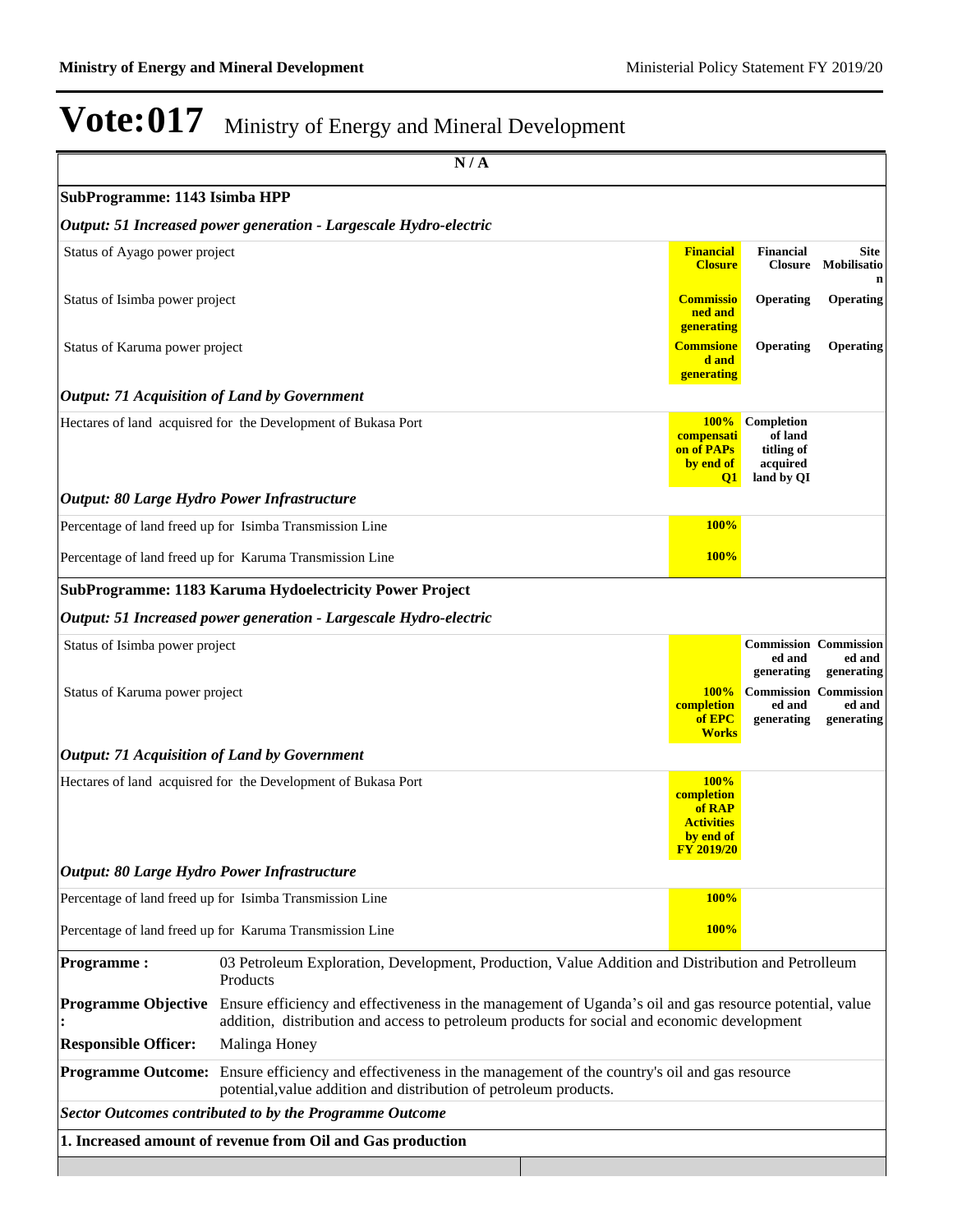|                                             |                                                                                                                                                                                      |                 |                  | <b>Performance Targets</b>                                                                              |              |                  |  |
|---------------------------------------------|--------------------------------------------------------------------------------------------------------------------------------------------------------------------------------------|-----------------|------------------|---------------------------------------------------------------------------------------------------------|--------------|------------------|--|
|                                             | <b>Outcome Indicators</b>                                                                                                                                                            |                 |                  | 2019/20                                                                                                 | 2020/21      | 2021/22          |  |
|                                             |                                                                                                                                                                                      | <b>Baseline</b> | <b>Base</b> year | <b>Target</b>                                                                                           | Projection   | Projection       |  |
|                                             | • Number of Ugandans employed as professionals in the oil and gas sector                                                                                                             |                 |                  | 500                                                                                                     | 510          | 550              |  |
|                                             | • Level of growth of investment in downstream infrastructure                                                                                                                         | 6               | 2014             | 12                                                                                                      | 13           | 14               |  |
| • Number of exploration licenses issued     |                                                                                                                                                                                      |                 |                  | $\overline{2}$                                                                                          | 3            | 3                |  |
|                                             | <b>SubProgramme: 1184 Construction of Oil Refinery</b>                                                                                                                               |                 |                  |                                                                                                         |              |                  |  |
| <b>Output: 80 Oil Refinery Construction</b> |                                                                                                                                                                                      |                 |                  |                                                                                                         |              |                  |  |
| Stage of identifying Lead Investor          |                                                                                                                                                                                      |                 |                  | <b>Lead</b><br><b>Investor</b><br><b>Undertakin</b><br>g FEED<br>and ESIA<br>for the<br><b>Refinery</b> |              |                  |  |
| <b>Stage of Land Acquisition</b>            |                                                                                                                                                                                      |                 |                  | All<br>resettlemen<br>t<br><i>infrastructu</i><br>re<br>completed.                                      |              |                  |  |
|                                             | SubProgramme: 1355 Strengthening the Development and Production Phases of Oil and Gas Sector                                                                                         |                 |                  |                                                                                                         |              |                  |  |
|                                             | Output: 03 Capacity Building for the oil & gas sector                                                                                                                                |                 |                  |                                                                                                         |              |                  |  |
|                                             | Number of staff enrolled for professional training in Oil and gas discipline                                                                                                         |                 |                  | $\overline{2}$                                                                                          | $\mathbf{2}$ | $\boldsymbol{2}$ |  |
|                                             | <b>Output: 04 Monitoring Upstream petroleum activities</b>                                                                                                                           |                 |                  |                                                                                                         |              |                  |  |
|                                             | Number f field development plans approved for issuance of Production License                                                                                                         |                 |                  | 3                                                                                                       | $\mathbf{1}$ | 3                |  |
| Number of line Km of seismic data acquired. |                                                                                                                                                                                      |                 |                  | <b>200</b>                                                                                              |              | 200              |  |
|                                             | SubProgramme: 1410 Skills for Oil and Gas Africa (SOGA)                                                                                                                              |                 |                  |                                                                                                         |              |                  |  |
|                                             | Output: 03 Capacity Building for the oil & gas sector                                                                                                                                |                 |                  |                                                                                                         |              |                  |  |
|                                             | Number of staff enrolled for professional training in Oil and gas discipline                                                                                                         |                 |                  | 30                                                                                                      | 50           | 70               |  |
|                                             | Stage of formation new petroleum institution, National Oil Company                                                                                                                   |                 |                  | <b>100%</b>                                                                                             | 100%         | 100%             |  |
|                                             | Stage of formation new petroleum institution, Petroleum Authority                                                                                                                    |                 |                  | <b>100%</b>                                                                                             | 100%         | 100%             |  |
|                                             | Stage of formation new petroleum institution, Petroleum Directorate                                                                                                                  |                 |                  | <b>100%</b>                                                                                             | 100%         | 100%             |  |
|                                             | Output: 05 Develop and implement a communication strategy for oil & gas in the country                                                                                               |                 |                  |                                                                                                         |              |                  |  |
|                                             | Number of newspaper advertorials made and published                                                                                                                                  |                 |                  | $\overline{\mathbf{4}}$                                                                                 | 6            | 8                |  |
| Number of Radio talk shows held             |                                                                                                                                                                                      |                 |                  | $\overline{7}$                                                                                          | 10           | 15               |  |
| <b>Programme:</b>                           | 05 Mineral Exploration, Development & Value Addition                                                                                                                                 |                 |                  |                                                                                                         |              |                  |  |
| <b>Programme Objective</b>                  | To establish, promote and regulate the development of mineral and geothermal resources for job creation<br>for female and male actors in the value chain for sustainable development |                 |                  |                                                                                                         |              |                  |  |
| <b>Responsible Officer:</b>                 | Zachary Baguma                                                                                                                                                                       |                 |                  |                                                                                                         |              |                  |  |
| <b>Programme Outcome:</b>                   | Sustainable Management of Mineral resources for economic development                                                                                                                 |                 |                  |                                                                                                         |              |                  |  |
|                                             |                                                                                                                                                                                      |                 |                  |                                                                                                         |              |                  |  |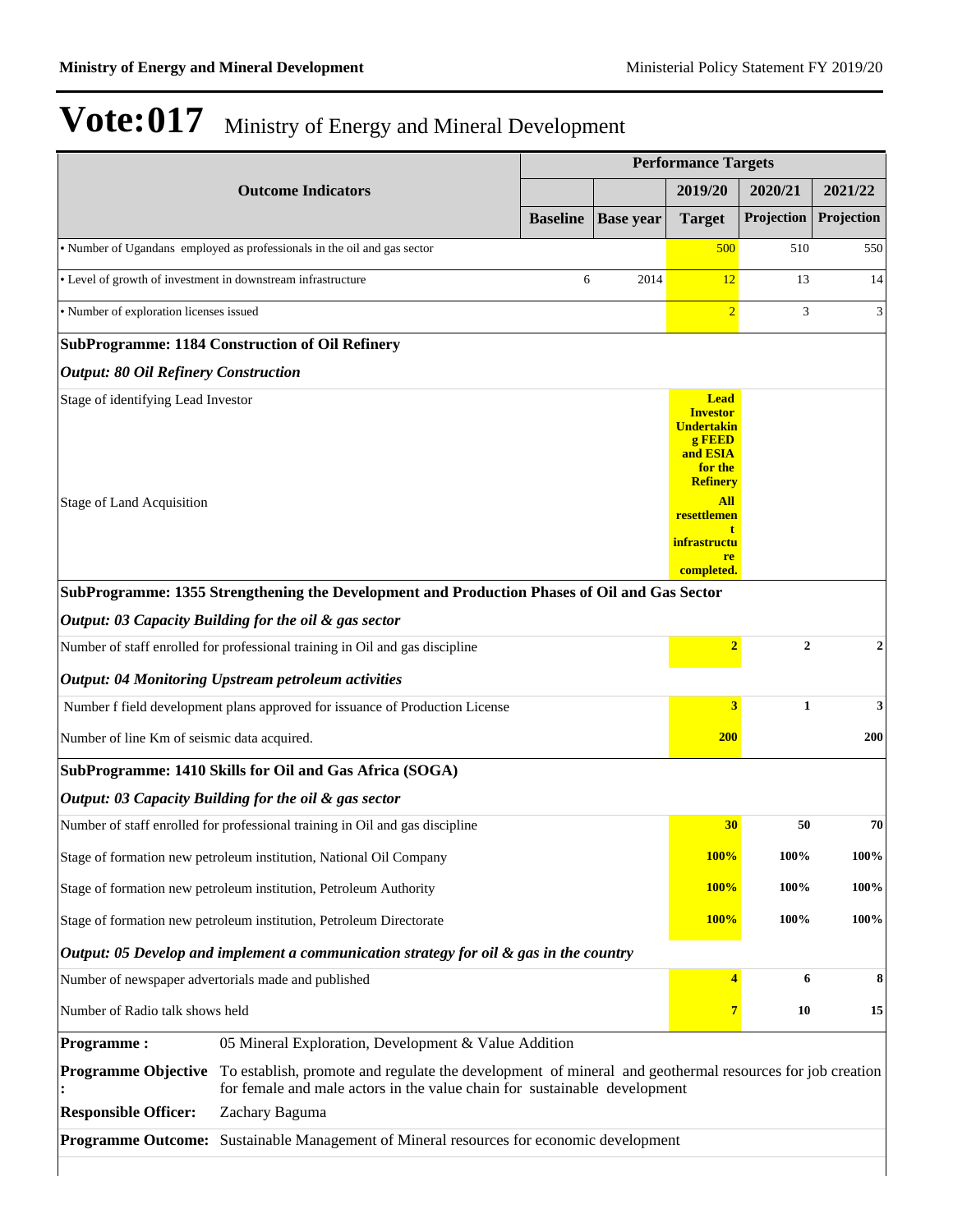| <b>Sector Outcomes contributed to by the Programme Outcome</b>                                         |                 |                  |                                                                                              |                                                                       |                                                                       |
|--------------------------------------------------------------------------------------------------------|-----------------|------------------|----------------------------------------------------------------------------------------------|-----------------------------------------------------------------------|-----------------------------------------------------------------------|
| 1. Increased Investments in the Mineral Sector                                                         |                 |                  |                                                                                              |                                                                       |                                                                       |
|                                                                                                        |                 |                  | <b>Performance Targets</b>                                                                   |                                                                       |                                                                       |
| <b>Outcome Indicators</b>                                                                              |                 |                  | 2019/20                                                                                      | 2020/21                                                               | 2021/22                                                               |
|                                                                                                        | <b>Baseline</b> | <b>Base year</b> | <b>Target</b>                                                                                | Projection                                                            | Projection                                                            |
| • Value of Mineral Exports as per permits issued (UGX Bn)                                              |                 |                  | 12                                                                                           | 12                                                                    | 12                                                                    |
| • Change in revenue of mineral rights                                                                  |                 |                  | 20                                                                                           | 20                                                                    | 20                                                                    |
| • Value of mineral production (UGX Billion)                                                            |                 |                  | 410                                                                                          | 410                                                                   | 410                                                                   |
| SubProgramme: 1392 Design, Construction and Installation of Uganda National Infrasound Network (DCIIN) |                 |                  |                                                                                              |                                                                       |                                                                       |
| Output: 02 Institutional capacity for the mineral sector                                               |                 |                  |                                                                                              |                                                                       |                                                                       |
| % of earthquake monitoring stations installed against NDP target of 40 stations                        |                 |                  | 25%                                                                                          |                                                                       |                                                                       |
| Draft mineral laboratory services policy developed                                                     |                 |                  |                                                                                              |                                                                       |                                                                       |
| Number of Mineral Artisans and small scale miners (ASM) trained in Mining Districts                    |                 |                  | 480                                                                                          |                                                                       |                                                                       |
| Number of Mineral analysis techniques developed to ISO standards                                       |                 |                  | 3                                                                                            |                                                                       |                                                                       |
| Number of staff enrolled for training in Mineral sub-sector                                            |                 |                  | 6                                                                                            |                                                                       |                                                                       |
| SubProgramme: 1505 Minerals Laboratories Equipping & Systems Development                               |                 |                  |                                                                                              |                                                                       |                                                                       |
| Output: 02 Institutional capacity for the mineral sector                                               |                 |                  |                                                                                              |                                                                       |                                                                       |
| Draft mineral laboratory services policy developed                                                     |                 |                  | <b>Mineral</b><br><b>Laboratory</b><br><b>Services</b><br><b>Policy shall</b><br>be in place | <b>MIneral</b><br>Laboratory<br><b>Services</b><br>Policy in<br>place | <b>Mineral</b><br>Laboratory<br><b>Services</b><br>Policy in<br>place |
| Number of Mineral analysis techniques developed to ISO standards                                       |                 |                  | $\overline{2}$                                                                               | $\mathbf{2}$                                                          | 3                                                                     |
| Number of staff enrolled for training in Mineral sub-sector                                            |                 |                  |                                                                                              | 1                                                                     | 2                                                                     |
| Output: 03 Mineral Exploration, development, production and value-addition promoted                    |                 |                  |                                                                                              |                                                                       |                                                                       |
| Number of mineral occurrences discovered                                                               |                 |                  | 4                                                                                            |                                                                       |                                                                       |
| Number of Ugandans employed in the mineral sector                                                      |                 |                  | 300,000                                                                                      |                                                                       |                                                                       |
| Number of mineral exporters monitored                                                                  |                 |                  | 70                                                                                           |                                                                       |                                                                       |
| Mineral beneficiation centre developed                                                                 |                 |                  |                                                                                              |                                                                       |                                                                       |
| SubProgramme: 1542 Airborne Geophysical Survey and Geological Mapping of Karamoja                      |                 |                  |                                                                                              |                                                                       |                                                                       |
| Output: 03 Mineral Exploration, development, production and value-addition promoted                    |                 |                  |                                                                                              |                                                                       |                                                                       |
| Number of mineral occurrences discovered                                                               |                 |                  | 4                                                                                            |                                                                       |                                                                       |
| Number of Ugandans employed in the mineral sector                                                      |                 |                  | <b>20</b>                                                                                    |                                                                       |                                                                       |
| Number of mineral exporters monitored                                                                  |                 |                  | <b>10</b>                                                                                    |                                                                       |                                                                       |
| Mineral beneficiation centre developed                                                                 |                 |                  |                                                                                              |                                                                       |                                                                       |
|                                                                                                        |                 |                  |                                                                                              |                                                                       |                                                                       |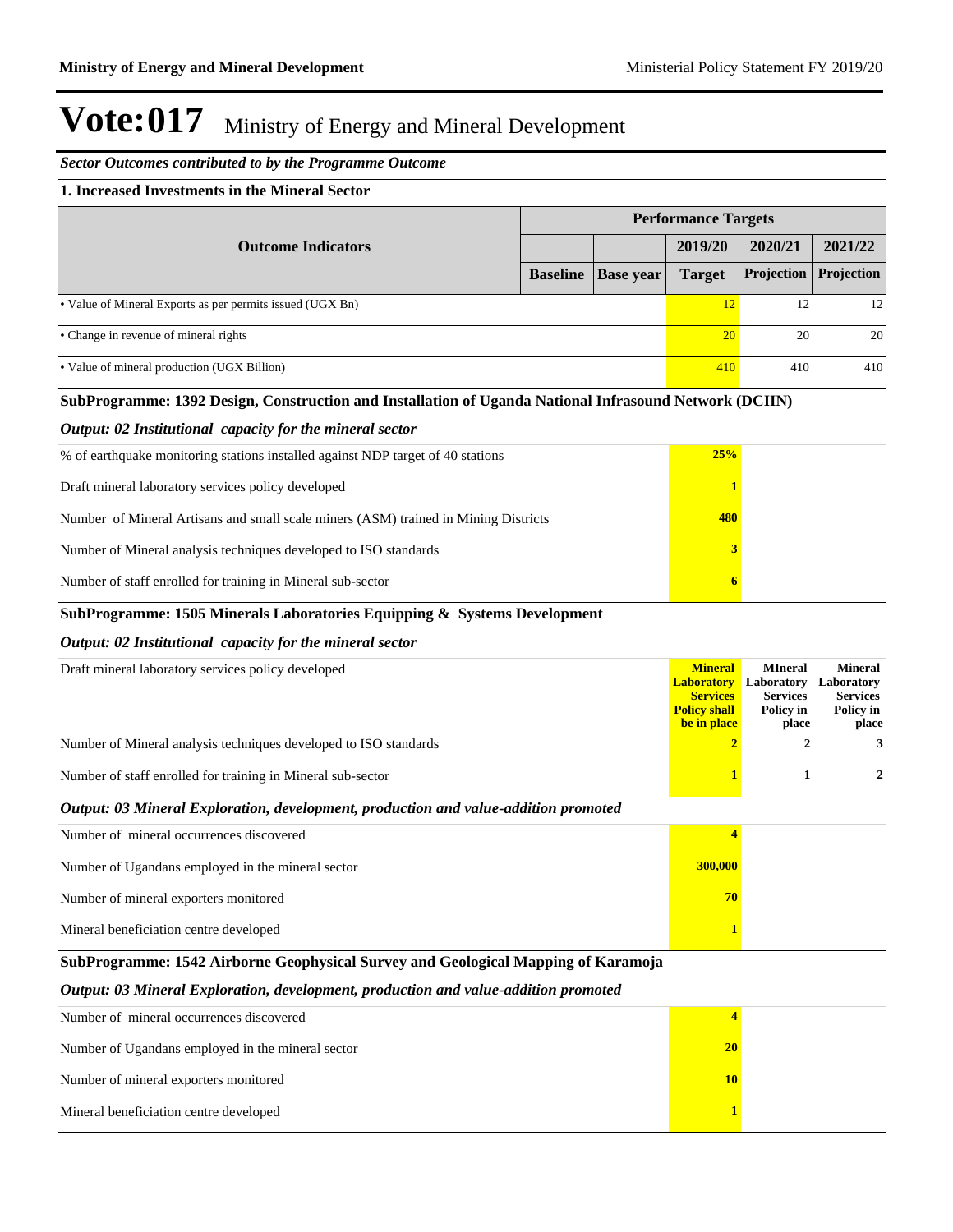|                                                                                        | <b>SubProgramme: 16 Geothermal Survey Resources Department</b>                                                                                                                                                                                                     |  |  |                            |                |         |  |
|----------------------------------------------------------------------------------------|--------------------------------------------------------------------------------------------------------------------------------------------------------------------------------------------------------------------------------------------------------------------|--|--|----------------------------|----------------|---------|--|
|                                                                                        | Output: 02 Institutional capacity for the mineral sector                                                                                                                                                                                                           |  |  |                            |                |         |  |
|                                                                                        | Number of staff enrolled for training in Mineral sub-sector                                                                                                                                                                                                        |  |  |                            | $\overline{2}$ | 2       |  |
| <b>Programme:</b>                                                                      | 49 Policy, Planning and Support Services                                                                                                                                                                                                                           |  |  |                            |                |         |  |
| <b>Programme Objective</b>                                                             | The main objective is to guide the Policy formulation, & the spiritual physical and as well as being<br>responsible for the procurements, Planning, Budgeting and Policy Analysis and also the Finance and<br>Administrative functions that are gender responsive. |  |  |                            |                |         |  |
| <b>Responsible Officer:</b>                                                            | Prisca Boonabantu                                                                                                                                                                                                                                                  |  |  |                            |                |         |  |
|                                                                                        | <b>Programme Outcome:</b> Legal and Institutional Framework strengthened                                                                                                                                                                                           |  |  |                            |                |         |  |
|                                                                                        | <b>Sector Outcomes contributed to by the Programme Outcome</b>                                                                                                                                                                                                     |  |  |                            |                |         |  |
|                                                                                        | 1. Vibrant and effective institutional framework to increase productivity                                                                                                                                                                                          |  |  |                            |                |         |  |
|                                                                                        |                                                                                                                                                                                                                                                                    |  |  | <b>Performance Targets</b> |                |         |  |
|                                                                                        | <b>Outcome Indicators</b>                                                                                                                                                                                                                                          |  |  | 2019/20                    | 2020/21        | 2021/22 |  |
|                                                                                        | <b>Projection</b><br>Projection<br><b>Baseline</b><br><b>Base year</b><br><b>Target</b>                                                                                                                                                                            |  |  |                            |                |         |  |
| $\overline{c}$<br>• Annual Reports and statistical abstract produced<br>$\overline{2}$ |                                                                                                                                                                                                                                                                    |  |  |                            | 2              |         |  |
| • Proportion of MEMD approved structure filled<br>70%<br>75%                           |                                                                                                                                                                                                                                                                    |  |  | 80%                        |                |         |  |
| N/A                                                                                    |                                                                                                                                                                                                                                                                    |  |  |                            |                |         |  |

### **IX. Major Capital Investments And Changes In Resource Allocation**

### **Table 9.1: Major Capital Investment (Capital Purchases outputs over 0.5Billion)**

| FY 2018/19                                                                   | <b>FY 2019/20</b>                                              |  |  |  |  |
|------------------------------------------------------------------------------|----------------------------------------------------------------|--|--|--|--|
| <b>Appr. Budget and Planned Outputs</b>                                      | <b>Proposed Budget and Planned</b><br><b>Outputs</b>           |  |  |  |  |
| Vote 017 Ministry of Energy and Mineral Development                          |                                                                |  |  |  |  |
| Program : 03 01 Energy Planning, Management & Infrastructure Dev't           |                                                                |  |  |  |  |
| Development Project : 1023 Promotion of Renewable Energy & Energy Efficiency |                                                                |  |  |  |  |
|                                                                              | Output: 03 01 77 Purchase of Specialised Machinery & Equipment |  |  |  |  |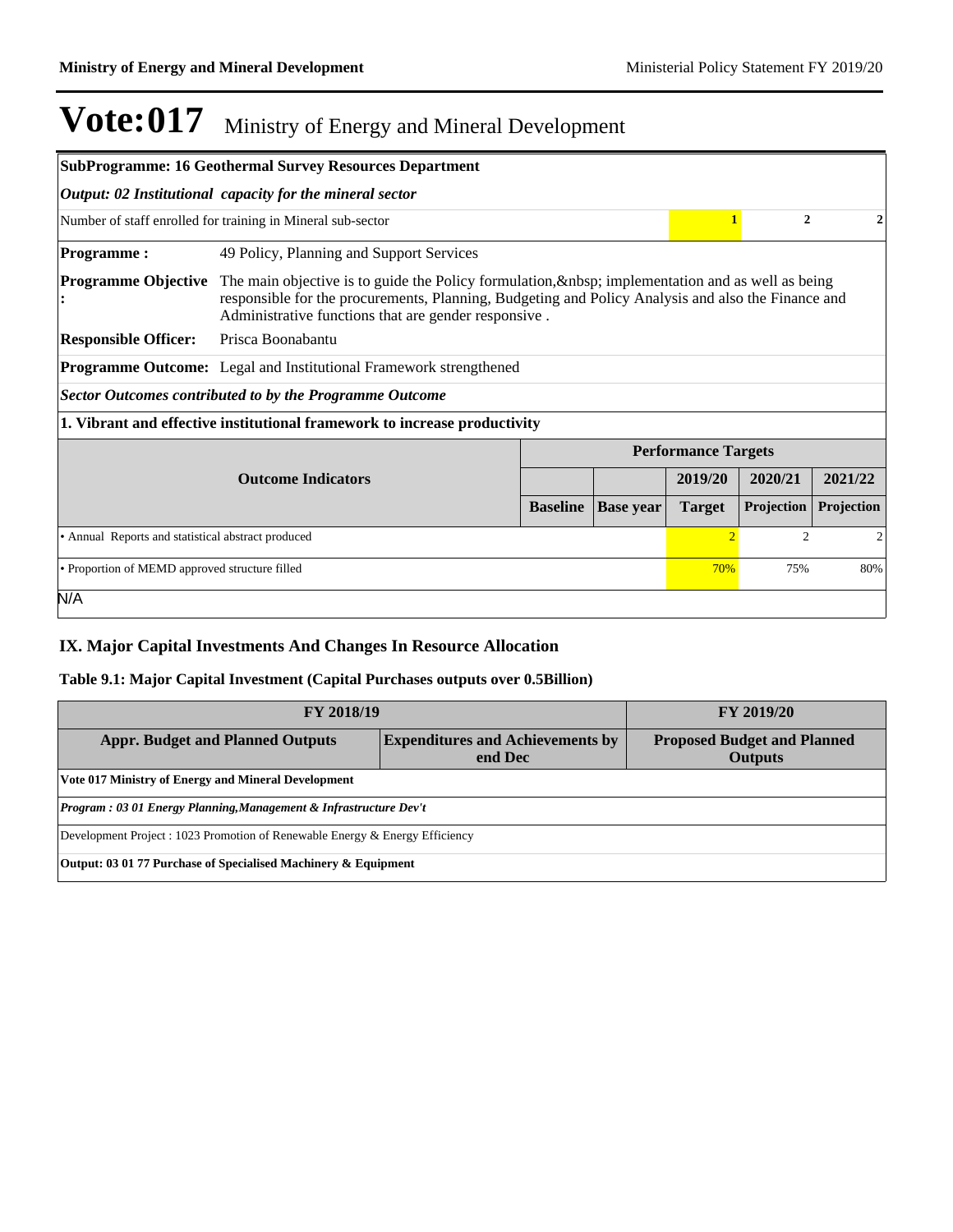| - Protective Gear procured<br>- Purchase of Energy Audit equipment<br>4MW solar PV power project at set up at Busitema ,a grant<br>from the Arab republic of Egypt<br>5 institutional cook gasifiers procured and installed.<br>5 institutional cook stoves installed in public institutions<br>5 Small demonstration thermal gasifier for cooking using<br>producer gas<br>installed<br>Five (3) nonfunctional windmills rehabilitated<br>One (1) community pico hydro system of less 100kw peak<br>developed d at Isuule, Kasese<br>Purchase of Power factor Correction equipment for selected<br><b>Clustered SMEs</b><br>Two(2) large solar water heating systems installed in Buvuma<br>and kamuli |                  | Delayed submission of bidding documents<br>Stock taking undertaken for existing energy<br>audit equipment. required equipment identified.<br>Bidding documents for Energy Audit<br>Equipment and Power Factor Correction units<br>finalized and Suppliers solicited.<br>NIL<br>The installation of institutional cook gasifiers<br>continues<br>procurement process initiated RFP was issued<br>and potential sites identified. Evaluation of the<br>bid conducted and contract awarded to BEB.<br>Terms of reference for the gasifiers finalised<br>Procurement for the supply and installation of<br>one (1) wind mill in Kaabong Town Council<br>initiated. bidding process for securing a<br>contractor for supply and installation of the<br>wind mill done<br>Technical designs developed. - Procurement<br>initiated for the supply of the 100kW Pico<br>hydro-turbine as the first component of the<br>Pico-hydro system<br>- Evaluation of the bids for supply of the<br>120KW hydro turbine done<br>SME Clusters to benefit from the program<br>identified and contacted. Bidding documents | - Power Factor Correction Equipment (Capacitor<br>Banks)<br>- Energy Audit Equipment<br>- Protective Gear<br>1 kiln for production of stove liners installed<br>120KW community Pico-hydro power plant at<br><b>Isuule (procurement of turbine-Phase 1)</b><br>2 solar driers installed<br>390 demonstration solar systems, a grant from the<br>Hunan Province of China transported from China<br>to Uganda<br>4MW solar project equipment transported from<br><b>Mombasa to Busitema University</b><br>5 bio-latrine systems installed<br>5 energy saving institutional stoves installed<br>A drying facilities for briquettes demonstrated to<br>private sector<br>street lights for 2 town councils installed<br>tree seedlings desserminated for biomass<br>feedstock for woodlots and biofuels production. |  |  |
|---------------------------------------------------------------------------------------------------------------------------------------------------------------------------------------------------------------------------------------------------------------------------------------------------------------------------------------------------------------------------------------------------------------------------------------------------------------------------------------------------------------------------------------------------------------------------------------------------------------------------------------------------------------------------------------------------------|------------------|-------------------------------------------------------------------------------------------------------------------------------------------------------------------------------------------------------------------------------------------------------------------------------------------------------------------------------------------------------------------------------------------------------------------------------------------------------------------------------------------------------------------------------------------------------------------------------------------------------------------------------------------------------------------------------------------------------------------------------------------------------------------------------------------------------------------------------------------------------------------------------------------------------------------------------------------------------------------------------------------------------------------------------------------------------------------------------------------------------|-----------------------------------------------------------------------------------------------------------------------------------------------------------------------------------------------------------------------------------------------------------------------------------------------------------------------------------------------------------------------------------------------------------------------------------------------------------------------------------------------------------------------------------------------------------------------------------------------------------------------------------------------------------------------------------------------------------------------------------------------------------------------------------------------------------------|--|--|
|                                                                                                                                                                                                                                                                                                                                                                                                                                                                                                                                                                                                                                                                                                         |                  | for Power Factor Correction units finalized and<br>Suppliers solicited.<br>Initial surveys to the beneficiary sites<br>conducted.<br>contract awarded to power trust Uganda limited<br>for supply and installation of the solar water<br>heating system and works on going                                                                                                                                                                                                                                                                                                                                                                                                                                                                                                                                                                                                                                                                                                                                                                                                                            |                                                                                                                                                                                                                                                                                                                                                                                                                                                                                                                                                                                                                                                                                                                                                                                                                 |  |  |
| <b>Total Output Cost(Ushs Thousand)</b>                                                                                                                                                                                                                                                                                                                                                                                                                                                                                                                                                                                                                                                                 | 1,050,894        | 6,726                                                                                                                                                                                                                                                                                                                                                                                                                                                                                                                                                                                                                                                                                                                                                                                                                                                                                                                                                                                                                                                                                                 | 1,385,000                                                                                                                                                                                                                                                                                                                                                                                                                                                                                                                                                                                                                                                                                                                                                                                                       |  |  |
| Gou Dev't:                                                                                                                                                                                                                                                                                                                                                                                                                                                                                                                                                                                                                                                                                              | 1,050,894        | 6,726                                                                                                                                                                                                                                                                                                                                                                                                                                                                                                                                                                                                                                                                                                                                                                                                                                                                                                                                                                                                                                                                                                 | 1,385,000                                                                                                                                                                                                                                                                                                                                                                                                                                                                                                                                                                                                                                                                                                                                                                                                       |  |  |
| Ext Fin:                                                                                                                                                                                                                                                                                                                                                                                                                                                                                                                                                                                                                                                                                                | $\overline{0}$   | $\overline{0}$                                                                                                                                                                                                                                                                                                                                                                                                                                                                                                                                                                                                                                                                                                                                                                                                                                                                                                                                                                                                                                                                                        | $\overline{0}$                                                                                                                                                                                                                                                                                                                                                                                                                                                                                                                                                                                                                                                                                                                                                                                                  |  |  |
| A.I.A:                                                                                                                                                                                                                                                                                                                                                                                                                                                                                                                                                                                                                                                                                                  | $\boldsymbol{0}$ | $\boldsymbol{0}$                                                                                                                                                                                                                                                                                                                                                                                                                                                                                                                                                                                                                                                                                                                                                                                                                                                                                                                                                                                                                                                                                      | $\overline{0}$                                                                                                                                                                                                                                                                                                                                                                                                                                                                                                                                                                                                                                                                                                                                                                                                  |  |  |
| Development Project: 1137 Mbarara-Nkenda/Tororo-LiraTransmission Lines                                                                                                                                                                                                                                                                                                                                                                                                                                                                                                                                                                                                                                  |                  |                                                                                                                                                                                                                                                                                                                                                                                                                                                                                                                                                                                                                                                                                                                                                                                                                                                                                                                                                                                                                                                                                                       |                                                                                                                                                                                                                                                                                                                                                                                                                                                                                                                                                                                                                                                                                                                                                                                                                 |  |  |
| Output: 03 01 71 Acquisition of Land by Government                                                                                                                                                                                                                                                                                                                                                                                                                                                                                                                                                                                                                                                      |                  |                                                                                                                                                                                                                                                                                                                                                                                                                                                                                                                                                                                                                                                                                                                                                                                                                                                                                                                                                                                                                                                                                                       |                                                                                                                                                                                                                                                                                                                                                                                                                                                                                                                                                                                                                                                                                                                                                                                                                 |  |  |
|                                                                                                                                                                                                                                                                                                                                                                                                                                                                                                                                                                                                                                                                                                         |                  |                                                                                                                                                                                                                                                                                                                                                                                                                                                                                                                                                                                                                                                                                                                                                                                                                                                                                                                                                                                                                                                                                                       | • Completion of ROW acquisition                                                                                                                                                                                                                                                                                                                                                                                                                                                                                                                                                                                                                                                                                                                                                                                 |  |  |
| <b>Total Output Cost(Ushs Thousand)</b>                                                                                                                                                                                                                                                                                                                                                                                                                                                                                                                                                                                                                                                                 | $\bf{0}$         | $\bf{0}$                                                                                                                                                                                                                                                                                                                                                                                                                                                                                                                                                                                                                                                                                                                                                                                                                                                                                                                                                                                                                                                                                              | 6,450,000                                                                                                                                                                                                                                                                                                                                                                                                                                                                                                                                                                                                                                                                                                                                                                                                       |  |  |
| Gou Dev't:                                                                                                                                                                                                                                                                                                                                                                                                                                                                                                                                                                                                                                                                                              | $\mathbf{0}$     | $\boldsymbol{0}$                                                                                                                                                                                                                                                                                                                                                                                                                                                                                                                                                                                                                                                                                                                                                                                                                                                                                                                                                                                                                                                                                      | 6,450,000                                                                                                                                                                                                                                                                                                                                                                                                                                                                                                                                                                                                                                                                                                                                                                                                       |  |  |
| Ext Fin:                                                                                                                                                                                                                                                                                                                                                                                                                                                                                                                                                                                                                                                                                                | $\mathbf{0}$     | $\boldsymbol{0}$                                                                                                                                                                                                                                                                                                                                                                                                                                                                                                                                                                                                                                                                                                                                                                                                                                                                                                                                                                                                                                                                                      | $\overline{0}$                                                                                                                                                                                                                                                                                                                                                                                                                                                                                                                                                                                                                                                                                                                                                                                                  |  |  |
| A.I.A:                                                                                                                                                                                                                                                                                                                                                                                                                                                                                                                                                                                                                                                                                                  | $\boldsymbol{0}$ | $\boldsymbol{0}$                                                                                                                                                                                                                                                                                                                                                                                                                                                                                                                                                                                                                                                                                                                                                                                                                                                                                                                                                                                                                                                                                      | $\overline{0}$                                                                                                                                                                                                                                                                                                                                                                                                                                                                                                                                                                                                                                                                                                                                                                                                  |  |  |
| <b>Output: 03 01 79 Acquisition of Other Capital Assets</b>                                                                                                                                                                                                                                                                                                                                                                                                                                                                                                                                                                                                                                             |                  |                                                                                                                                                                                                                                                                                                                                                                                                                                                                                                                                                                                                                                                                                                                                                                                                                                                                                                                                                                                                                                                                                                       |                                                                                                                                                                                                                                                                                                                                                                                                                                                                                                                                                                                                                                                                                                                                                                                                                 |  |  |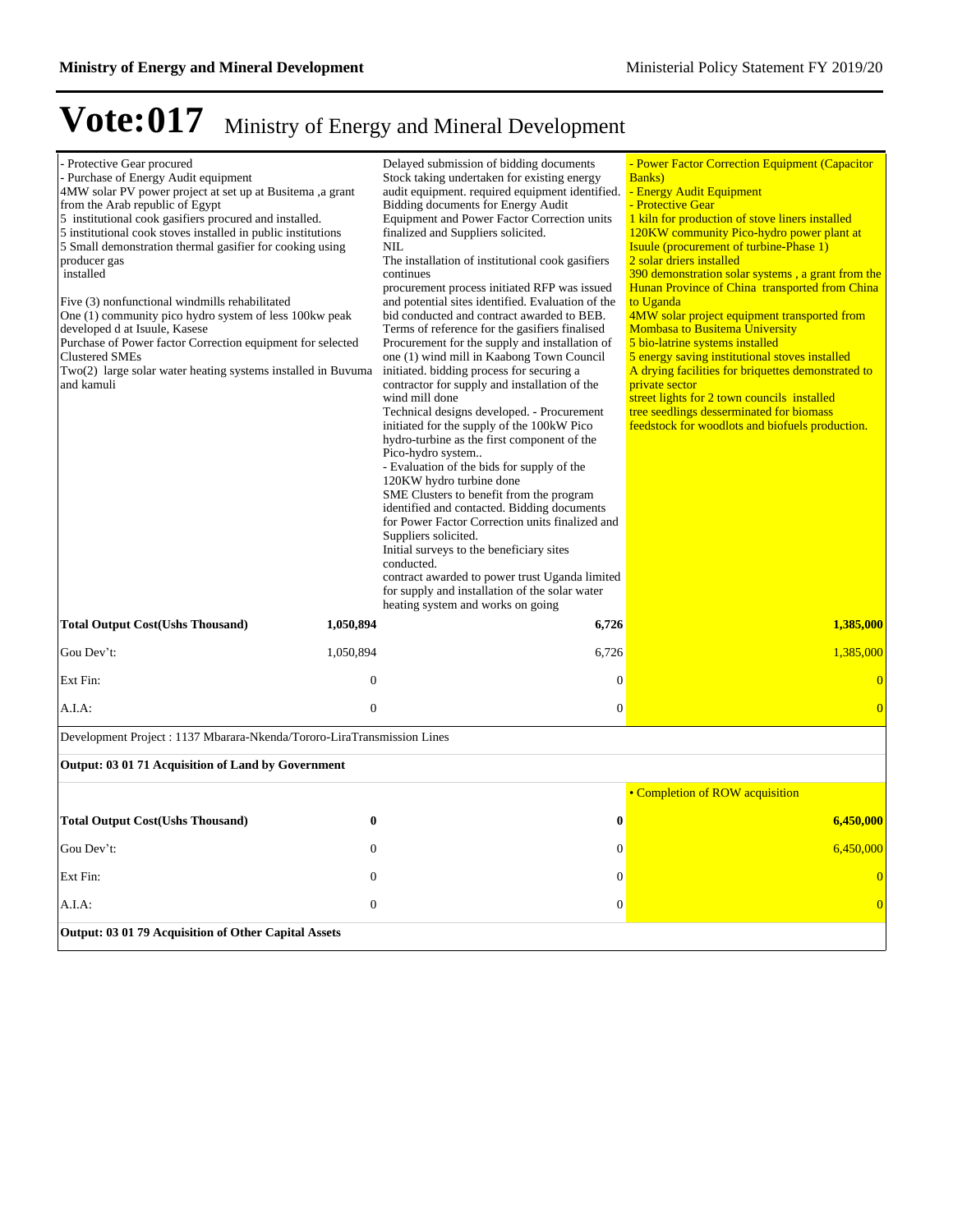| RAP implementation<br>Construction of transmission line completed<br>Commissioning of substations |                  | a) Tororo-Lira Line<br>RAP Implementation is 90% complete<br>Total number of towers: 716<br>Completed Foundations: 665/725 (91%);<br>Erected towers: 660/725 (91%);<br>Stringing: 75km/263km (28%)<br>Physical progress 86%<br>b) Mbarara-Nkenda Line<br>RAP Implementation is 93% complete<br>Completed Foundations: 459/459 (100%);<br>Erected Towers: 459/459(100%);<br>Stringing: 160km out of 160km (100%);<br>Physical progress 100%<br>Substations: All the substations works were<br>completed and commissioned | <b>Construction of the transmission lines:</b><br>Mbarara-Nkenda 132kV line<br>Tororo-Opuyo-Lira 132kV line<br>Fort Portal, Mbarara S/S extension and Nkenda<br>extension<br>Tororo, Opuyo & Lira substations<br>Completion of Bujagali-Tororo- Lessos line,<br><b>Substation &amp; RAP</b> |
|---------------------------------------------------------------------------------------------------|------------------|-------------------------------------------------------------------------------------------------------------------------------------------------------------------------------------------------------------------------------------------------------------------------------------------------------------------------------------------------------------------------------------------------------------------------------------------------------------------------------------------------------------------------|---------------------------------------------------------------------------------------------------------------------------------------------------------------------------------------------------------------------------------------------------------------------------------------------|
| <b>Total Output Cost(Ushs Thousand)</b>                                                           | 10,650,000       | 10,650,000                                                                                                                                                                                                                                                                                                                                                                                                                                                                                                              | 15,500,000                                                                                                                                                                                                                                                                                  |
| Gou Dev't:                                                                                        | 10,650,000       | 10,650,000                                                                                                                                                                                                                                                                                                                                                                                                                                                                                                              | 15,500,000                                                                                                                                                                                                                                                                                  |
| Ext Fin:                                                                                          | $\mathbf{0}$     | $\boldsymbol{0}$                                                                                                                                                                                                                                                                                                                                                                                                                                                                                                        | $\overline{0}$                                                                                                                                                                                                                                                                              |
| A.I.A:                                                                                            | $\mathbf{0}$     | $\boldsymbol{0}$                                                                                                                                                                                                                                                                                                                                                                                                                                                                                                        | $\overline{0}$                                                                                                                                                                                                                                                                              |
| Development Project : 1221 Opuyo Moroto Interconnection Project                                   |                  |                                                                                                                                                                                                                                                                                                                                                                                                                                                                                                                         |                                                                                                                                                                                                                                                                                             |
| Output: 03 01 71 Acquisition of Land by Government                                                |                  |                                                                                                                                                                                                                                                                                                                                                                                                                                                                                                                         |                                                                                                                                                                                                                                                                                             |
| RAP Implementation undertaken (90% of corridor acquired)                                          |                  | RAP Implementation is 84% complete                                                                                                                                                                                                                                                                                                                                                                                                                                                                                      | • Completion of ROW acquisition                                                                                                                                                                                                                                                             |
| <b>Total Output Cost(Ushs Thousand)</b>                                                           | 4,000,000        | 3,000,000                                                                                                                                                                                                                                                                                                                                                                                                                                                                                                               | 4,000,000                                                                                                                                                                                                                                                                                   |
| Gou Dev't:                                                                                        | 4,000,000        | 3,000,000                                                                                                                                                                                                                                                                                                                                                                                                                                                                                                               | 4,000,000                                                                                                                                                                                                                                                                                   |
| Ext Fin:                                                                                          | $\mathbf{0}$     | $\boldsymbol{0}$                                                                                                                                                                                                                                                                                                                                                                                                                                                                                                        | $\overline{0}$                                                                                                                                                                                                                                                                              |
| A.I.A:                                                                                            | $\mathbf{0}$     | $\boldsymbol{0}$                                                                                                                                                                                                                                                                                                                                                                                                                                                                                                        | $\overline{0}$                                                                                                                                                                                                                                                                              |
| Output: 03 01 79 Acquisition of Other Capital Assets                                              |                  |                                                                                                                                                                                                                                                                                                                                                                                                                                                                                                                         |                                                                                                                                                                                                                                                                                             |
| Works supervision consultant procured                                                             |                  | Lot 1 (Transmission line):<br>? Design progress – estimated at 80%<br>o Contractor designs for OPGW, Conductor,<br>Hardware fittings, and earth wire have been<br>approved with comments.<br>o Monopole designs have been approved. Type<br>testing is ongoing<br>o Foundation designs are still under review<br>Lot 2 (Substations)<br>? Electrical designs 10% submitted<br>? Civil Designs 0% submitted                                                                                                              | • Completion of transmission lines and substation<br>construction works<br><b>Opuyo Sub-Station Expanded</b>                                                                                                                                                                                |
| <b>Total Output Cost(Ushs Thousand)</b>                                                           | 37,801,687       | 38,260,000                                                                                                                                                                                                                                                                                                                                                                                                                                                                                                              | 79,870,000                                                                                                                                                                                                                                                                                  |
| Gou Dev't:                                                                                        | $\mathbf{0}$     | $\mathbf{0}$                                                                                                                                                                                                                                                                                                                                                                                                                                                                                                            | 3,000,000                                                                                                                                                                                                                                                                                   |
| Ext Fin:                                                                                          | 37,801,687       | 38,260,000                                                                                                                                                                                                                                                                                                                                                                                                                                                                                                              | 76,870,000                                                                                                                                                                                                                                                                                  |
| A.I.A:                                                                                            | $\mathbf{0}$     | $\mathbf{0}$                                                                                                                                                                                                                                                                                                                                                                                                                                                                                                            | $\overline{0}$                                                                                                                                                                                                                                                                              |
| Development Project : 1222 Electrification of Industrial Parks Project                            |                  |                                                                                                                                                                                                                                                                                                                                                                                                                                                                                                                         |                                                                                                                                                                                                                                                                                             |
| Output: 03 01 71 Acquisition of Land by Government                                                |                  |                                                                                                                                                                                                                                                                                                                                                                                                                                                                                                                         |                                                                                                                                                                                                                                                                                             |
| <b>RAP</b> Implementation                                                                         |                  | RAP Implementation is 68% complete                                                                                                                                                                                                                                                                                                                                                                                                                                                                                      | • Completion of ROW acquisition                                                                                                                                                                                                                                                             |
| <b>Total Output Cost(Ushs Thousand)</b>                                                           | 25,000,000       | 16,666,667                                                                                                                                                                                                                                                                                                                                                                                                                                                                                                              | 24,310,000                                                                                                                                                                                                                                                                                  |
| Gou Dev't:                                                                                        | 25,000,000       | 16,666,667                                                                                                                                                                                                                                                                                                                                                                                                                                                                                                              | 24,310,000                                                                                                                                                                                                                                                                                  |
| Ext Fin:                                                                                          | $\boldsymbol{0}$ | $\boldsymbol{0}$                                                                                                                                                                                                                                                                                                                                                                                                                                                                                                        | $\overline{0}$                                                                                                                                                                                                                                                                              |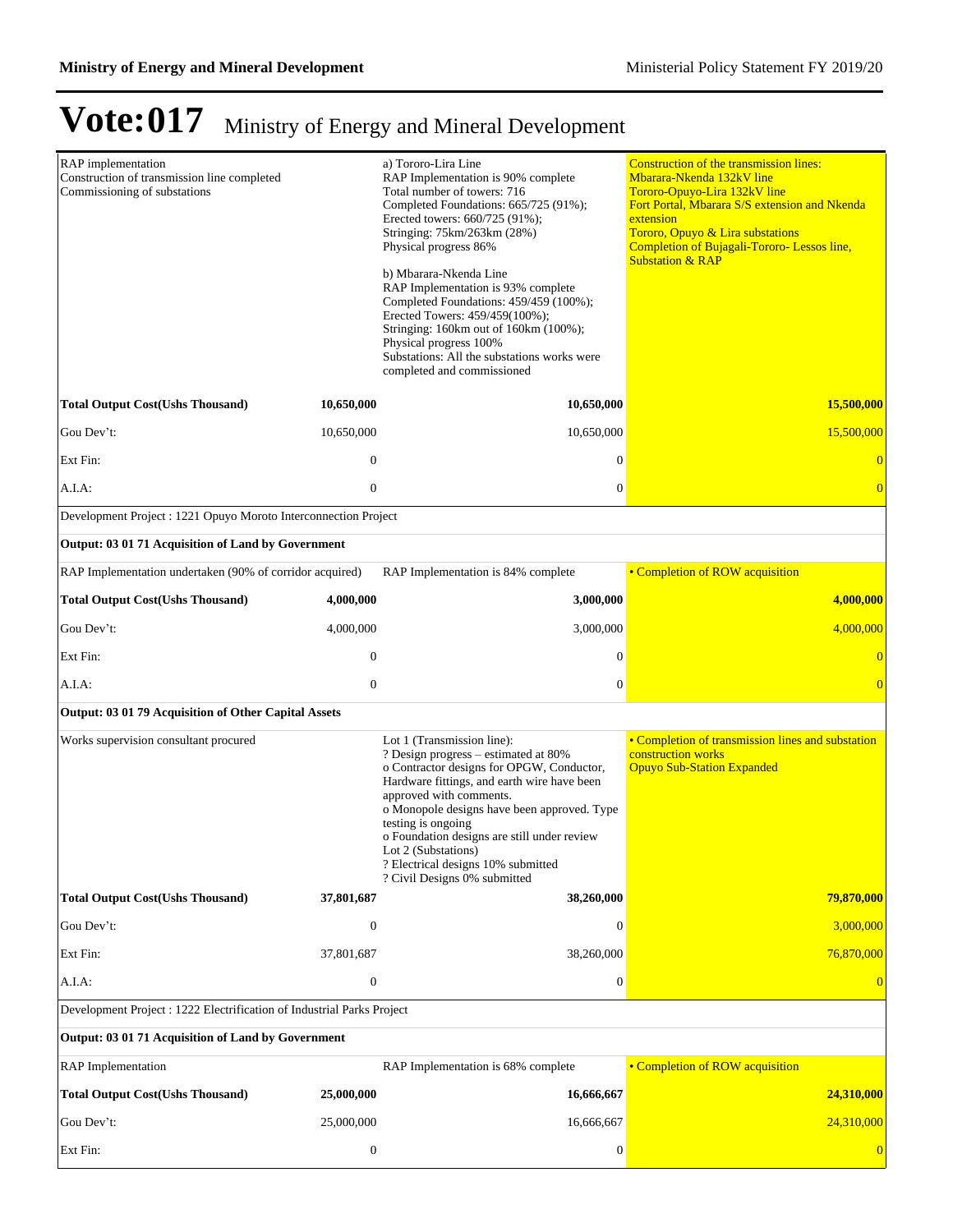| A.I.A:                                                                                                              | $\mathbf{0}$     | $\mathbf{0}$                                                                                                                                                                                                                                                                                                                                                                                                                                                                                                                                                                                                             | $\overline{0}$                                                                                                         |
|---------------------------------------------------------------------------------------------------------------------|------------------|--------------------------------------------------------------------------------------------------------------------------------------------------------------------------------------------------------------------------------------------------------------------------------------------------------------------------------------------------------------------------------------------------------------------------------------------------------------------------------------------------------------------------------------------------------------------------------------------------------------------------|------------------------------------------------------------------------------------------------------------------------|
| Output: 03 01 79 Acquisition of Other Capital Assets                                                                |                  |                                                                                                                                                                                                                                                                                                                                                                                                                                                                                                                                                                                                                          |                                                                                                                        |
| Detailed design, Survey works and Geo-Tech work and Civil<br>works for substations and Transmission lines commenced |                  | . Transmission Lines progress:<br>Namanve South-Luzira - 10%<br>Namanye North-Namanye South – 25%<br>Mukono T-off - 42%<br>Iganga T-off - 20%<br>Substations progress:<br>Luzira-98%<br>Iganga -96%<br>Namanve South-98.75%.<br>Mukono-98%.<br>Commissioning tests are 95% complete on all<br>substations                                                                                                                                                                                                                                                                                                                | • Completion of construction works for the<br>substations and transmission lines<br><b>Sukuru Sub Station Expanded</b> |
| <b>Total Output Cost(Ushs Thousand)</b>                                                                             | 94,582,738       | 83,830,000                                                                                                                                                                                                                                                                                                                                                                                                                                                                                                                                                                                                               | 122,877,281                                                                                                            |
| Gou Dev't:                                                                                                          | $\boldsymbol{0}$ | $\theta$                                                                                                                                                                                                                                                                                                                                                                                                                                                                                                                                                                                                                 | 23,629,917                                                                                                             |
| Ext Fin:                                                                                                            | 94,582,738       | 83,830,000                                                                                                                                                                                                                                                                                                                                                                                                                                                                                                                                                                                                               | 99,247,364                                                                                                             |
| A.I.A:                                                                                                              | $\boldsymbol{0}$ | $\boldsymbol{0}$                                                                                                                                                                                                                                                                                                                                                                                                                                                                                                                                                                                                         | $\Omega$                                                                                                               |
| Development Project : 1259 Kampala-Entebbe Expansion Project                                                        |                  |                                                                                                                                                                                                                                                                                                                                                                                                                                                                                                                                                                                                                          |                                                                                                                        |
| Output: 03 01 71 Acquisition of Land by Government                                                                  |                  |                                                                                                                                                                                                                                                                                                                                                                                                                                                                                                                                                                                                                          |                                                                                                                        |
| RAP implemention                                                                                                    |                  | RAP Implementation is 75% complete                                                                                                                                                                                                                                                                                                                                                                                                                                                                                                                                                                                       | • Completion of ROW acquisition                                                                                        |
| <b>Total Output Cost(Ushs Thousand)</b>                                                                             | 22,100,000       | 14,783,367                                                                                                                                                                                                                                                                                                                                                                                                                                                                                                                                                                                                               | 25,911,817                                                                                                             |
| Gou Dev't:                                                                                                          | 22,100,000       | 14,783,367                                                                                                                                                                                                                                                                                                                                                                                                                                                                                                                                                                                                               | 25,911,817                                                                                                             |
| Ext Fin:                                                                                                            | $\mathbf{0}$     | $\mathbf{0}$                                                                                                                                                                                                                                                                                                                                                                                                                                                                                                                                                                                                             |                                                                                                                        |
| A.I.A:                                                                                                              | $\mathbf{0}$     | $\mathbf{0}$                                                                                                                                                                                                                                                                                                                                                                                                                                                                                                                                                                                                             | $\overline{0}$                                                                                                         |
| Output: 03 01 79 Acquisition of Other Capital Assets                                                                |                  |                                                                                                                                                                                                                                                                                                                                                                                                                                                                                                                                                                                                                          |                                                                                                                        |
| Transmission line constructed                                                                                       |                  | LOT 1:<br>? Plan and profile delayed due to delays in<br>approving change proposals.<br>? Detailed survey commenced; design is only<br>10% complete.<br>LOT 2:<br>? Primary equipment design was submitted on<br>30th Dec 2018. Geo-tech investigation started<br>on 9th Jan 2019.<br>? Phase 3 (detailed design, manufacture,<br>delivery, erection, installation, testing and<br>commissioning, Defects Liability Period) of the<br>Contract for consultant's services for design<br>and supervision of works with GOPA- Intec<br>was declared effective on 10th August 2018<br>(the effective date of Lot 1 Contract) | • Completion of Construction of the transmission<br>line and substations                                               |
| <b>Total Output Cost(Ushs Thousand)</b>                                                                             | 13,041,582       | 11,100,000                                                                                                                                                                                                                                                                                                                                                                                                                                                                                                                                                                                                               | 49,500,000                                                                                                             |
| Gou Dev't:                                                                                                          | $\boldsymbol{0}$ | $\mathbf{0}$                                                                                                                                                                                                                                                                                                                                                                                                                                                                                                                                                                                                             | 3,000,000                                                                                                              |
| Ext Fin:                                                                                                            | 13,041,582       | 11,100,000                                                                                                                                                                                                                                                                                                                                                                                                                                                                                                                                                                                                               | 46,500,000                                                                                                             |
| A.I.A:                                                                                                              | $\boldsymbol{0}$ | $\boldsymbol{0}$                                                                                                                                                                                                                                                                                                                                                                                                                                                                                                                                                                                                         | $\Omega$                                                                                                               |
| Development Project : 1387 2*220KV Kawanda Line Bays at Bujagali 220/132/33KV Substation                            |                  |                                                                                                                                                                                                                                                                                                                                                                                                                                                                                                                                                                                                                          |                                                                                                                        |
| Output: 03 01 79 Acquisition of Other Capital Assets                                                                |                  |                                                                                                                                                                                                                                                                                                                                                                                                                                                                                                                                                                                                                          |                                                                                                                        |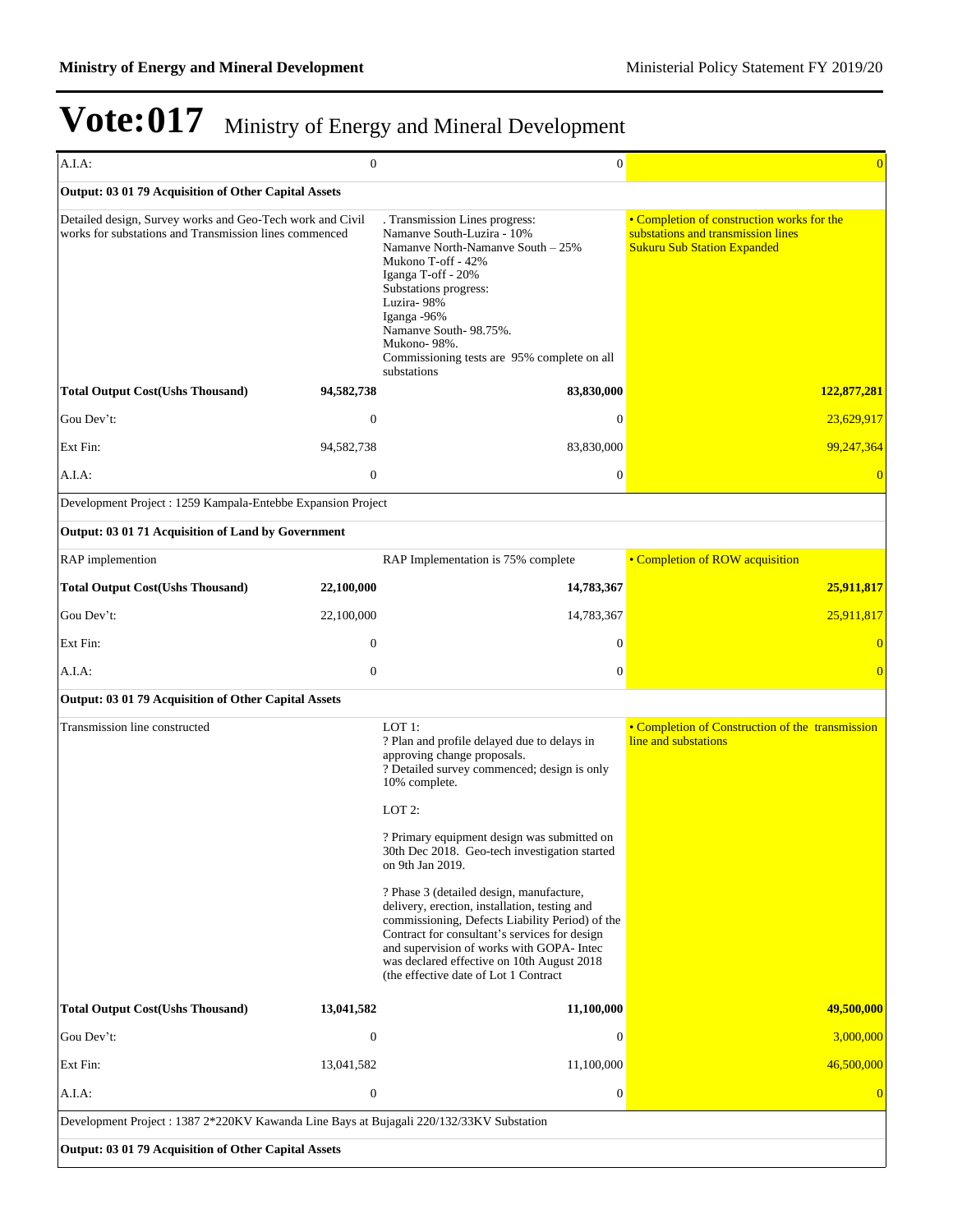| Double circuit 220KV bays at Bujagali substation                                                                                                                                                       |                  | Procurement of EPC Contractor completed.<br>The contract was signed on 31st January, 2018<br>and declared effective on 16th March, 2018.<br>Physical progress is 67% complete. Equipment<br>delivered to site. | Functional 2x220KV bays at Bujagali substation                                                                                                                    |  |  |
|--------------------------------------------------------------------------------------------------------------------------------------------------------------------------------------------------------|------------------|----------------------------------------------------------------------------------------------------------------------------------------------------------------------------------------------------------------|-------------------------------------------------------------------------------------------------------------------------------------------------------------------|--|--|
| <b>Total Output Cost(Ushs Thousand)</b>                                                                                                                                                                | 200,000          | 100,000                                                                                                                                                                                                        | 2,663,577                                                                                                                                                         |  |  |
| Gou Dev't:                                                                                                                                                                                             | 200,000          | 100,000                                                                                                                                                                                                        | 2,663,577                                                                                                                                                         |  |  |
| Ext Fin:                                                                                                                                                                                               | $\overline{0}$   | $\Omega$                                                                                                                                                                                                       |                                                                                                                                                                   |  |  |
| A.I.A.                                                                                                                                                                                                 | $\mathbf{0}$     | $\mathbf{0}$                                                                                                                                                                                                   | $\Omega$                                                                                                                                                          |  |  |
| Development Project : 1388 Mbale-Bulambuli (Atari) 132KV transmission line and Associated Substation                                                                                                   |                  |                                                                                                                                                                                                                |                                                                                                                                                                   |  |  |
| Output: 03 01 79 Acquisition of Other Capital Assets                                                                                                                                                   |                  |                                                                                                                                                                                                                |                                                                                                                                                                   |  |  |
| Feasibility study and<br><b>RAP Studies done</b>                                                                                                                                                       |                  | Feasibility study is ongoing.                                                                                                                                                                                  | Completion of residual activities under Kawanda-<br><b>Masaka Transmission line Project</b><br>Detailed RAP study, ESIA study<br><b>Procurement of contractor</b> |  |  |
| <b>Total Output Cost(Ushs Thousand)</b>                                                                                                                                                                | 4,950,000        | 1,980,000                                                                                                                                                                                                      | 4,000,000                                                                                                                                                         |  |  |
| Gou Dev't:                                                                                                                                                                                             | 4,950,000        | 1,980,000                                                                                                                                                                                                      | 4,000,000                                                                                                                                                         |  |  |
| Ext Fin:                                                                                                                                                                                               | $\overline{0}$   | $\Omega$                                                                                                                                                                                                       | $\Omega$                                                                                                                                                          |  |  |
| A.I.A:                                                                                                                                                                                                 | $\overline{0}$   | $\theta$                                                                                                                                                                                                       | $\overline{0}$                                                                                                                                                    |  |  |
| Development Project : 1391 Lira-Gulu-Agago 132KV transmission project                                                                                                                                  |                  |                                                                                                                                                                                                                |                                                                                                                                                                   |  |  |
| Output: 03 01 71 Acquisition of Land by Government                                                                                                                                                     |                  |                                                                                                                                                                                                                |                                                                                                                                                                   |  |  |
|                                                                                                                                                                                                        |                  |                                                                                                                                                                                                                | • Complete RAP Implementation                                                                                                                                     |  |  |
| <b>Total Output Cost(Ushs Thousand)</b>                                                                                                                                                                | 0                | $\bf{0}$                                                                                                                                                                                                       | 30,150,000                                                                                                                                                        |  |  |
| Gou Dev't:                                                                                                                                                                                             | $\mathbf{0}$     | $\Omega$                                                                                                                                                                                                       | 30,150,000                                                                                                                                                        |  |  |
| Ext Fin:                                                                                                                                                                                               | $\mathbf{0}$     | $\Omega$                                                                                                                                                                                                       |                                                                                                                                                                   |  |  |
| A.I.A:                                                                                                                                                                                                 | $\boldsymbol{0}$ | $\theta$                                                                                                                                                                                                       |                                                                                                                                                                   |  |  |
| Output: 03 01 79 Acquisition of Other Capital Assets                                                                                                                                                   |                  |                                                                                                                                                                                                                |                                                                                                                                                                   |  |  |
| -Technical assessment of the design completed,<br>-Procurement of EPC contractor undertaken<br>ESIA studies completed.<br>RAP Implementation commenced<br>-Project Management & Supervision undertaken |                  | Prequalification of EPC Contractors ongoing<br>RAP Implementation is 82% complete                                                                                                                              | • Technical assessment of the design completed<br>• Procurement of EPC contractor<br>• Project Management & Supervision<br>Deemed Energy                          |  |  |
| <b>Total Output Cost(Ushs Thousand)</b>                                                                                                                                                                | 200,000          | 100,000                                                                                                                                                                                                        | 38,480,000                                                                                                                                                        |  |  |
| Gou Dev't:                                                                                                                                                                                             | 200,000          | 100,000                                                                                                                                                                                                        | 50,000                                                                                                                                                            |  |  |
| Ext Fin:                                                                                                                                                                                               | $\mathbf{0}$     | $\theta$                                                                                                                                                                                                       | 38,430,000                                                                                                                                                        |  |  |
| A.I.A.                                                                                                                                                                                                 | $\boldsymbol{0}$ | $\mathbf{0}$                                                                                                                                                                                                   | $\overline{0}$                                                                                                                                                    |  |  |
| Development Project : 1407 Nuclear Power Infrastructure Development Project                                                                                                                            |                  |                                                                                                                                                                                                                |                                                                                                                                                                   |  |  |
| Output: 03 01 72 Government Buildings and Administrative Infrastructure                                                                                                                                |                  |                                                                                                                                                                                                                |                                                                                                                                                                   |  |  |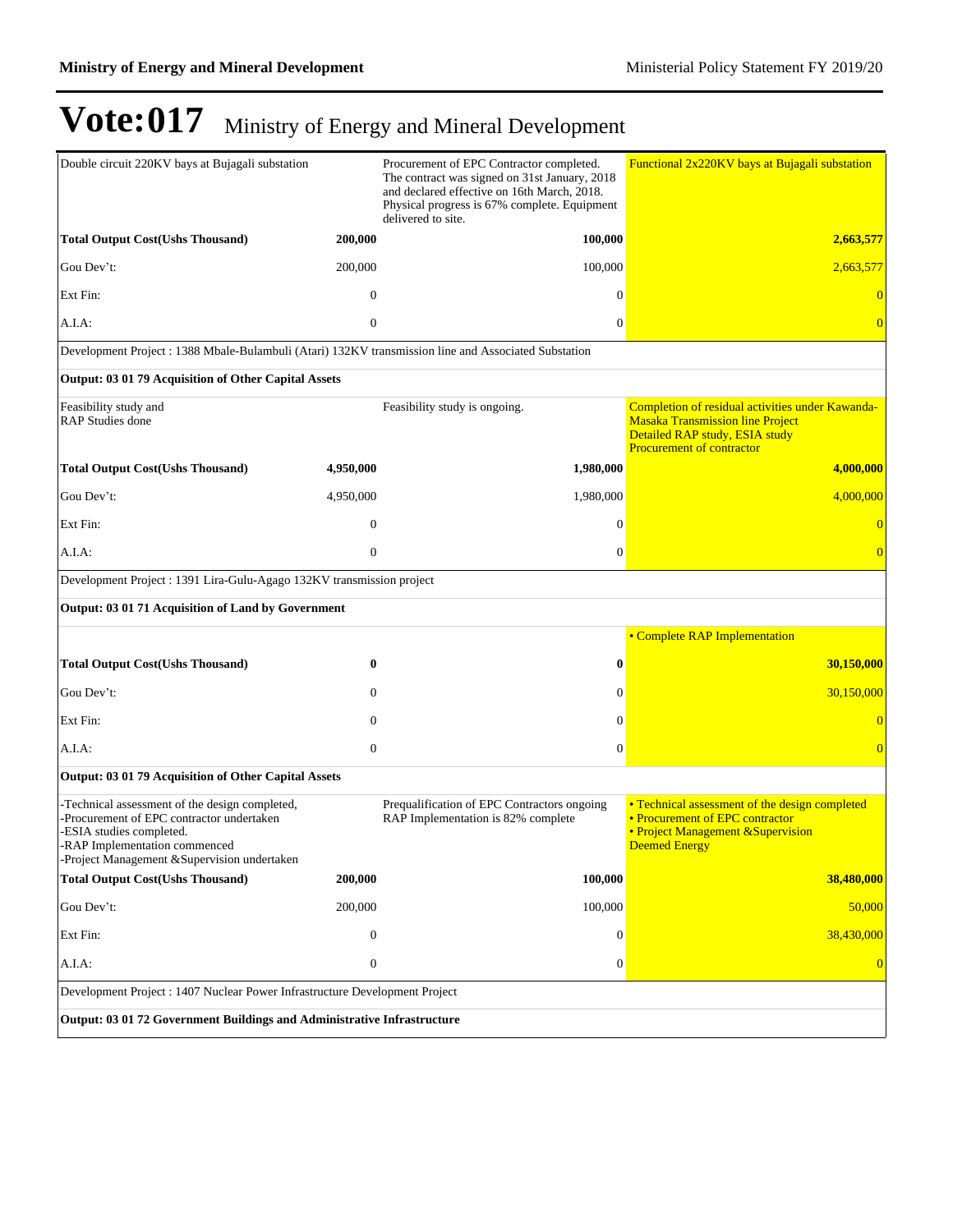| Meteorological monitoring stations designed and constructed<br>Nuclear Information Centre equipped                                         |                  | Bidding document was issued and pre-bid<br>meeting conducted at Kanganyanza village,<br>Buyende District on 6th December 2018<br>Bids for supply of Shelves, cabinets and display<br>systems were evaluated and best evaluated<br>bidder identified.<br>A second consultative workshop to review the<br>draft directory on nuclear technology services<br>in Uganda was conducted on 15th November<br>2018. | Meteorological monitoring stations designed and<br>constructed |
|--------------------------------------------------------------------------------------------------------------------------------------------|------------------|-------------------------------------------------------------------------------------------------------------------------------------------------------------------------------------------------------------------------------------------------------------------------------------------------------------------------------------------------------------------------------------------------------------|----------------------------------------------------------------|
|                                                                                                                                            |                  | Procurement for design and production of 2019<br>calendars was completed.                                                                                                                                                                                                                                                                                                                                   |                                                                |
| <b>Total Output Cost(Ushs Thousand)</b>                                                                                                    | 800,000          | 0                                                                                                                                                                                                                                                                                                                                                                                                           | 1,200,000                                                      |
| Gou Dev't:                                                                                                                                 | 800,000          | $\mathbf{0}$                                                                                                                                                                                                                                                                                                                                                                                                | 1,200,000                                                      |
| Ext Fin:                                                                                                                                   | $\mathbf{0}$     | $\mathbf{0}$                                                                                                                                                                                                                                                                                                                                                                                                |                                                                |
| A.I.A:                                                                                                                                     | $\mathbf{0}$     | $\overline{0}$                                                                                                                                                                                                                                                                                                                                                                                              |                                                                |
| Development Project : 1409 Mirama - Kabale 132kv Transmission Project                                                                      |                  |                                                                                                                                                                                                                                                                                                                                                                                                             |                                                                |
| Output: 03 01 71 Acquisition of Land by Government                                                                                         |                  |                                                                                                                                                                                                                                                                                                                                                                                                             |                                                                |
| • RAP and ESIA implementation complete<br>• Detailed designs for the project components complete<br>• Power transmission lines constructed |                  | Procurement of transmission line contract was<br>concluded.<br>Substations:.                                                                                                                                                                                                                                                                                                                                | • ROW acquisition completed                                    |
| <b>Total Output Cost(Ushs Thousand)</b>                                                                                                    | 7,200,000        | 7,200,000                                                                                                                                                                                                                                                                                                                                                                                                   | 12,800,000                                                     |
| Gou Dev't:                                                                                                                                 | 7,200,000        | 7,200,000                                                                                                                                                                                                                                                                                                                                                                                                   | 12,800,000                                                     |
| Ext Fin:                                                                                                                                   | $\mathbf{0}$     | $\mathbf{0}$                                                                                                                                                                                                                                                                                                                                                                                                |                                                                |
| A.I.A:                                                                                                                                     | $\mathbf{0}$     | $\mathbf{0}$                                                                                                                                                                                                                                                                                                                                                                                                |                                                                |
| Output: 03 01 79 Acquisition of Other Capital Assets                                                                                       |                  |                                                                                                                                                                                                                                                                                                                                                                                                             |                                                                |
| · Detailed designs for the project components complete                                                                                     |                  | Procurement process still ongoing pending                                                                                                                                                                                                                                                                                                                                                                   | • Construction of transmission line and substations            |
| · Power transmission lines constructed<br><b>Total Output Cost(Ushs Thousand)</b>                                                          | 101,119,514      | conclusion of due diligence<br>24,730,000                                                                                                                                                                                                                                                                                                                                                                   | 65,130,000                                                     |
| Gou Dev't:                                                                                                                                 | $\boldsymbol{0}$ | $\mathbf{0}$                                                                                                                                                                                                                                                                                                                                                                                                | 2,200,000                                                      |
| Ext Fin:                                                                                                                                   | 101,119,514      | 24,730,000                                                                                                                                                                                                                                                                                                                                                                                                  | 62,930,000                                                     |
|                                                                                                                                            | $\boldsymbol{0}$ | $\boldsymbol{0}$                                                                                                                                                                                                                                                                                                                                                                                            |                                                                |
| A.I.A:                                                                                                                                     |                  |                                                                                                                                                                                                                                                                                                                                                                                                             | $\overline{0}$                                                 |
| Development Project : 1426 Grid Expansion and Reinforcement Project -Lira, Gulu, Nebbi to Arua Transmission Line                           |                  |                                                                                                                                                                                                                                                                                                                                                                                                             |                                                                |
| Output: 03 01 71 Acquisition of Land by Government                                                                                         |                  |                                                                                                                                                                                                                                                                                                                                                                                                             |                                                                |
| -Wayleaves acquired<br>-EPC contractor procured<br>-Line and substation construction commenced                                             |                  | RAP Implementation is 50% complete                                                                                                                                                                                                                                                                                                                                                                          | • Acquisition of way-leaves completed.                         |
| <b>Total Output Cost(Ushs Thousand)</b>                                                                                                    | 12,300,000       | 7,104,149                                                                                                                                                                                                                                                                                                                                                                                                   | 4,851,689                                                      |
| Gou Dev't:                                                                                                                                 | 12,300,000       | 7,104,149                                                                                                                                                                                                                                                                                                                                                                                                   | 4,851,689                                                      |
| Ext Fin:                                                                                                                                   | $\boldsymbol{0}$ | $\overline{0}$                                                                                                                                                                                                                                                                                                                                                                                              |                                                                |
| A.I.A:                                                                                                                                     | $\boldsymbol{0}$ | $\boldsymbol{0}$                                                                                                                                                                                                                                                                                                                                                                                            |                                                                |
| Output: 03 01 79 Acquisition of Other Capital Assets                                                                                       |                  |                                                                                                                                                                                                                                                                                                                                                                                                             |                                                                |
| Procurement of EPC Contractor undertaken<br>-Detailed Designs complete<br>Construction works commeneed                                     |                  | Tendering process ongoing                                                                                                                                                                                                                                                                                                                                                                                   | • Transmission line and substations construction               |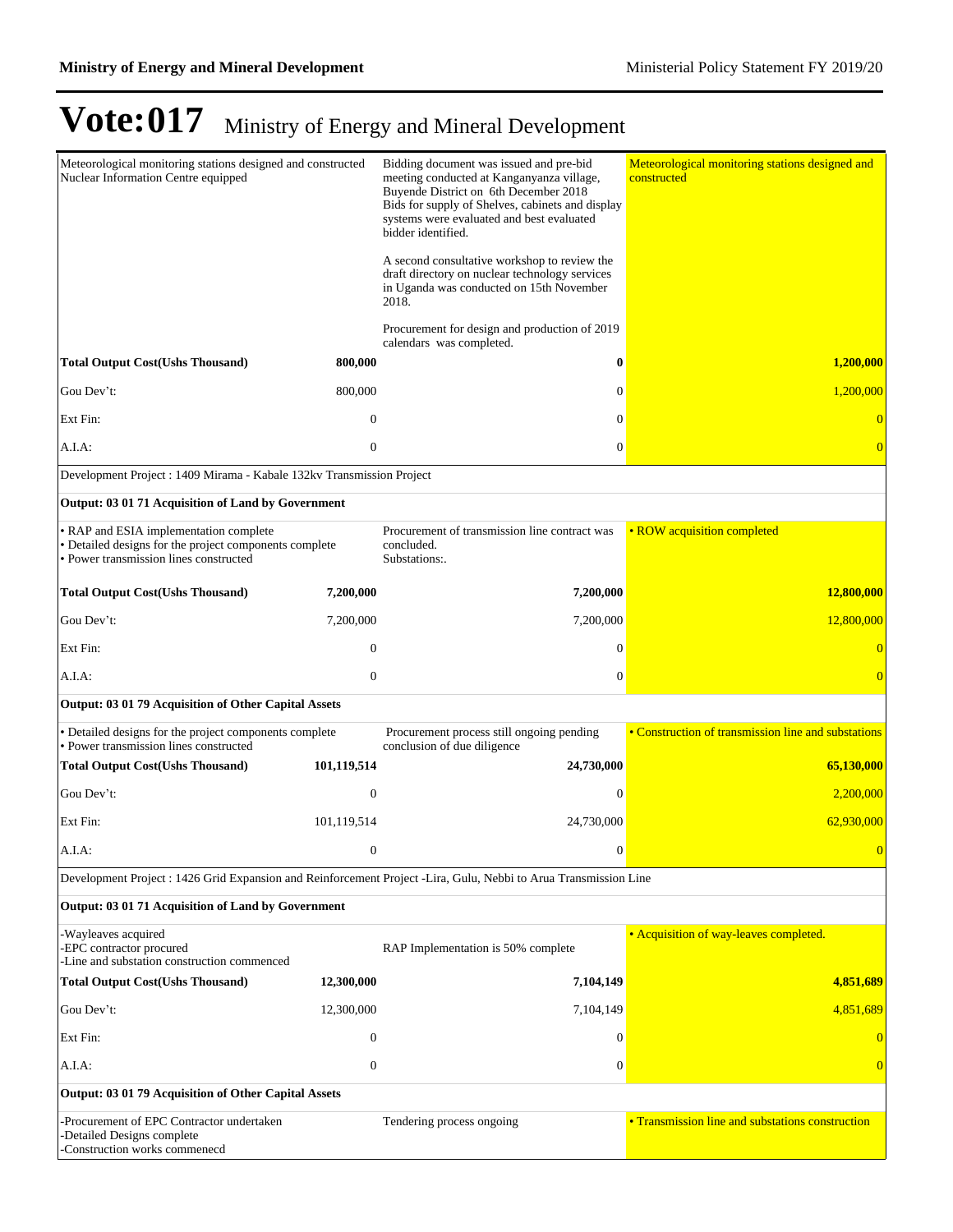| <b>Total Output Cost(Ushs Thousand)</b>                                                                                                   | 140,638,442      | 536,474                                                                                                                                                                                                                               | 97,490,000                                                                                                                                                                                                |  |  |  |
|-------------------------------------------------------------------------------------------------------------------------------------------|------------------|---------------------------------------------------------------------------------------------------------------------------------------------------------------------------------------------------------------------------------------|-----------------------------------------------------------------------------------------------------------------------------------------------------------------------------------------------------------|--|--|--|
| Gou Dev't:                                                                                                                                | 810,000          | 401,685                                                                                                                                                                                                                               | 1,450,000                                                                                                                                                                                                 |  |  |  |
| Ext Fin:                                                                                                                                  | 139,828,442      | 134,789                                                                                                                                                                                                                               | 96,040,000                                                                                                                                                                                                |  |  |  |
| A.I.A:                                                                                                                                    | $\mathbf{0}$     | $\theta$                                                                                                                                                                                                                              |                                                                                                                                                                                                           |  |  |  |
| Development Project: 1428 Energy for Rural Transformation (ERT) Phase III                                                                 |                  |                                                                                                                                                                                                                                       |                                                                                                                                                                                                           |  |  |  |
| Output: 03 01 79 Acquisition of Other Capital Assets                                                                                      |                  |                                                                                                                                                                                                                                       |                                                                                                                                                                                                           |  |  |  |
| solar energy packages for 100 post primary schools, 12 water<br>pumping stations and 374 health center installed.                         |                  | 80% installations of solar energy packages<br>completed at rural water pump sites                                                                                                                                                     | Supply, installation, commissioning and<br>maintenance of solar energy in 12 Water Supply<br>Schemes, solar systems in 329 health centers and<br>Solar energy packages for public post-primary<br>schools |  |  |  |
| <b>Total Output Cost(Ushs Thousand)</b>                                                                                                   | 21,500,000       | $\bf{0}$                                                                                                                                                                                                                              | 14,950,000                                                                                                                                                                                                |  |  |  |
| Gou Dev't:                                                                                                                                | $\overline{0}$   | $\Omega$                                                                                                                                                                                                                              |                                                                                                                                                                                                           |  |  |  |
| Ext Fin:                                                                                                                                  | 21,500,000       | $\Omega$                                                                                                                                                                                                                              | 14,950,000                                                                                                                                                                                                |  |  |  |
| A.I.A.                                                                                                                                    | $\mathbf{0}$     | $\mathbf{0}$                                                                                                                                                                                                                          |                                                                                                                                                                                                           |  |  |  |
| Development Project : 1429 ORIO Mini Hydro Power and Rural Electrification Project                                                        |                  |                                                                                                                                                                                                                                       |                                                                                                                                                                                                           |  |  |  |
| Output: 03 01 79 Acquisition of Other Capital Assets                                                                                      |                  |                                                                                                                                                                                                                                       |                                                                                                                                                                                                           |  |  |  |
| Procurement of supervising Engineer; Civil Work:<br>Construction of Hydro<br>Components, site Roads and Bridges                           |                  | • Obtained a no objection for the Owners<br>Engineer RFPTechnical Evaluation with<br>aCommitment USD6Million. The contract is<br>expected to be signed during quarter III.                                                            | Civil and E&M Detailed Engineering completed<br><b>Civil Works and Detailed Engineering Supervised</b><br>Civil Works undertaken<br><b>RAP</b> compensation of Project Affected Persons<br>completed      |  |  |  |
| <b>Total Output Cost(Ushs Thousand)</b>                                                                                                   | 7,700,000        | 7,700,000                                                                                                                                                                                                                             | 7,700,000                                                                                                                                                                                                 |  |  |  |
| Gou Dev't:                                                                                                                                | 7,700,000        | 7,700,000                                                                                                                                                                                                                             | 7,700,000                                                                                                                                                                                                 |  |  |  |
| Ext Fin:                                                                                                                                  | $\overline{0}$   | $\Omega$                                                                                                                                                                                                                              | $\Omega$                                                                                                                                                                                                  |  |  |  |
| A.I.A:                                                                                                                                    | $\mathbf{0}$     | $\mathbf{0}$                                                                                                                                                                                                                          | $\Omega$                                                                                                                                                                                                  |  |  |  |
| Development Project : 1492 Kampala Metropolitan Transmission System Improvement Project                                                   |                  |                                                                                                                                                                                                                                       |                                                                                                                                                                                                           |  |  |  |
| Output: 03 01 71 Acquisition of Land by Government                                                                                        |                  |                                                                                                                                                                                                                                       |                                                                                                                                                                                                           |  |  |  |
|                                                                                                                                           |                  |                                                                                                                                                                                                                                       | • Acquisition of way-leaves.                                                                                                                                                                              |  |  |  |
| <b>Total Output Cost(Ushs Thousand)</b>                                                                                                   | $\bf{0}$         | 0                                                                                                                                                                                                                                     | 3,400,000                                                                                                                                                                                                 |  |  |  |
| Gou Dev't:                                                                                                                                | $\Omega$         | $\mathbf{0}$                                                                                                                                                                                                                          | 3,400,000                                                                                                                                                                                                 |  |  |  |
| Ext Fin:                                                                                                                                  | $\mathbf{0}$     | $\mathbf{0}$                                                                                                                                                                                                                          |                                                                                                                                                                                                           |  |  |  |
| A.I.A:                                                                                                                                    | $\boldsymbol{0}$ | $\boldsymbol{0}$                                                                                                                                                                                                                      |                                                                                                                                                                                                           |  |  |  |
| Output: 03 01 79 Acquisition of Other Capital Assets                                                                                      |                  |                                                                                                                                                                                                                                       |                                                                                                                                                                                                           |  |  |  |
| • Acquisition of way-leaves.<br>· Procurement of EPC Contractor and Detailed Design<br>• Commencement of line and substation construction |                  | The loan was approved by cabinet and<br>parliament. Loan signature is pending<br>The procurement of the RAP Implementation<br>Consultant is ongoing. Technical evaluation<br>report is being reviewed following comments<br>from JICA | • Commencement of line and substation<br>construction works                                                                                                                                               |  |  |  |
| <b>Total Output Cost(Ushs Thousand)</b>                                                                                                   | 54,374,092       | 5,750,000                                                                                                                                                                                                                             | 71,980,000                                                                                                                                                                                                |  |  |  |
| Gou Dev't:                                                                                                                                | 7,500,000        | 5,750,000                                                                                                                                                                                                                             | 500,000                                                                                                                                                                                                   |  |  |  |
| Ext Fin:                                                                                                                                  | 46,874,092       | $\mathbf{0}$                                                                                                                                                                                                                          | 71,480,000                                                                                                                                                                                                |  |  |  |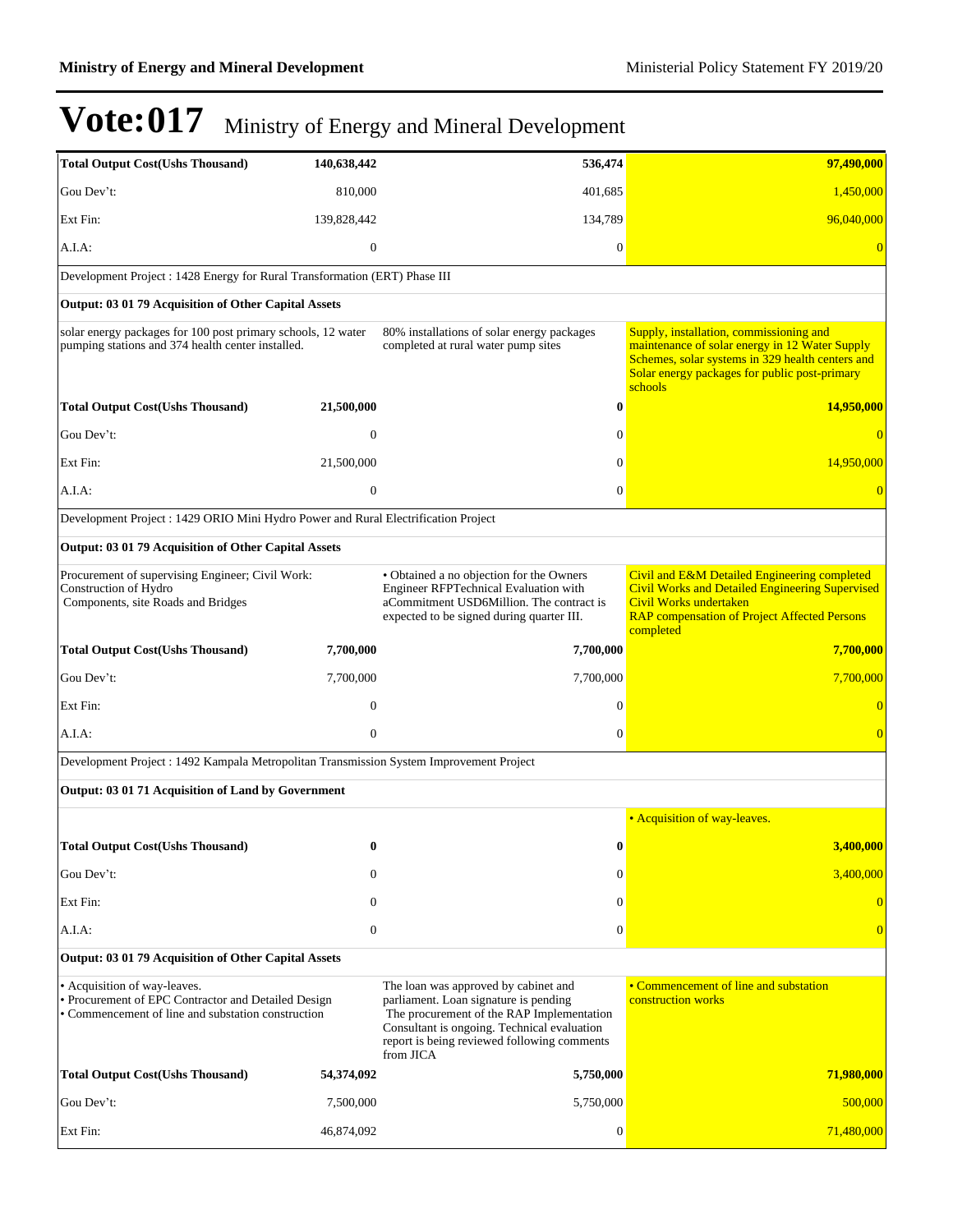| A.I.A:                                                                                                                                          | $\mathbf{0}$     | $\mathbf{0}$                                                                                                                                                                                                                                                                                                                                                                                                           | $\Omega$                                                                                                                                                                                                                                                                                |
|-------------------------------------------------------------------------------------------------------------------------------------------------|------------------|------------------------------------------------------------------------------------------------------------------------------------------------------------------------------------------------------------------------------------------------------------------------------------------------------------------------------------------------------------------------------------------------------------------------|-----------------------------------------------------------------------------------------------------------------------------------------------------------------------------------------------------------------------------------------------------------------------------------------|
| Development Project: 1497 Masaka-Mbarara Grid Expansion Line                                                                                    |                  |                                                                                                                                                                                                                                                                                                                                                                                                                        |                                                                                                                                                                                                                                                                                         |
| Output: 03 01 71 Acquisition of Land by Government                                                                                              |                  |                                                                                                                                                                                                                                                                                                                                                                                                                        |                                                                                                                                                                                                                                                                                         |
| <b>RAP</b> implementation                                                                                                                       |                  | Review of tender documents ongoing.                                                                                                                                                                                                                                                                                                                                                                                    | <b>ROW</b> acquisition                                                                                                                                                                                                                                                                  |
| <b>Total Output Cost(Ushs Thousand)</b>                                                                                                         | 7,000,000        | 6,500,000                                                                                                                                                                                                                                                                                                                                                                                                              | 37,160,000                                                                                                                                                                                                                                                                              |
| Gou Dev't:                                                                                                                                      | 7,000,000        | 6,500,000                                                                                                                                                                                                                                                                                                                                                                                                              | 37,160,000                                                                                                                                                                                                                                                                              |
| Ext Fin:                                                                                                                                        | $\mathbf{0}$     | $\Omega$                                                                                                                                                                                                                                                                                                                                                                                                               |                                                                                                                                                                                                                                                                                         |
| A.I.A:                                                                                                                                          | $\overline{0}$   | $\mathbf{0}$                                                                                                                                                                                                                                                                                                                                                                                                           |                                                                                                                                                                                                                                                                                         |
| Output: 03 01 79 Acquisition of Other Capital Assets                                                                                            |                  |                                                                                                                                                                                                                                                                                                                                                                                                                        |                                                                                                                                                                                                                                                                                         |
| Construction works commenced                                                                                                                    |                  | Review of tender documents ongoing.                                                                                                                                                                                                                                                                                                                                                                                    | •Effectiveness of the loan                                                                                                                                                                                                                                                              |
| Transmission line constaructed<br><b>Total Output Cost(Ushs Thousand)</b>                                                                       | 101,308,522      | Review of tender documents ongoing.<br>$\bf{0}$                                                                                                                                                                                                                                                                                                                                                                        | 162,342,637                                                                                                                                                                                                                                                                             |
| Gou Dev't:                                                                                                                                      | $\overline{0}$   | 0                                                                                                                                                                                                                                                                                                                                                                                                                      | 4,000,000                                                                                                                                                                                                                                                                               |
| Ext Fin:                                                                                                                                        | 101,308,522      | $\mathbf{0}$                                                                                                                                                                                                                                                                                                                                                                                                           | 158,342,637                                                                                                                                                                                                                                                                             |
| A.I.A:                                                                                                                                          | $\boldsymbol{0}$ | $\mathbf{0}$                                                                                                                                                                                                                                                                                                                                                                                                           |                                                                                                                                                                                                                                                                                         |
| Program : 03 02 Large Hydro power infrastructure                                                                                                |                  |                                                                                                                                                                                                                                                                                                                                                                                                                        |                                                                                                                                                                                                                                                                                         |
| Development Project : 1143 Isimba HPP                                                                                                           |                  |                                                                                                                                                                                                                                                                                                                                                                                                                        |                                                                                                                                                                                                                                                                                         |
| Output: 03 02 71 Acquisition of Land by Government                                                                                              |                  |                                                                                                                                                                                                                                                                                                                                                                                                                        |                                                                                                                                                                                                                                                                                         |
| Resettlement Action Plan implemented                                                                                                            |                  | On implementation of Resettlement Action                                                                                                                                                                                                                                                                                                                                                                               | <b>RAP</b> implementation and Monitoring                                                                                                                                                                                                                                                |
|                                                                                                                                                 |                  | Plan $(RAP)$ , Dam site $-99.01\%$ complete;<br>Reservoir – 94.5% complete, Transmission<br>Line -96%.                                                                                                                                                                                                                                                                                                                 | <b>RAP</b> implementation and Monitoring Activities                                                                                                                                                                                                                                     |
|                                                                                                                                                 |                  | Regarding CDAP (Community Development<br>Action Plan), UEGCL obtained clearance of the<br>CDAP consultants and contractors. The ground<br>breaking for Lwanyama Technical Institute was<br>done on 16th November 2018. As part of<br>Corporate Social Responsibility, the handover<br>of the renovated Mbulamuti Primary School<br>and two new class room blocks awaits<br>confirmation of the date for commissioning. |                                                                                                                                                                                                                                                                                         |
| Total Output Cost(Ushs Thousand)                                                                                                                | 1,500,000        | 683,446                                                                                                                                                                                                                                                                                                                                                                                                                | <u>3,000,000 </u>                                                                                                                                                                                                                                                                       |
| Gou Dev't:                                                                                                                                      | 1,500,000        | 683,446                                                                                                                                                                                                                                                                                                                                                                                                                | 3,000,000                                                                                                                                                                                                                                                                               |
| Ext Fin:                                                                                                                                        | $\boldsymbol{0}$ | $\mathbf{0}$                                                                                                                                                                                                                                                                                                                                                                                                           |                                                                                                                                                                                                                                                                                         |
| A.I.A:                                                                                                                                          | $\boldsymbol{0}$ | $\mathbf{0}$                                                                                                                                                                                                                                                                                                                                                                                                           |                                                                                                                                                                                                                                                                                         |
| Output: 03 02 79 Acquisition of Other Capital Assets                                                                                            |                  |                                                                                                                                                                                                                                                                                                                                                                                                                        |                                                                                                                                                                                                                                                                                         |
| Monitoring and Supervision of EPC works; MEMD staff<br>capacity in generation; CDAP;Statutory Permits monitored;<br>livelihood restoration; HSE |                  | completed placement of embankment dam fill<br>materials for the Right Embankment Dam. A<br>total volume of 901,000 cubic meters of fill<br>material has been filled for the whole RED. The<br>Dam work was all cleared for impounding,<br>which took place from 5th to 20th November<br>2018.                                                                                                                          | - Implementation of Community Development<br><b>Action Plan (CDAP)</b><br>Reduced vandalism, CDAP cars procured<br>Outstanding payments to EIPL, Monitoring and<br>supervision by MEMD<br>compensation to Kayakas<br>- Supervision of bridge<br>Kalagala off-set area boundary extended |
| <b>Total Output Cost(Ushs Thousand)</b>                                                                                                         | 2,109,367        | 940,380                                                                                                                                                                                                                                                                                                                                                                                                                | 7,217,000                                                                                                                                                                                                                                                                               |
| Gou Dev't:                                                                                                                                      | 2,109,367        | 940,380                                                                                                                                                                                                                                                                                                                                                                                                                | 7,217,000                                                                                                                                                                                                                                                                               |
| Ext Fin:                                                                                                                                        | $\boldsymbol{0}$ | $\boldsymbol{0}$                                                                                                                                                                                                                                                                                                                                                                                                       |                                                                                                                                                                                                                                                                                         |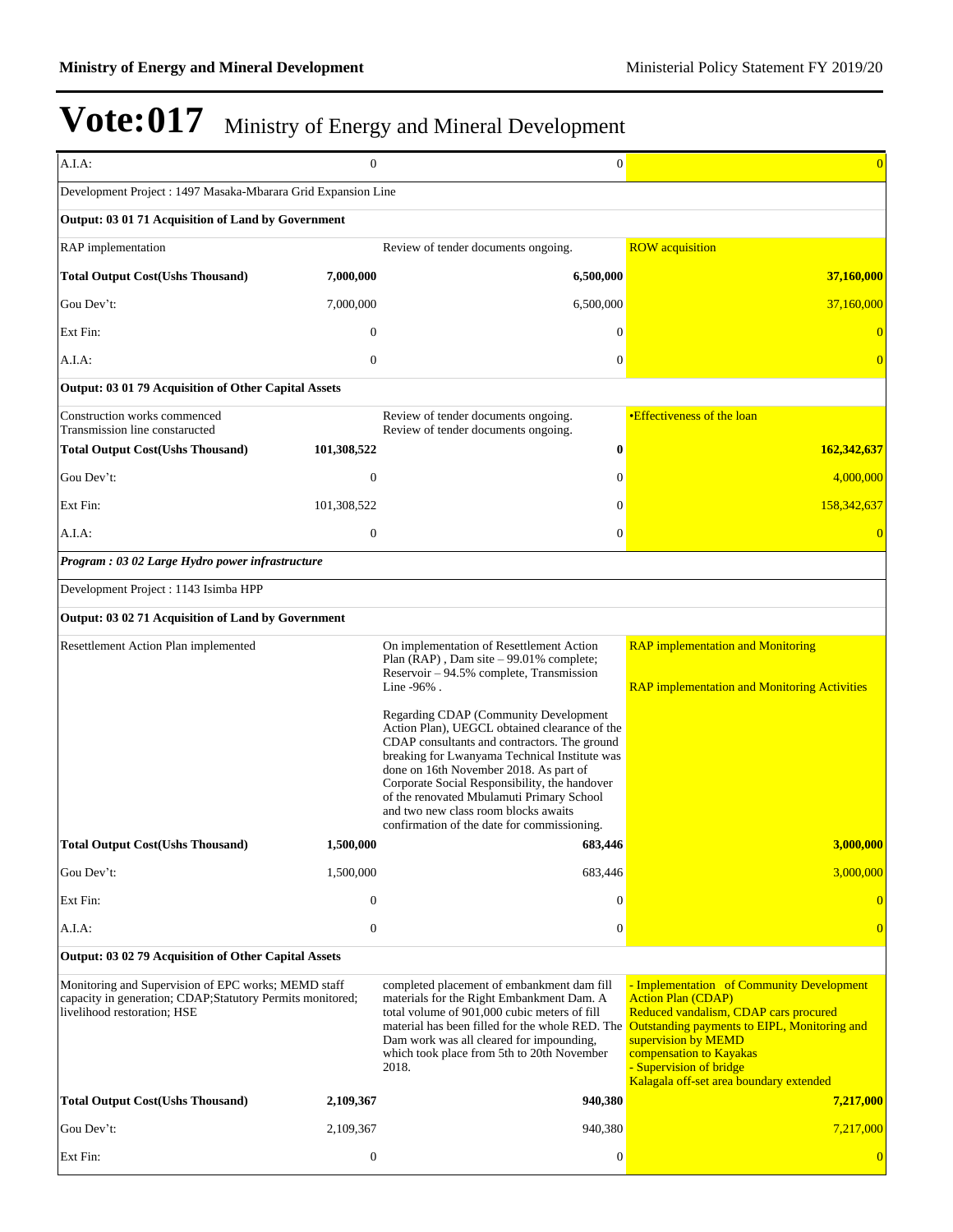| A.I.A:                                                                                                                                                                                                                     | $\boldsymbol{0}$ | $\mathbf{0}$                                                                                                                                                                                                                  | $\overline{0}$                                                                                                                                                                                                                                                                                                                                                                                                     |
|----------------------------------------------------------------------------------------------------------------------------------------------------------------------------------------------------------------------------|------------------|-------------------------------------------------------------------------------------------------------------------------------------------------------------------------------------------------------------------------------|--------------------------------------------------------------------------------------------------------------------------------------------------------------------------------------------------------------------------------------------------------------------------------------------------------------------------------------------------------------------------------------------------------------------|
| Development Project : 1183 Karuma Hydoelectricity Power Project                                                                                                                                                            |                  |                                                                                                                                                                                                                               |                                                                                                                                                                                                                                                                                                                                                                                                                    |
| Output: 03 02 71 Acquisition of Land by Government                                                                                                                                                                         |                  |                                                                                                                                                                                                                               |                                                                                                                                                                                                                                                                                                                                                                                                                    |
| Acquisition of Land for resettlement of vulnerable PAPs and<br>reservoir for Karuma                                                                                                                                        |                  | Land for PAPs was acquired though<br>procurement of the consultant and the<br>contractor for the construction of the PAP<br>houses is still on going                                                                          | <b>RAP Monitoring Activities</b><br>land acquisition and compensation                                                                                                                                                                                                                                                                                                                                              |
| <b>Total Output Cost(Ushs Thousand)</b>                                                                                                                                                                                    | 1,000,000        | 581,354                                                                                                                                                                                                                       | 2,000,000                                                                                                                                                                                                                                                                                                                                                                                                          |
| Gou Dev't:                                                                                                                                                                                                                 | 1,000,000        | 581,354                                                                                                                                                                                                                       | 2,000,000                                                                                                                                                                                                                                                                                                                                                                                                          |
| Ext Fin:                                                                                                                                                                                                                   | $\theta$         | $\Omega$                                                                                                                                                                                                                      |                                                                                                                                                                                                                                                                                                                                                                                                                    |
| A.I.A:                                                                                                                                                                                                                     | $\boldsymbol{0}$ | $\overline{0}$                                                                                                                                                                                                                |                                                                                                                                                                                                                                                                                                                                                                                                                    |
| Output: 03 02 79 Acquisition of Other Capital Assets                                                                                                                                                                       |                  |                                                                                                                                                                                                                               |                                                                                                                                                                                                                                                                                                                                                                                                                    |
| Monitoring and supervision of Engineering Procurement<br>Construction works; CDAP; HSE                                                                                                                                     |                  | Procurement of consultancy services are still on<br>going for the implementation of the CDAP                                                                                                                                  | -Monitoring and Supervision of CDAP and EPC<br><b>Works MEMD</b><br>(ESMP) supervised and Monitored                                                                                                                                                                                                                                                                                                                |
|                                                                                                                                                                                                                            |                  |                                                                                                                                                                                                                               | <b>CDAP</b> cars procured<br><b>Outstanding payments to EIPL</b>                                                                                                                                                                                                                                                                                                                                                   |
| <b>Total Output Cost(Ushs Thousand)</b>                                                                                                                                                                                    | 1,370,114        | 640,013                                                                                                                                                                                                                       | 11,872,000                                                                                                                                                                                                                                                                                                                                                                                                         |
| Gou Dev't:                                                                                                                                                                                                                 | 1,370,114        | 640,013                                                                                                                                                                                                                       | 11,872,000                                                                                                                                                                                                                                                                                                                                                                                                         |
| Ext Fin:                                                                                                                                                                                                                   | $\boldsymbol{0}$ | $\overline{0}$                                                                                                                                                                                                                |                                                                                                                                                                                                                                                                                                                                                                                                                    |
| A.I.A:                                                                                                                                                                                                                     | $\boldsymbol{0}$ | $\mathbf{0}$                                                                                                                                                                                                                  | $\overline{0}$                                                                                                                                                                                                                                                                                                                                                                                                     |
| Output: 03 02 80 Large Hydro Power Infrastructure                                                                                                                                                                          |                  |                                                                                                                                                                                                                               |                                                                                                                                                                                                                                                                                                                                                                                                                    |
| 90% of construction works completed and Interim Payment<br>Certificate certified for payment of contractor.                                                                                                                |                  | The overall physical progress on the<br>construction works was 86%. Estimated<br>completion date is by December 2019                                                                                                          | 100% completion EPC works for Karuma HPP<br>Outstanding reimbursable payments to Owner<br><b>Engineer EIPL Outstanding reimbursable</b><br>payments to Owner Engineer EIPL with price<br>escalation<br><b>Supervision of works for Karuma HPP MEMD</b>                                                                                                                                                             |
|                                                                                                                                                                                                                            |                  |                                                                                                                                                                                                                               | -Health Safety and Environment Activities<br><b>Outstanding payments to EIPL</b>                                                                                                                                                                                                                                                                                                                                   |
| <b>Total Output Cost(Ushs Thousand)</b>                                                                                                                                                                                    | 576,749,040      | 353,968,161                                                                                                                                                                                                                   | 563,040,000                                                                                                                                                                                                                                                                                                                                                                                                        |
| Gou Dev't:                                                                                                                                                                                                                 | $\mathbf{0}$     | $\boldsymbol{0}$                                                                                                                                                                                                              | $\overline{0}$                                                                                                                                                                                                                                                                                                                                                                                                     |
| Ext Fin:                                                                                                                                                                                                                   | 576,749,040      | 353,968,161                                                                                                                                                                                                                   | 563,040,000                                                                                                                                                                                                                                                                                                                                                                                                        |
| A.I.A:                                                                                                                                                                                                                     | $\boldsymbol{0}$ | $\boldsymbol{0}$                                                                                                                                                                                                              |                                                                                                                                                                                                                                                                                                                                                                                                                    |
| Development Project : 1350 Muzizi Hydro Power Project                                                                                                                                                                      |                  |                                                                                                                                                                                                                               |                                                                                                                                                                                                                                                                                                                                                                                                                    |
| Output: 03 02 79 Acquisition of Other Capital Assets                                                                                                                                                                       |                  |                                                                                                                                                                                                                               |                                                                                                                                                                                                                                                                                                                                                                                                                    |
| CDAP and RAP monitored and supervised<br>Community livelihood improved through quarterly<br>sensitization activities on HIV/AIDS, hygiene/sanitation and<br>environment.<br>Monitoring and supervision of EPC works (MEMD) |                  | -RAP disclosure carried out<br>-ESIA sensitization carried out<br>Sensitization meetings on HIV/AIDS,<br>catchment management , RAP carried out<br>Tender documents issued out<br>-Site visit and pre-bid meeting carried out | <b>Capacity building</b><br><b>Environment and Social Management Plan</b><br>(ESMP) and Resettlement Action (RAP)<br>supervised and monitored.<br>Health, Safety and Environment and community<br>sensitization on HIV/AIDS Awareness Activities<br>implemented.<br>Monitoring and supervision of Community<br>Development Action Plan (CDAP).<br>Monitoring and supervision of EPC works for<br>Muzizi HPP (MEMD) |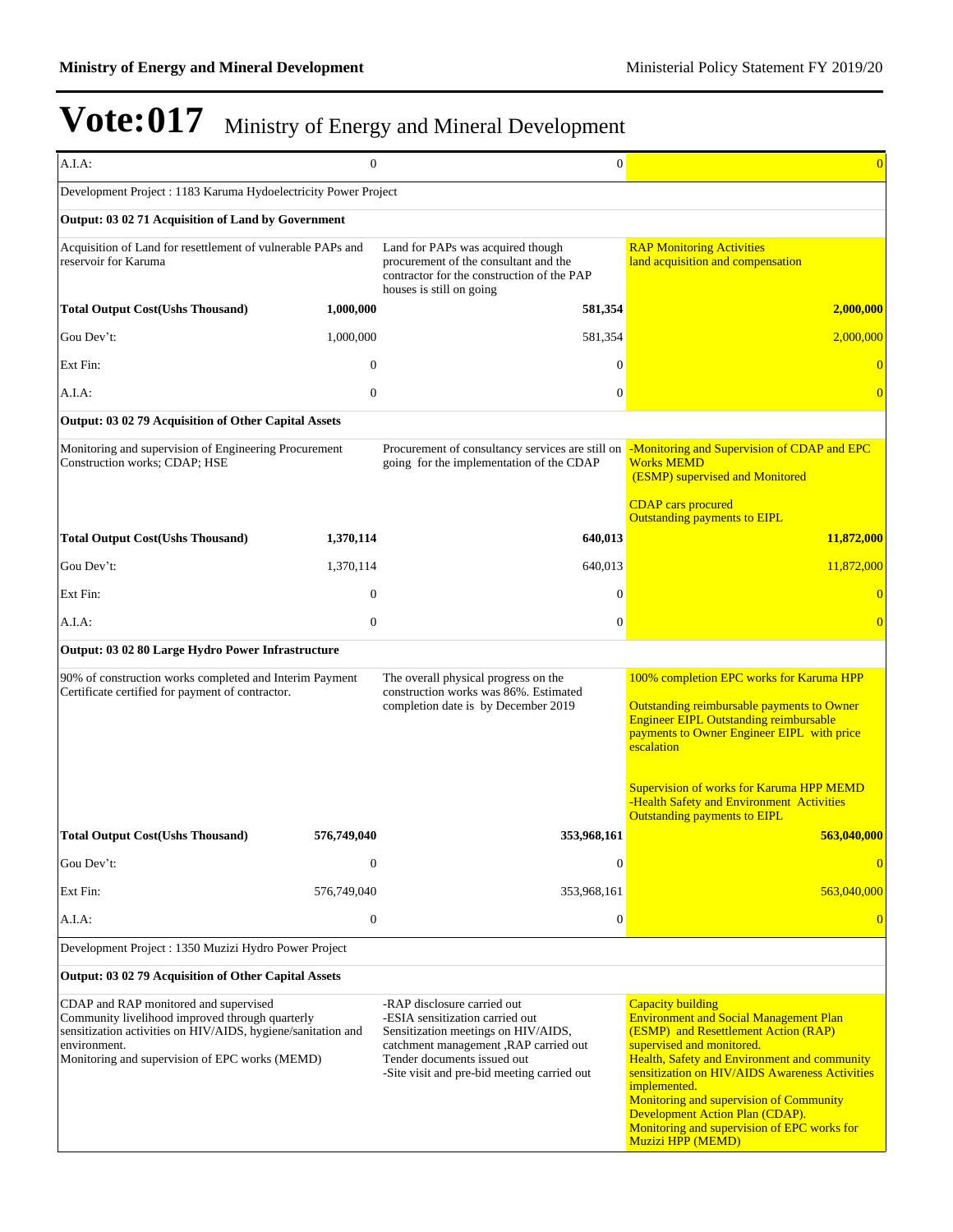| <b>Total Output Cost(Ushs Thousand)</b>                                                                                                                                                                                      | 123,339,646      | 885,523                                                                                                                                                                                                                                                                                                                                                                                                                                                                                                                                                                                                                                                                                               | 99,847,000                                                                                                                                                                                                                                                                                                                                                                                                   |
|------------------------------------------------------------------------------------------------------------------------------------------------------------------------------------------------------------------------------|------------------|-------------------------------------------------------------------------------------------------------------------------------------------------------------------------------------------------------------------------------------------------------------------------------------------------------------------------------------------------------------------------------------------------------------------------------------------------------------------------------------------------------------------------------------------------------------------------------------------------------------------------------------------------------------------------------------------------------|--------------------------------------------------------------------------------------------------------------------------------------------------------------------------------------------------------------------------------------------------------------------------------------------------------------------------------------------------------------------------------------------------------------|
| Gou Dev't:                                                                                                                                                                                                                   | 944.266          | 627,357                                                                                                                                                                                                                                                                                                                                                                                                                                                                                                                                                                                                                                                                                               | 1,017,000                                                                                                                                                                                                                                                                                                                                                                                                    |
| Ext Fin:                                                                                                                                                                                                                     | 122,395,380      | 258,166                                                                                                                                                                                                                                                                                                                                                                                                                                                                                                                                                                                                                                                                                               | 98,830,000                                                                                                                                                                                                                                                                                                                                                                                                   |
| A.I.A:                                                                                                                                                                                                                       | $\mathbf{0}$     | 0                                                                                                                                                                                                                                                                                                                                                                                                                                                                                                                                                                                                                                                                                                     | $\Omega$                                                                                                                                                                                                                                                                                                                                                                                                     |
| Development Project : 1351 Nyagak III Hydro Power Project                                                                                                                                                                    |                  |                                                                                                                                                                                                                                                                                                                                                                                                                                                                                                                                                                                                                                                                                                       |                                                                                                                                                                                                                                                                                                                                                                                                              |
| Output: 03 02 71 Acquisition of Land by Government                                                                                                                                                                           |                  |                                                                                                                                                                                                                                                                                                                                                                                                                                                                                                                                                                                                                                                                                                       |                                                                                                                                                                                                                                                                                                                                                                                                              |
|                                                                                                                                                                                                                              |                  |                                                                                                                                                                                                                                                                                                                                                                                                                                                                                                                                                                                                                                                                                                       | <b>West Nile Grid Extension Project Resettlement</b>                                                                                                                                                                                                                                                                                                                                                         |
| <b>Total Output Cost(Ushs Thousand)</b>                                                                                                                                                                                      | 0                | 0                                                                                                                                                                                                                                                                                                                                                                                                                                                                                                                                                                                                                                                                                                     | <b>Action Plan Implemented</b><br>1,000,000                                                                                                                                                                                                                                                                                                                                                                  |
| Gou Dev't:                                                                                                                                                                                                                   | $\Omega$         | 0                                                                                                                                                                                                                                                                                                                                                                                                                                                                                                                                                                                                                                                                                                     | 1,000,000                                                                                                                                                                                                                                                                                                                                                                                                    |
| Ext Fin:                                                                                                                                                                                                                     | $\Omega$         | $\Omega$                                                                                                                                                                                                                                                                                                                                                                                                                                                                                                                                                                                                                                                                                              |                                                                                                                                                                                                                                                                                                                                                                                                              |
| $A.I.A$ :                                                                                                                                                                                                                    | $\mathbf{0}$     | $\theta$                                                                                                                                                                                                                                                                                                                                                                                                                                                                                                                                                                                                                                                                                              |                                                                                                                                                                                                                                                                                                                                                                                                              |
| Output: 03 02 79 Acquisition of Other Capital Assets                                                                                                                                                                         |                  |                                                                                                                                                                                                                                                                                                                                                                                                                                                                                                                                                                                                                                                                                                       |                                                                                                                                                                                                                                                                                                                                                                                                              |
| Achieve Financial Close for Nyagak III<br>Community Sensitized on Health and Sanitation Issues                                                                                                                               |                  | RAP implementation carried out in the areas of<br>Panyimur, Packwach, Parombo, Nebbi,<br>Arua, Maracha, Koboko and Yumbe.<br>Project Communities sensitized on health, safety<br>and environment.                                                                                                                                                                                                                                                                                                                                                                                                                                                                                                     | <b>Capacity building</b><br><b>Environment and Social Management Plan</b><br>(ESMP) supervised and monitored.<br><b>Health, Safety and Environment and community</b><br>sensitization on HIV/AIDS Awareness Activities<br>implemented.<br>Monitoring and supervision of EPC works for<br>Nyagak III HPP (MEMD)<br>Monitoring and supervision of PAPs livelihoods<br>within the affected and host communities |
| <b>Total Output Cost(Ushs Thousand)</b>                                                                                                                                                                                      | 293,000          | 193,820                                                                                                                                                                                                                                                                                                                                                                                                                                                                                                                                                                                                                                                                                               | 793,000                                                                                                                                                                                                                                                                                                                                                                                                      |
| Gou Dev't:                                                                                                                                                                                                                   | 293,000          | 193,820                                                                                                                                                                                                                                                                                                                                                                                                                                                                                                                                                                                                                                                                                               | 793,000                                                                                                                                                                                                                                                                                                                                                                                                      |
| Ext Fin:                                                                                                                                                                                                                     | $\mathbf{0}$     | 0                                                                                                                                                                                                                                                                                                                                                                                                                                                                                                                                                                                                                                                                                                     | $\overline{0}$                                                                                                                                                                                                                                                                                                                                                                                               |
| A.I.A:                                                                                                                                                                                                                       | $\mathbf{0}$     | $\Omega$                                                                                                                                                                                                                                                                                                                                                                                                                                                                                                                                                                                                                                                                                              | $\overline{0}$                                                                                                                                                                                                                                                                                                                                                                                               |
|                                                                                                                                                                                                                              |                  | Program: 03 03 Petroleum Exploration, Development, Production, Value Addition and Distribution and Petrolleum Products                                                                                                                                                                                                                                                                                                                                                                                                                                                                                                                                                                                |                                                                                                                                                                                                                                                                                                                                                                                                              |
| Development Project : 1184 Construction of Oil Refinery                                                                                                                                                                      |                  |                                                                                                                                                                                                                                                                                                                                                                                                                                                                                                                                                                                                                                                                                                       |                                                                                                                                                                                                                                                                                                                                                                                                              |
| Output: 03 03 80 Oil Refinery Construction                                                                                                                                                                                   |                  |                                                                                                                                                                                                                                                                                                                                                                                                                                                                                                                                                                                                                                                                                                       |                                                                                                                                                                                                                                                                                                                                                                                                              |
| Refinery land boundary in Hoima marked and maintained.<br>Resettlement infrastructure for PAPS completed in Hoima<br>District.<br>The study on Petrochemical industries in the refinery land in<br>Hoima district undertaken |                  | Marking of Refinery land boundary completed<br>at 100%. Final inspection of works conducted<br>and certificate of completion of works issued to<br>the contractor, Lifeline International Consult<br>Limited.<br>Continued the construction of the Anglican<br>church in Wambabya, Buseruka that is at 70%<br>completion and Catholic Church in<br>Nyakasinini, Buseruka at also 70% completion.<br>The police post in Kyakabooga, Buseruka still<br>under construction at 40% completion.<br>Study was undertaken as part of the Masterplan<br>for the Kabaale Industrial Park and Consultant,<br>SMEC International, concluded the assignment<br>with submission of a final and summary<br>reports. | FEED for refinery development undertaken in<br>Kabaale area in Hoima.<br>ESIA for refinery development undertaken in<br>Kabaale area of Hoima District.<br>Resettlement infrastructure completed.                                                                                                                                                                                                            |
| <b>Total Output Cost(Ushs Thousand)</b>                                                                                                                                                                                      | 5,500,000        | 2,163,468                                                                                                                                                                                                                                                                                                                                                                                                                                                                                                                                                                                                                                                                                             | 5,500,000                                                                                                                                                                                                                                                                                                                                                                                                    |
| Gou Dev't:                                                                                                                                                                                                                   | 5,500,000        | 2,163,468                                                                                                                                                                                                                                                                                                                                                                                                                                                                                                                                                                                                                                                                                             | 5,500,000                                                                                                                                                                                                                                                                                                                                                                                                    |
| Ext Fin:                                                                                                                                                                                                                     | $\boldsymbol{0}$ | 0                                                                                                                                                                                                                                                                                                                                                                                                                                                                                                                                                                                                                                                                                                     | $\overline{0}$                                                                                                                                                                                                                                                                                                                                                                                               |
| A.I.A:                                                                                                                                                                                                                       | $\boldsymbol{0}$ | 0                                                                                                                                                                                                                                                                                                                                                                                                                                                                                                                                                                                                                                                                                                     | $\overline{0}$                                                                                                                                                                                                                                                                                                                                                                                               |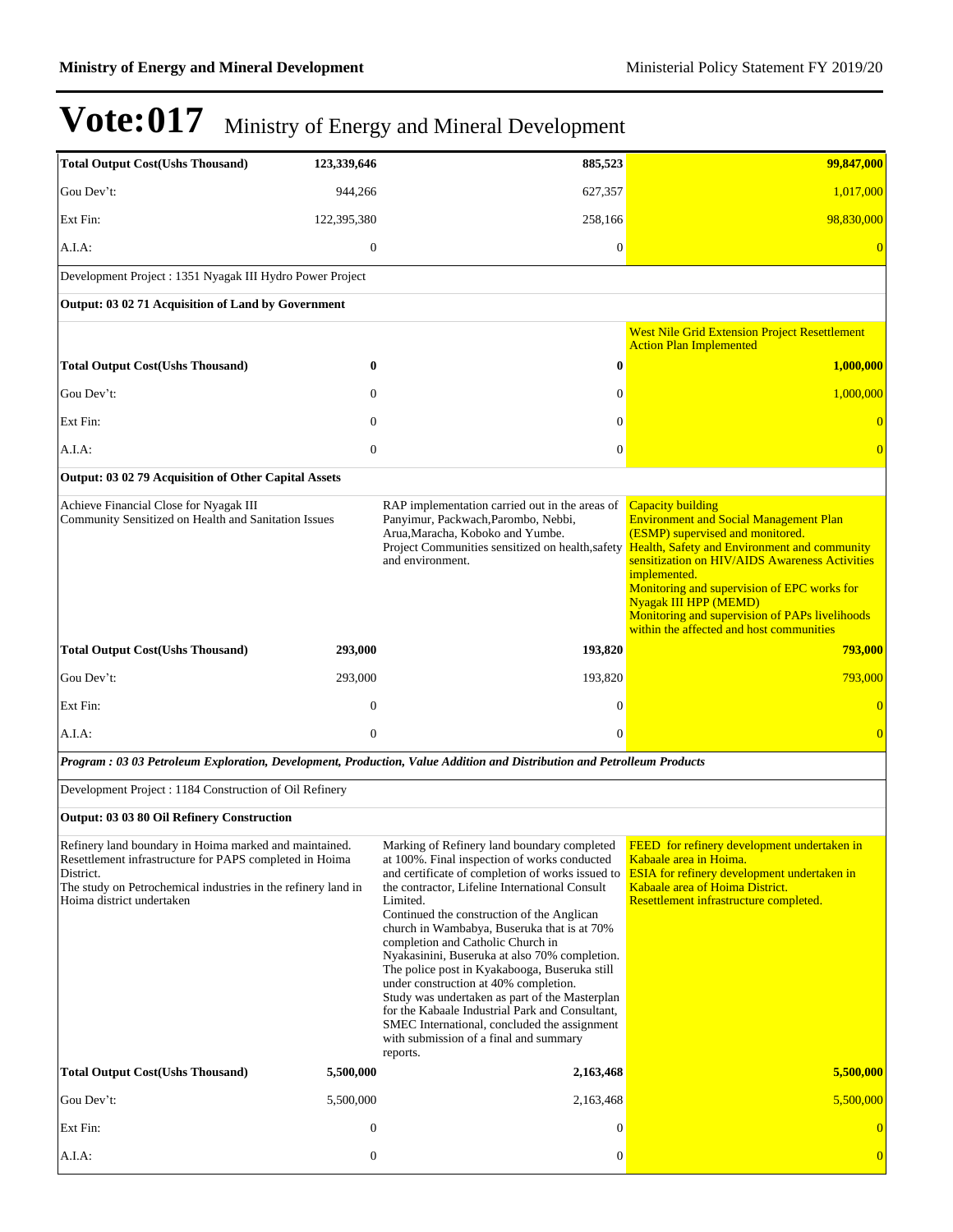| Development Project : 1352 Midstream Petroleum Infrastructure Development Project                                                                                                                                                                                                                                                                                                                                                                                                                                                                                                                                                                                                                                                                                                                                                   |                  |                                                                                                                                                                                                                                                                                                                                                                                                                                                                                                                                                                                                                                                                                                                                                                                                                                                                                                                                                                                                                                                                                                                                                                                                                                                                                                                                                                                                                                                                                                                                          |                                                                                                                                                                                                                                                                                                                                                                                                                                                                                                                                                  |  |
|-------------------------------------------------------------------------------------------------------------------------------------------------------------------------------------------------------------------------------------------------------------------------------------------------------------------------------------------------------------------------------------------------------------------------------------------------------------------------------------------------------------------------------------------------------------------------------------------------------------------------------------------------------------------------------------------------------------------------------------------------------------------------------------------------------------------------------------|------------------|------------------------------------------------------------------------------------------------------------------------------------------------------------------------------------------------------------------------------------------------------------------------------------------------------------------------------------------------------------------------------------------------------------------------------------------------------------------------------------------------------------------------------------------------------------------------------------------------------------------------------------------------------------------------------------------------------------------------------------------------------------------------------------------------------------------------------------------------------------------------------------------------------------------------------------------------------------------------------------------------------------------------------------------------------------------------------------------------------------------------------------------------------------------------------------------------------------------------------------------------------------------------------------------------------------------------------------------------------------------------------------------------------------------------------------------------------------------------------------------------------------------------------------------|--------------------------------------------------------------------------------------------------------------------------------------------------------------------------------------------------------------------------------------------------------------------------------------------------------------------------------------------------------------------------------------------------------------------------------------------------------------------------------------------------------------------------------------------------|--|
| Output: 03 03 71 Acquisition of Land by Government                                                                                                                                                                                                                                                                                                                                                                                                                                                                                                                                                                                                                                                                                                                                                                                  |                  |                                                                                                                                                                                                                                                                                                                                                                                                                                                                                                                                                                                                                                                                                                                                                                                                                                                                                                                                                                                                                                                                                                                                                                                                                                                                                                                                                                                                                                                                                                                                          |                                                                                                                                                                                                                                                                                                                                                                                                                                                                                                                                                  |  |
| -Support and monitoring of EPC activities of crude export<br>pipeline undertaken.<br>-Support and monitoring EPC activities of feeder pipelines in<br>Hoima, Bulisa and Nnoya undertaken<br>A master plan and detailed engineering design for the<br>Aerodrome in Kabaale Hoima is effected.<br>Consultant to undertake EIA for finished products pipeline<br>from Hoima to Buloba secured<br>Land required for crude export pipeline acquired<br>Land required for infrastructure corridor development<br>acquired.<br>Monitoring of FEED activities for finished products pipeline<br>from Hoima to Buloba terminal in Kampala undertaken<br>National Strategy and Plan for petroleum transportation and<br>storage effected.<br>Study on gas pipeline from Tanzania to Uganda for iron ore<br>smelting and other uses undertaken |                  | Supervised Resettlement Action Plan from<br>Mutukula to Hoima. This included surveying,<br>valuation, socio-economic aspects and<br>sensitization among others.<br>The Department Continued to monitor the land<br>leveling, grading and other construction<br>activities at the sight Participating in relocation<br>activities of graves that are affecting<br>construction.<br>-Purchased materials for relocation of graves as<br>advised by Ministry of Gender and Tourism<br>and Antiquities<br>-Monitoring of the activity on going and RAP<br>progressing.<br>Demining of EACOP route carried out between<br>Hoima and Ssembabule.<br>-Continued the process of acquisation of Hoima<br>office.<br>-8 sensitisation meetings carried out and<br>engaged in 4 talk shows<br>-Continued with the process of Land<br>acquisition required for infrastructure corridor<br>development acquired through implementation<br>of RAP studies. Cadastral studies and survey on<br>going.<br>-Held 2 meetings with other institutions<br>involved in utilisation of the land corridor<br>-Continued to supervise and monitor RAP<br>activities for the pipeline. The activity still on<br>going with the consultant awaiting valuation<br>methodology from Chief Government Valuer<br>-The process is ongoing with the<br>implementation of the study recommendations.<br>-One harmonisation of HGA meeting carried<br>out in Uganda.<br>-Reviewed ToR for consultant pending<br>Government of Tanzania response for hire of<br>consultant. | • ESIA for finished products' pipeline to the<br>Buloba terminal from the refinery undertaken<br>• FEED for finished products' pipeline to the<br>Buloba terminal from the refinery undertaken.<br><b>EACOP</b> corridor acquired and affected persons<br>compensated in time.<br>Finished products pipeline land marking and<br>maintenance<br>Land for products pipeline development acquired.<br>Monitoring EPC activities on crude feeder<br>pipeline to the refinery and export starting point<br>undertaken<br><b>Natural Gas Pipeline</b> |  |
| <b>Total Output Cost(Ushs Thousand)</b>                                                                                                                                                                                                                                                                                                                                                                                                                                                                                                                                                                                                                                                                                                                                                                                             | 7,000,000        | 1,281,361                                                                                                                                                                                                                                                                                                                                                                                                                                                                                                                                                                                                                                                                                                                                                                                                                                                                                                                                                                                                                                                                                                                                                                                                                                                                                                                                                                                                                                                                                                                                | 8,400,000                                                                                                                                                                                                                                                                                                                                                                                                                                                                                                                                        |  |
| Gou Dev't:                                                                                                                                                                                                                                                                                                                                                                                                                                                                                                                                                                                                                                                                                                                                                                                                                          | 7,000,000        | 1,281,361                                                                                                                                                                                                                                                                                                                                                                                                                                                                                                                                                                                                                                                                                                                                                                                                                                                                                                                                                                                                                                                                                                                                                                                                                                                                                                                                                                                                                                                                                                                                | 8,400,000                                                                                                                                                                                                                                                                                                                                                                                                                                                                                                                                        |  |
| Ext Fin:                                                                                                                                                                                                                                                                                                                                                                                                                                                                                                                                                                                                                                                                                                                                                                                                                            | $\boldsymbol{0}$ | $\boldsymbol{0}$                                                                                                                                                                                                                                                                                                                                                                                                                                                                                                                                                                                                                                                                                                                                                                                                                                                                                                                                                                                                                                                                                                                                                                                                                                                                                                                                                                                                                                                                                                                         | $\overline{0}$                                                                                                                                                                                                                                                                                                                                                                                                                                                                                                                                   |  |
| A.I.A:                                                                                                                                                                                                                                                                                                                                                                                                                                                                                                                                                                                                                                                                                                                                                                                                                              | $\boldsymbol{0}$ | $\mathbf{0}$                                                                                                                                                                                                                                                                                                                                                                                                                                                                                                                                                                                                                                                                                                                                                                                                                                                                                                                                                                                                                                                                                                                                                                                                                                                                                                                                                                                                                                                                                                                             | $\overline{0}$                                                                                                                                                                                                                                                                                                                                                                                                                                                                                                                                   |  |
| Output: 03 03 72 Government Buildings and Administrative Infrastructure                                                                                                                                                                                                                                                                                                                                                                                                                                                                                                                                                                                                                                                                                                                                                             |                  |                                                                                                                                                                                                                                                                                                                                                                                                                                                                                                                                                                                                                                                                                                                                                                                                                                                                                                                                                                                                                                                                                                                                                                                                                                                                                                                                                                                                                                                                                                                                          |                                                                                                                                                                                                                                                                                                                                                                                                                                                                                                                                                  |  |
| Secure Office accommodation<br>Secure office accommodation<br>Serene and conducive office accommodation<br>well organised and structured work environment                                                                                                                                                                                                                                                                                                                                                                                                                                                                                                                                                                                                                                                                           |                  | The department continued to maintain of office<br>facilities and repairs. Continued to contribute to<br>construction of the new office complex.<br>-Payment for fixtures and fittings<br>The department continued to pay utilities.<br>-Maintaining of office facilities and repairs.<br>The process of procurement of furniture,<br>fixtures and assorted equipment for the<br>department is ongoing.<br>The department continued with the process of<br>acquiring Hoima office.                                                                                                                                                                                                                                                                                                                                                                                                                                                                                                                                                                                                                                                                                                                                                                                                                                                                                                                                                                                                                                                        | Office accommodation secured<br>Payments for utilities made) Utilities (water,<br>electricity, telephone) procured                                                                                                                                                                                                                                                                                                                                                                                                                               |  |
| <b>Total Output Cost(Ushs Thousand)</b>                                                                                                                                                                                                                                                                                                                                                                                                                                                                                                                                                                                                                                                                                                                                                                                             | 750,000          | $\bf{0}$                                                                                                                                                                                                                                                                                                                                                                                                                                                                                                                                                                                                                                                                                                                                                                                                                                                                                                                                                                                                                                                                                                                                                                                                                                                                                                                                                                                                                                                                                                                                 | 750,000                                                                                                                                                                                                                                                                                                                                                                                                                                                                                                                                          |  |
| Gou Dev't:                                                                                                                                                                                                                                                                                                                                                                                                                                                                                                                                                                                                                                                                                                                                                                                                                          | 750,000          | $\mathbf{0}$                                                                                                                                                                                                                                                                                                                                                                                                                                                                                                                                                                                                                                                                                                                                                                                                                                                                                                                                                                                                                                                                                                                                                                                                                                                                                                                                                                                                                                                                                                                             | 750,000                                                                                                                                                                                                                                                                                                                                                                                                                                                                                                                                          |  |
| Ext Fin:                                                                                                                                                                                                                                                                                                                                                                                                                                                                                                                                                                                                                                                                                                                                                                                                                            | $\boldsymbol{0}$ | $\boldsymbol{0}$                                                                                                                                                                                                                                                                                                                                                                                                                                                                                                                                                                                                                                                                                                                                                                                                                                                                                                                                                                                                                                                                                                                                                                                                                                                                                                                                                                                                                                                                                                                         | $\overline{0}$                                                                                                                                                                                                                                                                                                                                                                                                                                                                                                                                   |  |
| A.I.A:                                                                                                                                                                                                                                                                                                                                                                                                                                                                                                                                                                                                                                                                                                                                                                                                                              | $\mathbf{0}$     | $\mathbf{0}$                                                                                                                                                                                                                                                                                                                                                                                                                                                                                                                                                                                                                                                                                                                                                                                                                                                                                                                                                                                                                                                                                                                                                                                                                                                                                                                                                                                                                                                                                                                             | $\overline{0}$                                                                                                                                                                                                                                                                                                                                                                                                                                                                                                                                   |  |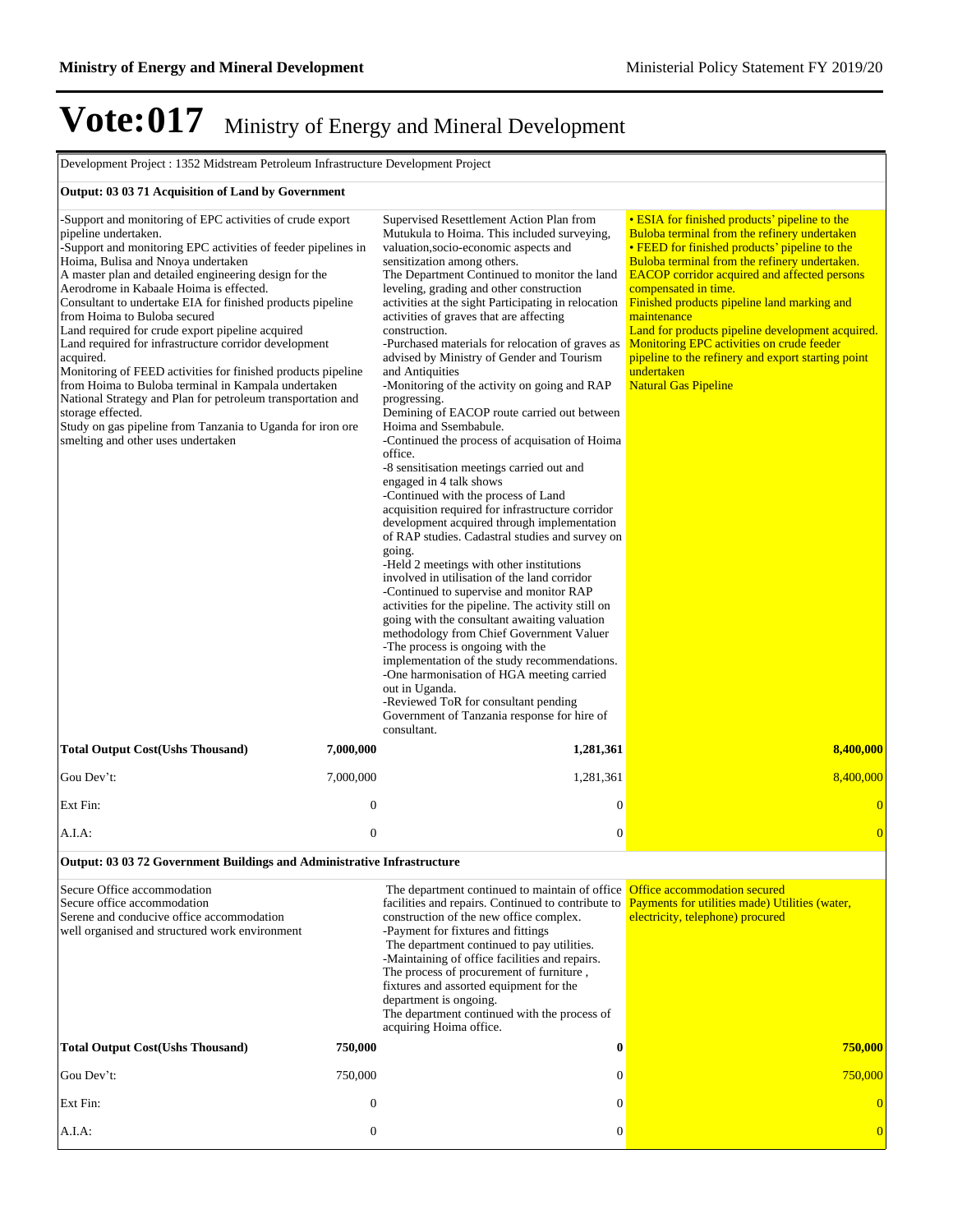| <b>Output: 03 03 75 Purchase of Motor Vehicles and Other Transport Equipment</b>                            |                  |                                                                                                                                                                                   |                                                                                                           |
|-------------------------------------------------------------------------------------------------------------|------------------|-----------------------------------------------------------------------------------------------------------------------------------------------------------------------------------|-----------------------------------------------------------------------------------------------------------|
| One motor vehicle aquired<br>Repair and maintenance of available motor vehicles and<br>generator            |                  | The procurement process for purchase of<br>vehicles is on going<br>The department fleet of motor vehicles are<br>being serviced, spare parts purchased, repairs<br>are being made | Means of transport acquired.<br>Purchase of motor vehicle spares (fuel, tyres,<br>lubricants) undertaken. |
| <b>Total Output Cost(Ushs Thousand)</b>                                                                     | 650,000          | $\bf{0}$                                                                                                                                                                          | 650,000                                                                                                   |
| Gou Dev't:                                                                                                  | 650,000          | $\Omega$                                                                                                                                                                          | 650,000                                                                                                   |
| Ext Fin:                                                                                                    | $\mathbf{0}$     | $\Omega$                                                                                                                                                                          | $\overline{0}$                                                                                            |
| A.I.A:                                                                                                      | $\overline{0}$   | $\theta$                                                                                                                                                                          | $\overline{0}$                                                                                            |
| Development Project : 1355 Strengthening the Development and Production Phases of Oil and Gas Sector        |                  |                                                                                                                                                                                   |                                                                                                           |
| Output: 03 03 72 Government Buildings and Administrative Infrastructure                                     |                  |                                                                                                                                                                                   |                                                                                                           |
| Phase 3 of data center completed<br>-PEPD offices well maintained<br>Monitoring of inland projects          |                  | Phase 3 construction of the Data Centre and<br>Office building at Entebbe continued; progress<br>was at 65%.                                                                      | <b>Completed Phase 3 Construction of Data Centre,</b><br>Labs and Office Building at Entebbe.             |
|                                                                                                             |                  | Maintenance of office buildings was carried<br>out.                                                                                                                               | Office buildings well maintained.                                                                         |
| <b>Total Output Cost(Ushs Thousand)</b>                                                                     | 4,539,962        | 1,095,293                                                                                                                                                                         | 6,160,000                                                                                                 |
| Gou Dev't:                                                                                                  | 4,539,962        | 1,095,293                                                                                                                                                                         | 6,160,000                                                                                                 |
| Ext Fin:                                                                                                    | $\mathbf{0}$     | $\Omega$                                                                                                                                                                          |                                                                                                           |
| A.I.A:                                                                                                      | $\overline{0}$   | $\theta$                                                                                                                                                                          | $\overline{0}$                                                                                            |
| Output: 03 03 75 Purchase of Motor Vehicles and Other Transport Equipment                                   |                  |                                                                                                                                                                                   |                                                                                                           |
| 2 field vehicles procured                                                                                   |                  | Procurement to purchase three (3) field vehicles Three (3) field vehicles procured.<br>continued.                                                                                 |                                                                                                           |
| <b>Total Output Cost(Ushs Thousand)</b>                                                                     | 800,000          | $\bf{0}$                                                                                                                                                                          | 500,000                                                                                                   |
| Gou Dev't:                                                                                                  | 800,000          | $\Omega$                                                                                                                                                                          | 500,000                                                                                                   |
| Ext Fin:                                                                                                    | $\mathbf{0}$     | $\theta$                                                                                                                                                                          | $\Omega$                                                                                                  |
| A.I.A:                                                                                                      | $\overline{0}$   | $\mathbf{0}$                                                                                                                                                                      | $\overline{0}$                                                                                            |
| Output: 03 03 76 Purchase of Office and ICT Equipment, including Software                                   |                  |                                                                                                                                                                                   |                                                                                                           |
| -Strong Departmental ICT framework developed;<br>-Data processing, analysis and interpretation carried out. |                  | Procurement of maintenance licenses for<br>specialized software packages, GEOSOFT and<br>PETREL continued.                                                                        | <b>Strong Departmental ICT framework; Data</b><br>processing, analysis and interpretation achieved.       |
|                                                                                                             |                  | Antivirus Licence renewed.                                                                                                                                                        |                                                                                                           |
|                                                                                                             |                  | An assortment of twenty four (24) toner<br>catridges procured.                                                                                                                    |                                                                                                           |
| <b>Total Output Cost(Ushs Thousand)</b>                                                                     | 1,200,000        | 214,807                                                                                                                                                                           | 1,800,000                                                                                                 |
| Gou Dev't:                                                                                                  | 1,200,000        | 214,807                                                                                                                                                                           | 1,800,000                                                                                                 |
| Ext Fin:                                                                                                    | $\overline{0}$   | $\theta$                                                                                                                                                                          |                                                                                                           |
| A.I.A:                                                                                                      | $\boldsymbol{0}$ | $\theta$                                                                                                                                                                          | $\overline{0}$                                                                                            |
| Output: 03 03 77 Purchase of Specialised Machinery & Equipment                                              |                  |                                                                                                                                                                                   |                                                                                                           |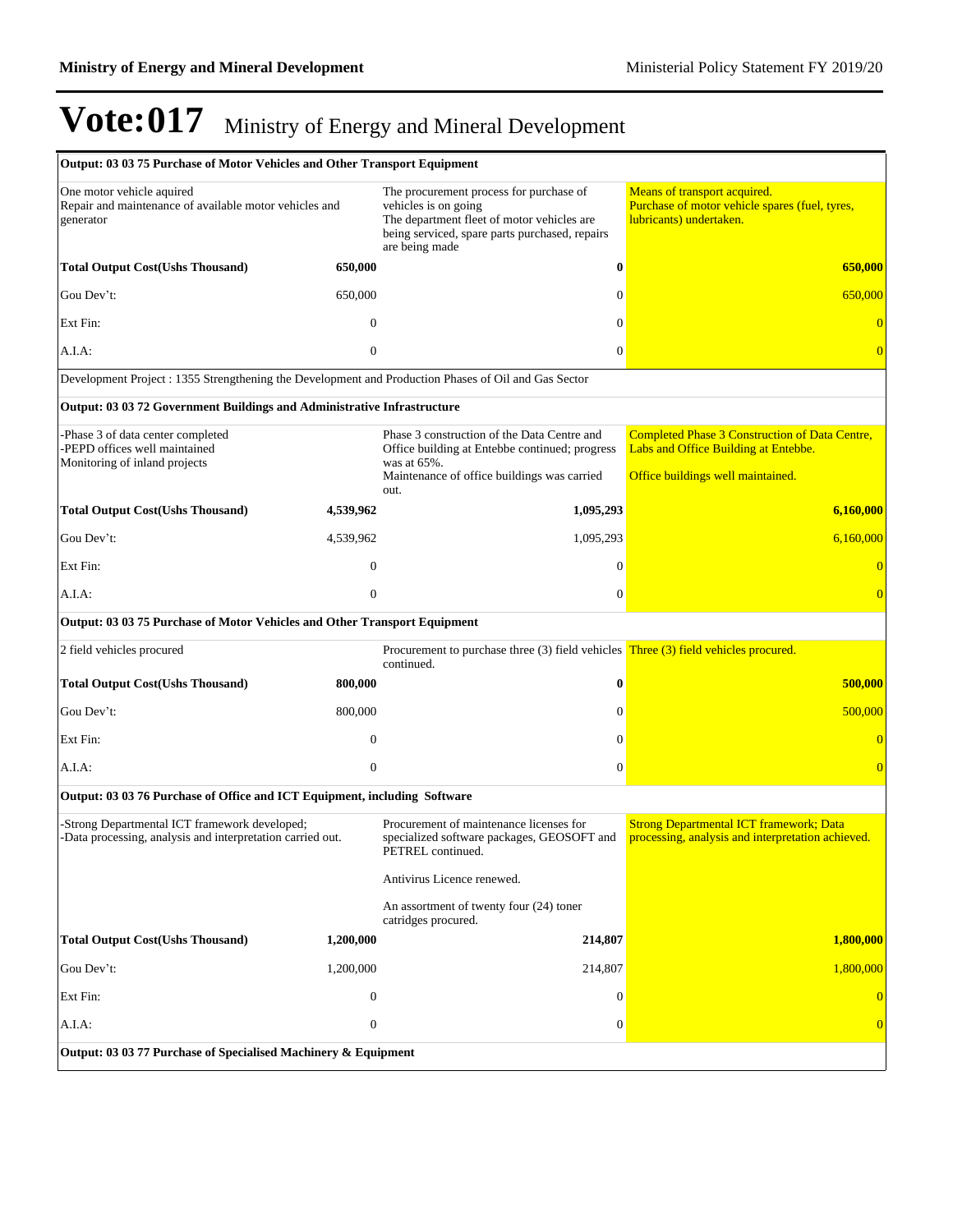| Acquisition of field geophysical data<br>Analysis of geological and geo-chemical samples done<br>Functional Departmental Labs in place   |                  | Procurement process for One (1) Gravity meter,<br>two (2) sets of Differential GPS and two (2)<br>hand-held GPS sets continued. This had<br>reached the evaluation stage.<br>Procurement to purchase five (5) assorted<br>chemicals was ongoing.<br>LECO machine was serviced. | Efficient acquisition of field geophysical data.<br><b>Efficient Departmental Labs.</b><br>Effective analysis of geological and geochemical<br>samples.<br>Field camping equipment.                                            |  |
|------------------------------------------------------------------------------------------------------------------------------------------|------------------|--------------------------------------------------------------------------------------------------------------------------------------------------------------------------------------------------------------------------------------------------------------------------------|--------------------------------------------------------------------------------------------------------------------------------------------------------------------------------------------------------------------------------|--|
| <b>Total Output Cost(Ushs Thousand)</b>                                                                                                  | 1,700,000        | 1,500                                                                                                                                                                                                                                                                          | 1,000,000                                                                                                                                                                                                                      |  |
| Gou Dev't:                                                                                                                               | 1,700,000        | 1,500                                                                                                                                                                                                                                                                          | 1,000,000                                                                                                                                                                                                                      |  |
| Ext Fin:                                                                                                                                 | $\overline{0}$   | $\Omega$                                                                                                                                                                                                                                                                       | $\overline{0}$                                                                                                                                                                                                                 |  |
| A.I.A:                                                                                                                                   | $\overline{0}$   | $\mathbf{0}$                                                                                                                                                                                                                                                                   | $\overline{0}$                                                                                                                                                                                                                 |  |
| Program : 03 05 Mineral Exploration, Development & Value Addition                                                                        |                  |                                                                                                                                                                                                                                                                                |                                                                                                                                                                                                                                |  |
| Development Project : 1353 Mineral Wealth and Mining Infrastructure Development                                                          |                  |                                                                                                                                                                                                                                                                                |                                                                                                                                                                                                                                |  |
| Output: 03 05 72 Government Buildings and Administrative Infrastructure                                                                  |                  |                                                                                                                                                                                                                                                                                |                                                                                                                                                                                                                                |  |
| One regional office constructed in Fort Portal<br>Ntungamo coordination offices constructed                                              |                  | 1. Procurement initiated for Ntungamo and Fort<br>portal mineral beneficiation centres. Delayed by<br>need fro have a MOU between MoWT and<br><b>MEMD</b><br>2. Procurement for electrical re- wiring of the<br>DGSM initiated and is at evaluation stage.                     | -At least one mineral beneficiation centre<br>constructed.<br>_Adminstrative structure at DGSM expanded for<br>more office space<br><b>Partioning of mines block</b>                                                           |  |
| <b>Total Output Cost(Ushs Thousand)</b>                                                                                                  | 2,700,000        | 599,675                                                                                                                                                                                                                                                                        | 3,461,086                                                                                                                                                                                                                      |  |
| Gou Dev't:                                                                                                                               | 2,700,000        | 599,675                                                                                                                                                                                                                                                                        | 3,461,086                                                                                                                                                                                                                      |  |
| Ext Fin:                                                                                                                                 | $\mathbf{0}$     | $\Omega$                                                                                                                                                                                                                                                                       | $\theta$                                                                                                                                                                                                                       |  |
| A.I.A:                                                                                                                                   | $\overline{0}$   | $\Omega$                                                                                                                                                                                                                                                                       | $\Omega$                                                                                                                                                                                                                       |  |
| Output: 03 05 75 Purchase of Motor Vehicles and Other Transport Equipment                                                                |                  |                                                                                                                                                                                                                                                                                |                                                                                                                                                                                                                                |  |
| 4 motor vehicles procured                                                                                                                |                  | obtained clearance for 4 motor vehicles double<br>cabins and 2 hard tops from MoPS in<br>December, 2018.                                                                                                                                                                       | 4 motor vehicles procured                                                                                                                                                                                                      |  |
| <b>Total Output Cost(Ushs Thousand)</b>                                                                                                  | 1,000,000        | $\bf{0}$                                                                                                                                                                                                                                                                       | 1,200,000                                                                                                                                                                                                                      |  |
| Gou Dev't:                                                                                                                               | 1,000,000        | $\mathbf{0}$                                                                                                                                                                                                                                                                   | 1.200,000                                                                                                                                                                                                                      |  |
| Ext Fin:                                                                                                                                 | $\mathbf{0}$     | $\Omega$                                                                                                                                                                                                                                                                       | $\overline{0}$                                                                                                                                                                                                                 |  |
| A.I.A:                                                                                                                                   | $\boldsymbol{0}$ | $\boldsymbol{0}$                                                                                                                                                                                                                                                               | $\overline{0}$                                                                                                                                                                                                                 |  |
| Output: 03 05 77 Purchase of Specialised Machinery & Equipment                                                                           |                  |                                                                                                                                                                                                                                                                                |                                                                                                                                                                                                                                |  |
| National Seismological Network extended by 2 stations<br>Exploration unit strengthened by acquisition of basic<br>exploration equipment. |                  | 1. Procurement for Seismological Network<br>extended initiated.<br>2. Procurement for two drilling rigs initiated.<br>3.2. Procurement of Equipment for Petrology,<br>Mineralogy, Gemology and sample Reception<br>at DGSM                                                     | assorted special equipment including drilling rig,<br>ASM mine plant, drilling rig, augers, geochemical<br>equipment, mine survey equipment, cameras,<br>GPSs, safety equipment, sample storage<br>equipment, mine drones etc. |  |
| <b>Total Output Cost(Ushs Thousand)</b>                                                                                                  | 2,520,000        | 303,714                                                                                                                                                                                                                                                                        | 3,400,000                                                                                                                                                                                                                      |  |
| Gou Dev't:                                                                                                                               | 2,520,000        | 303,714                                                                                                                                                                                                                                                                        | 3,400,000                                                                                                                                                                                                                      |  |
| Ext Fin:                                                                                                                                 | $\boldsymbol{0}$ | $\mathbf{0}$                                                                                                                                                                                                                                                                   | $\bf{0}$                                                                                                                                                                                                                       |  |
| A.I.A:                                                                                                                                   | $\boldsymbol{0}$ | $\boldsymbol{0}$                                                                                                                                                                                                                                                               | $\overline{0}$                                                                                                                                                                                                                 |  |
| Development Project : 1392 Design, Construction and Installation of Uganda National Infrasound Network (DCIIN)                           |                  |                                                                                                                                                                                                                                                                                |                                                                                                                                                                                                                                |  |
| Output: 03 05 77 Purchase of Specialised Machinery & Equipment                                                                           |                  |                                                                                                                                                                                                                                                                                |                                                                                                                                                                                                                                |  |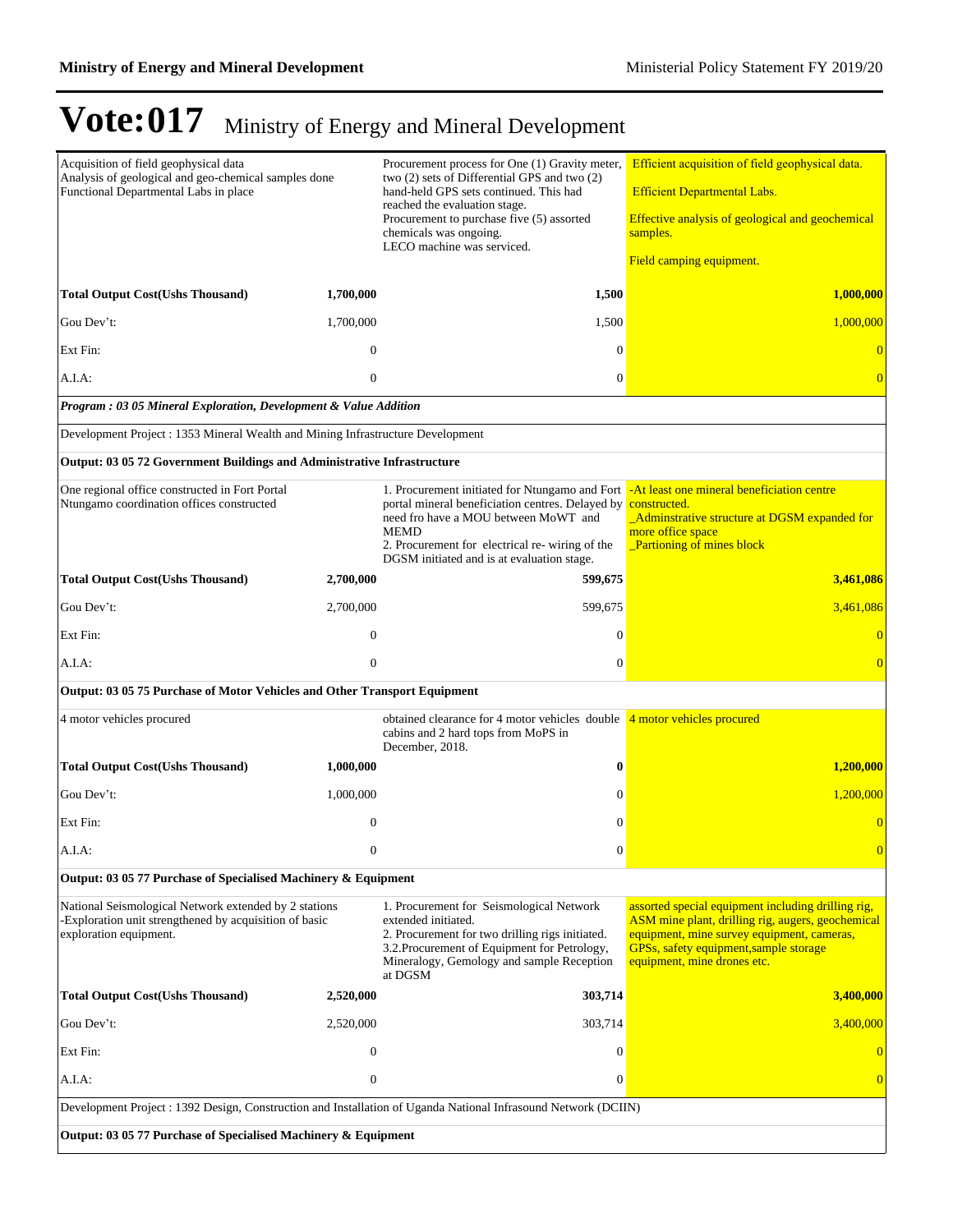| <b>Infrasound Network Equipment installed</b>                                                                                                                                   |                  | he project completed evaluation of the bids of<br>procurement of five (5) stations for infrasound                                                                                                                                                                                                                                                                                                                                                                                                                                                                                                                                                                                                                                                                                                                                                                                                                                                                                                                                                                                                                                                                                                                                                                                                                                                                                                                                                                                                                                                                                                                                                                                                                                                                                                                                                                                                                                                                                                                                                                                               | Procure specialized equipment for infrasound<br>network                                                                                                       |
|---------------------------------------------------------------------------------------------------------------------------------------------------------------------------------|------------------|-------------------------------------------------------------------------------------------------------------------------------------------------------------------------------------------------------------------------------------------------------------------------------------------------------------------------------------------------------------------------------------------------------------------------------------------------------------------------------------------------------------------------------------------------------------------------------------------------------------------------------------------------------------------------------------------------------------------------------------------------------------------------------------------------------------------------------------------------------------------------------------------------------------------------------------------------------------------------------------------------------------------------------------------------------------------------------------------------------------------------------------------------------------------------------------------------------------------------------------------------------------------------------------------------------------------------------------------------------------------------------------------------------------------------------------------------------------------------------------------------------------------------------------------------------------------------------------------------------------------------------------------------------------------------------------------------------------------------------------------------------------------------------------------------------------------------------------------------------------------------------------------------------------------------------------------------------------------------------------------------------------------------------------------------------------------------------------------------|---------------------------------------------------------------------------------------------------------------------------------------------------------------|
|                                                                                                                                                                                 |                  | network specialized equipment accessories<br>station and a consultant to assist in Infrasound                                                                                                                                                                                                                                                                                                                                                                                                                                                                                                                                                                                                                                                                                                                                                                                                                                                                                                                                                                                                                                                                                                                                                                                                                                                                                                                                                                                                                                                                                                                                                                                                                                                                                                                                                                                                                                                                                                                                                                                                   | Install and commission the stations<br>Maintain infrasound network                                                                                            |
|                                                                                                                                                                                 |                  | Network Equipment installation and setup of<br>infrasound data.                                                                                                                                                                                                                                                                                                                                                                                                                                                                                                                                                                                                                                                                                                                                                                                                                                                                                                                                                                                                                                                                                                                                                                                                                                                                                                                                                                                                                                                                                                                                                                                                                                                                                                                                                                                                                                                                                                                                                                                                                                 | A operational Infrasound network                                                                                                                              |
|                                                                                                                                                                                 |                  | Only one bidder was responsive but lacked<br>experience of the project and Joint venture<br>contract. The contracts committee has referred<br>to re-tendering.                                                                                                                                                                                                                                                                                                                                                                                                                                                                                                                                                                                                                                                                                                                                                                                                                                                                                                                                                                                                                                                                                                                                                                                                                                                                                                                                                                                                                                                                                                                                                                                                                                                                                                                                                                                                                                                                                                                                  |                                                                                                                                                               |
| <b>Total Output Cost(Ushs Thousand)</b>                                                                                                                                         | 790,000          | $\bf{0}$                                                                                                                                                                                                                                                                                                                                                                                                                                                                                                                                                                                                                                                                                                                                                                                                                                                                                                                                                                                                                                                                                                                                                                                                                                                                                                                                                                                                                                                                                                                                                                                                                                                                                                                                                                                                                                                                                                                                                                                                                                                                                        | 1,500,000                                                                                                                                                     |
| Gou Dev't:                                                                                                                                                                      | 790,000          | $\mathbf{0}$                                                                                                                                                                                                                                                                                                                                                                                                                                                                                                                                                                                                                                                                                                                                                                                                                                                                                                                                                                                                                                                                                                                                                                                                                                                                                                                                                                                                                                                                                                                                                                                                                                                                                                                                                                                                                                                                                                                                                                                                                                                                                    | 1,500,000                                                                                                                                                     |
| Ext Fin:                                                                                                                                                                        | $\boldsymbol{0}$ | $\mathbf{0}$                                                                                                                                                                                                                                                                                                                                                                                                                                                                                                                                                                                                                                                                                                                                                                                                                                                                                                                                                                                                                                                                                                                                                                                                                                                                                                                                                                                                                                                                                                                                                                                                                                                                                                                                                                                                                                                                                                                                                                                                                                                                                    | $\overline{0}$                                                                                                                                                |
| $A.I.A$ :                                                                                                                                                                       | $\mathbf{0}$     | $\boldsymbol{0}$                                                                                                                                                                                                                                                                                                                                                                                                                                                                                                                                                                                                                                                                                                                                                                                                                                                                                                                                                                                                                                                                                                                                                                                                                                                                                                                                                                                                                                                                                                                                                                                                                                                                                                                                                                                                                                                                                                                                                                                                                                                                                | $\overline{0}$                                                                                                                                                |
| Development Project : 1505 Minerals Laboratories Equipping & Systems Development                                                                                                |                  |                                                                                                                                                                                                                                                                                                                                                                                                                                                                                                                                                                                                                                                                                                                                                                                                                                                                                                                                                                                                                                                                                                                                                                                                                                                                                                                                                                                                                                                                                                                                                                                                                                                                                                                                                                                                                                                                                                                                                                                                                                                                                                 |                                                                                                                                                               |
| Output: 03 05 72 Government Buildings and Administrative Infrastructure                                                                                                         |                  |                                                                                                                                                                                                                                                                                                                                                                                                                                                                                                                                                                                                                                                                                                                                                                                                                                                                                                                                                                                                                                                                                                                                                                                                                                                                                                                                                                                                                                                                                                                                                                                                                                                                                                                                                                                                                                                                                                                                                                                                                                                                                                 |                                                                                                                                                               |
| Design of proposed new laboratory building to house all<br>minerals laboratories in Entebbe prepared<br>Laboratory building modified to accommodate newly acquired<br>equipment |                  | 1) Ministry of Works and Transport approached Design of proposed new laboratory building to<br>to offer technical support in design of new<br>proposed laboratory building to house all<br>DGSM laboratories; 2) Curtin University's<br>Resources and Chemistry Precinct identified to<br>be bench-marked for purposes of designing<br>state of the art laboratory building at DGSM in<br>Entebbe; 3) Proposal for bench-marking<br>considered by MEMD top management; 4)<br>Technical support was sought and a four (4)<br>man team from Ministry of Works and<br>Transport was assigned to support the design of<br>a modern laboratory building to house all<br>DGSM laboratories; 5) Benchmarking trip to<br>mineral research facilities of the University of<br>Cape Town and MINTEK in South Africa, and<br>their research collaborations to inform the<br>design of the proposed laboratory building is<br>programmed for January 2019<br>1) Technical proposals evaluated for the design<br>of dust extraction system and secure venting<br>system for sample preparation unit and<br>chemical store of the DGSM laboratories; 2)<br>Procurement initiated for refurbishment of<br>laboratory building to house the fire assay unit;<br>3) Procurement of a contractor to refurbish the<br>laboratory building to house the fire assay unit<br>which was recently designed and modifications<br>approved by Entebbe Municipal Council is now<br>at the request for quotation stage after Ministry<br>of Energy and Mineral Development Contracts<br>Committee approval; 4) Procurement for the<br>design of a dust extraction system for the<br>sample crushing unit and secure venting system<br>for the Chemical Store at the Mineral Dressing<br>Laboratory is for retendering after all bidders<br>who expressed interest failed at the request for<br>proposal stage; 5) Modified distribution points<br>and wiring of office and laboratory blocks at<br>DGSM following an assessment of electrical<br>installations were submitted to Entebbe<br>Municipal Council for approval. | house all minerals laboratories in Entebbe and<br>additional laboratories prepared<br>Laboratory building modified to accommodate<br>newly acquired equipment |
| <b>Total Output Cost(Ushs Thousand)</b>                                                                                                                                         | 130,000          | 5,086                                                                                                                                                                                                                                                                                                                                                                                                                                                                                                                                                                                                                                                                                                                                                                                                                                                                                                                                                                                                                                                                                                                                                                                                                                                                                                                                                                                                                                                                                                                                                                                                                                                                                                                                                                                                                                                                                                                                                                                                                                                                                           | 600,000                                                                                                                                                       |
| Gou Dev't:                                                                                                                                                                      | 130,000          | 5,086                                                                                                                                                                                                                                                                                                                                                                                                                                                                                                                                                                                                                                                                                                                                                                                                                                                                                                                                                                                                                                                                                                                                                                                                                                                                                                                                                                                                                                                                                                                                                                                                                                                                                                                                                                                                                                                                                                                                                                                                                                                                                           | 600,000                                                                                                                                                       |
| Ext Fin:                                                                                                                                                                        | $\boldsymbol{0}$ | $\boldsymbol{0}$                                                                                                                                                                                                                                                                                                                                                                                                                                                                                                                                                                                                                                                                                                                                                                                                                                                                                                                                                                                                                                                                                                                                                                                                                                                                                                                                                                                                                                                                                                                                                                                                                                                                                                                                                                                                                                                                                                                                                                                                                                                                                | $\overline{0}$                                                                                                                                                |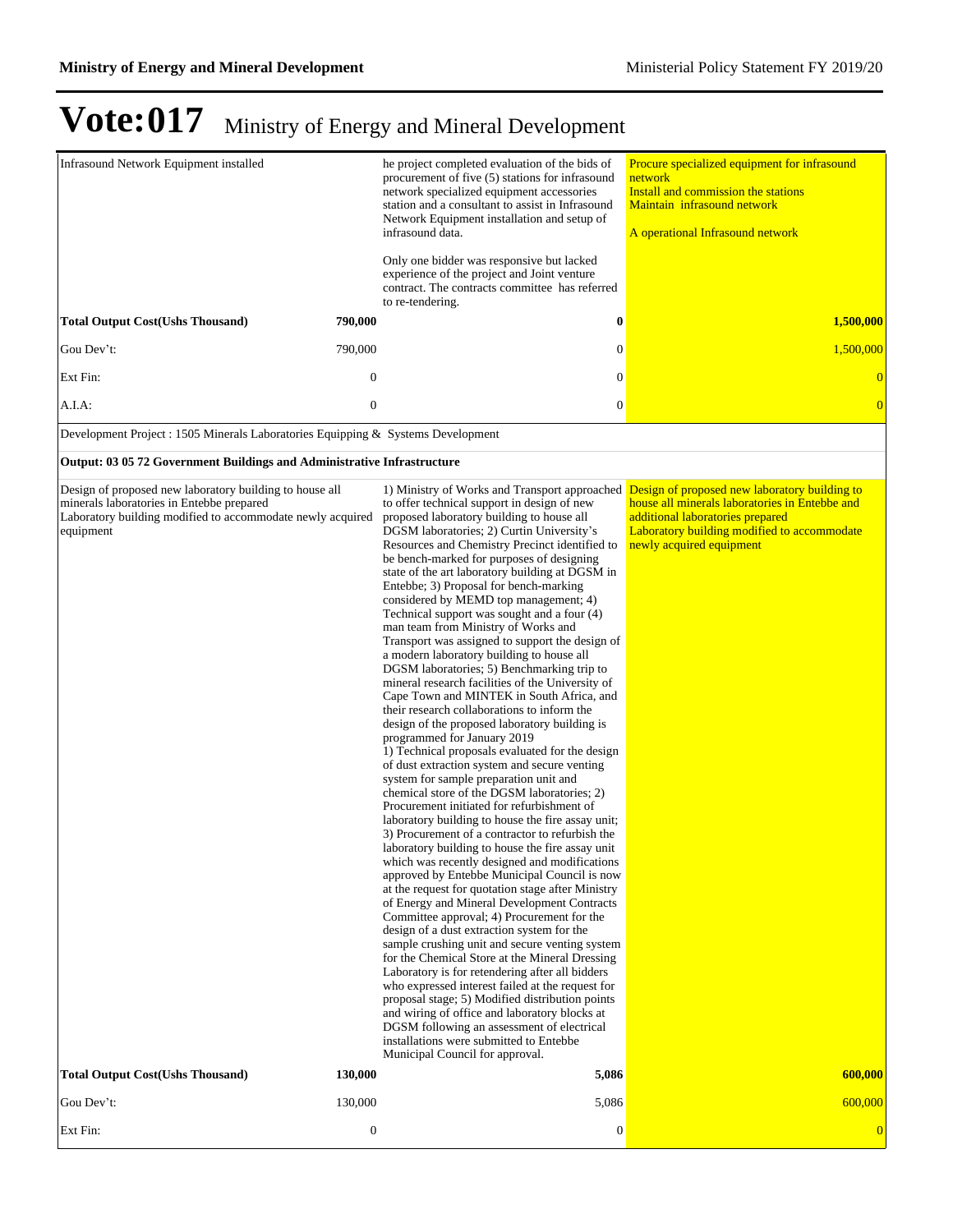| A.I.A.                                                                                                                                                                                                                                                                            | $\mathbf{0}$     | $\mathbf{0}$                                                                                                                                                                                                                                                                                                                                                                      | $\overline{0}$                                                                                                                                                                                                                                                               |
|-----------------------------------------------------------------------------------------------------------------------------------------------------------------------------------------------------------------------------------------------------------------------------------|------------------|-----------------------------------------------------------------------------------------------------------------------------------------------------------------------------------------------------------------------------------------------------------------------------------------------------------------------------------------------------------------------------------|------------------------------------------------------------------------------------------------------------------------------------------------------------------------------------------------------------------------------------------------------------------------------|
| Output: 03 05 75 Purchase of Motor Vehicles and Other Transport Equipment                                                                                                                                                                                                         |                  |                                                                                                                                                                                                                                                                                                                                                                                   |                                                                                                                                                                                                                                                                              |
|                                                                                                                                                                                                                                                                                   |                  |                                                                                                                                                                                                                                                                                                                                                                                   | Specialized Motor Vehicle (SMV) procured to<br>facilitate field sample collection for analytical and<br>mineral beneficiation test method development<br>and certified reference materials (CRMs)<br>development and travel for official duties                              |
| <b>Total Output Cost(Ushs Thousand)</b>                                                                                                                                                                                                                                           | $\bf{0}$         | $\bf{0}$                                                                                                                                                                                                                                                                                                                                                                          | 600,000                                                                                                                                                                                                                                                                      |
| Gou Dev't:                                                                                                                                                                                                                                                                        | $\mathbf{0}$     | $\theta$                                                                                                                                                                                                                                                                                                                                                                          | 600,000                                                                                                                                                                                                                                                                      |
| Ext Fin:                                                                                                                                                                                                                                                                          | $\mathbf{0}$     | $\theta$                                                                                                                                                                                                                                                                                                                                                                          | $\overline{0}$                                                                                                                                                                                                                                                               |
| A.I.A:                                                                                                                                                                                                                                                                            | $\boldsymbol{0}$ | $\mathbf{0}$                                                                                                                                                                                                                                                                                                                                                                      | $\overline{0}$                                                                                                                                                                                                                                                               |
| Output: 03 05 77 Purchase of Specialised Machinery & Equipment                                                                                                                                                                                                                    |                  |                                                                                                                                                                                                                                                                                                                                                                                   |                                                                                                                                                                                                                                                                              |
| Mineral Laboratory well equipped                                                                                                                                                                                                                                                  |                  | 1) Technical specifications prepared and<br>procurement initiated for petrology,<br>mineralogy, gemology, sample reception, and<br>reagents cold storage equipment for DGSM<br>laboratories; 2) Bids have been evaluated for<br>supply and installation of petrology,<br>mineralogy, gemology, sample reception, and<br>reagents cold storage equipment for DGSM<br>laboratories. | Laboratory standards, reference materials,<br>reagents, utilities, and apparatus procured<br>Mineral Laboratory well equipped and analytical<br>capacity of the laboratory for determination of<br>mineral grades and mineral value addition<br>strengthened                 |
| <b>Total Output Cost(Ushs Thousand)</b>                                                                                                                                                                                                                                           | 1,532,000        | $\bf{0}$                                                                                                                                                                                                                                                                                                                                                                          | 4,830,000                                                                                                                                                                                                                                                                    |
| Gou Dev't:                                                                                                                                                                                                                                                                        | 1,532,000        | $\mathbf{0}$                                                                                                                                                                                                                                                                                                                                                                      | 4.830.000                                                                                                                                                                                                                                                                    |
| Ext Fin:                                                                                                                                                                                                                                                                          | $\theta$         | $\Omega$                                                                                                                                                                                                                                                                                                                                                                          | $\overline{0}$                                                                                                                                                                                                                                                               |
| $A.I.A$ :                                                                                                                                                                                                                                                                         | $\overline{0}$   | $\mathbf{0}$                                                                                                                                                                                                                                                                                                                                                                      | $\overline{0}$                                                                                                                                                                                                                                                               |
| Program: 03 49 Policy, Planning and Support Services                                                                                                                                                                                                                              |                  |                                                                                                                                                                                                                                                                                                                                                                                   |                                                                                                                                                                                                                                                                              |
| Development Project : 1223 Institutional Support to Ministry of Energy and Mineral Development                                                                                                                                                                                    |                  |                                                                                                                                                                                                                                                                                                                                                                                   |                                                                                                                                                                                                                                                                              |
| Output: 03 49 72 Government Buildings and Administrative Infrastructure                                                                                                                                                                                                           |                  |                                                                                                                                                                                                                                                                                                                                                                                   |                                                                                                                                                                                                                                                                              |
| -Amber House Designs in place<br>-Access Ramp constructed<br>-Lifts repaired/installed and Amber House access improved.<br>-Solar system at Amber house<br>-Amber House Designs in place<br>-Access Ramp constructed<br>-Lifts repaired/installed and Amber House access improved |                  | Preliminary assessment for the repair of lifts<br>done.                                                                                                                                                                                                                                                                                                                           | - Amber House Lifts repaired to allow PWDs easy<br>access to the offices<br>Amber House fourth floor offices and Pent House<br><b>Renovated and Occupied</b><br>Infrastructure and capital works monitored and<br>supervised<br><b>Solar System installed at Amber House</b> |
| <b>Total Output Cost(Ushs Thousand)</b>                                                                                                                                                                                                                                           | 6.200.000        | 1,716,471                                                                                                                                                                                                                                                                                                                                                                         | 6,000,000                                                                                                                                                                                                                                                                    |
| Gou Dev't:                                                                                                                                                                                                                                                                        | 6,200,000        | 1,716,471                                                                                                                                                                                                                                                                                                                                                                         | 6,000,000                                                                                                                                                                                                                                                                    |
| Ext Fin:                                                                                                                                                                                                                                                                          | $\mathbf{0}$     | $\Omega$                                                                                                                                                                                                                                                                                                                                                                          |                                                                                                                                                                                                                                                                              |
| A.I.A:                                                                                                                                                                                                                                                                            | $\boldsymbol{0}$ | $\mathbf{0}$                                                                                                                                                                                                                                                                                                                                                                      | $\Omega$                                                                                                                                                                                                                                                                     |
| Output: 03 49 77 Purchase of Specialised Machinery & Equipment                                                                                                                                                                                                                    |                  |                                                                                                                                                                                                                                                                                                                                                                                   |                                                                                                                                                                                                                                                                              |
| 2 Vehicles procured.(01 for Finance and Administration and<br>01 for Sector Planning and Policy Analysis Department)                                                                                                                                                              |                  | Commenced the procurement process.<br>Replaced worn out furniture and fittings                                                                                                                                                                                                                                                                                                    | Specialised equipment procured for the Ministry                                                                                                                                                                                                                              |
| <b>Total Output Cost(Ushs Thousand)</b>                                                                                                                                                                                                                                           | 300,000          | 32,696                                                                                                                                                                                                                                                                                                                                                                            | 1,200,000                                                                                                                                                                                                                                                                    |
| Gou Dev't:                                                                                                                                                                                                                                                                        | 300,000          | 32,696                                                                                                                                                                                                                                                                                                                                                                            | 1,200,000                                                                                                                                                                                                                                                                    |
| Ext Fin:                                                                                                                                                                                                                                                                          | $\theta$         | $\Omega$                                                                                                                                                                                                                                                                                                                                                                          |                                                                                                                                                                                                                                                                              |
| A.I.A.                                                                                                                                                                                                                                                                            | $\theta$         | $\theta$                                                                                                                                                                                                                                                                                                                                                                          |                                                                                                                                                                                                                                                                              |
| Output: 03 49 79 Acquisition of Other Capital Assets                                                                                                                                                                                                                              |                  |                                                                                                                                                                                                                                                                                                                                                                                   |                                                                                                                                                                                                                                                                              |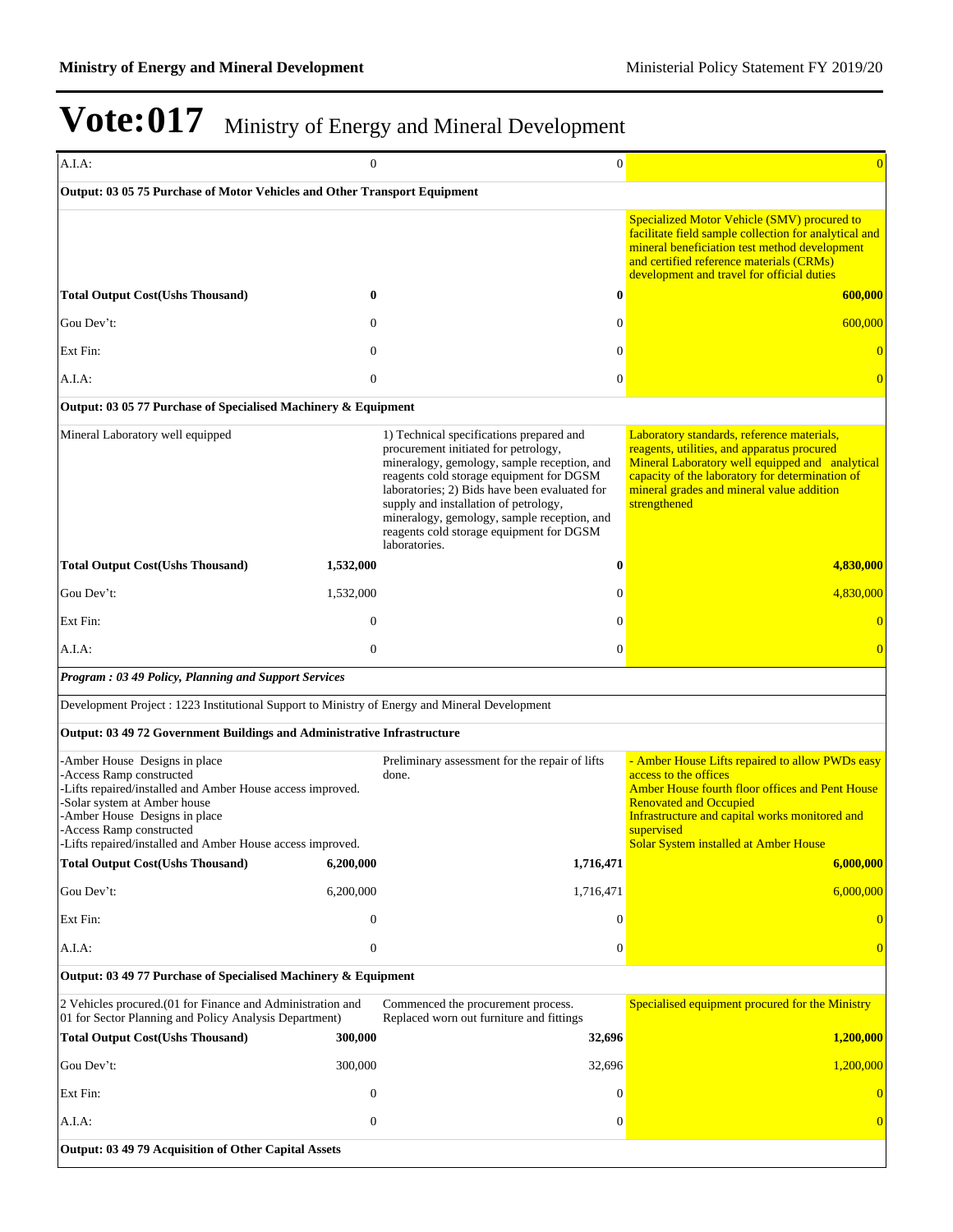| UEDCL lines - Complete Peri-Uban electrification schemes in Continued to support the UEDCL<br>Kachumbala TC |              |         | Ongoing peri urban capital works completed<br>Priority peri urban schemes in Masaka, Mbarara,<br><b>Wakiso and Fortportal completed</b> |
|-------------------------------------------------------------------------------------------------------------|--------------|---------|-----------------------------------------------------------------------------------------------------------------------------------------|
| <b>Total Output Cost (Ushs Thousand)</b>                                                                    | 1,435,000    | 717,500 | 4,000,000                                                                                                                               |
| Gou Dev't:                                                                                                  | 1,435,000    | 717.500 | 4,000,000                                                                                                                               |
| Ext Fin:                                                                                                    |              |         |                                                                                                                                         |
| A.I.A:                                                                                                      | $\mathbf{0}$ |         |                                                                                                                                         |

### **X. Vote Challenges and Plans To Improve Performance**

### **Vote Challenges**

i) Land Acquisition for government projects is taking a long time and a considerable budget.

ii) Inadequate counterpart funding for compensation which delays disbursements by other funding partners.

iii) Procurement bottlenecks including lengthy bidding processes that require no-objections from the external financiers at each stage of execution.

iv) Low access of Rural Electrification which stands at about 20.6%.

v) Management of the Uganda Electricity Board (UEB) successor companies (e.g. UETCL, UEGCL and UEDCL) which by law belong to the Ministry of Finance Planning and Economic Development.

vi) Illegal mining by the Artisanal Miners.

vii) New institutions in the Oil and Gas sector are still being put in place.

viii) The Petroleum Directorate has lost nearly all its staff who have gone to the better paying UNOC and PAU.

ix) Management of expectations created by the discovery of petroleum

### **Plans to improve Vote Performance**

The sector will implement strategies to accelerate realization of NDP II Targets for FY 2019/20 by undertaking the following:

i) Commission 7 GETFiT projects: Waki (4.8 MW), Kyambura SHPP (7.6 MW), Sindila SHPP (5 MW), Ndugutu SHPP (5.9 MW), Nyamagasani I SHPP (15 MW), Nyamagasani II SHPP (5 MW), Kikagati SHPP (16 MW)

- ii) Karuma HPP (600MW):
- a) Monitor the construction of Karuma HPP
- b) Commission of Karuma HPP

c) 60% implementation of activities of Community Development Action Plans

d) Commencement of Operation and Maintenance for the Karuma HPP

iii) Isimba HPP (183MW):

a) Commencement of Operation and Maintenance for the Isimba hydropower station

b) 60% implementation of activities in the Community Development Action Plan for Isimba HPP

iv) Address Land Acquisition for government projects.

v) Enhancement of capacity and supervision of inspection in the mineral sector and in the implementation of Power Projects.

vi) Expedited recruitment in the Petroleum Directorate

### **XI Off Budget Support**

### **Table 11.1 Off-Budget Support by Sub-Programme**

N/A

**XII. Vote Cross Cutting Policy And Other Budgetary Issues**

**Table 12.1: Cross- Cutting Policy Issues**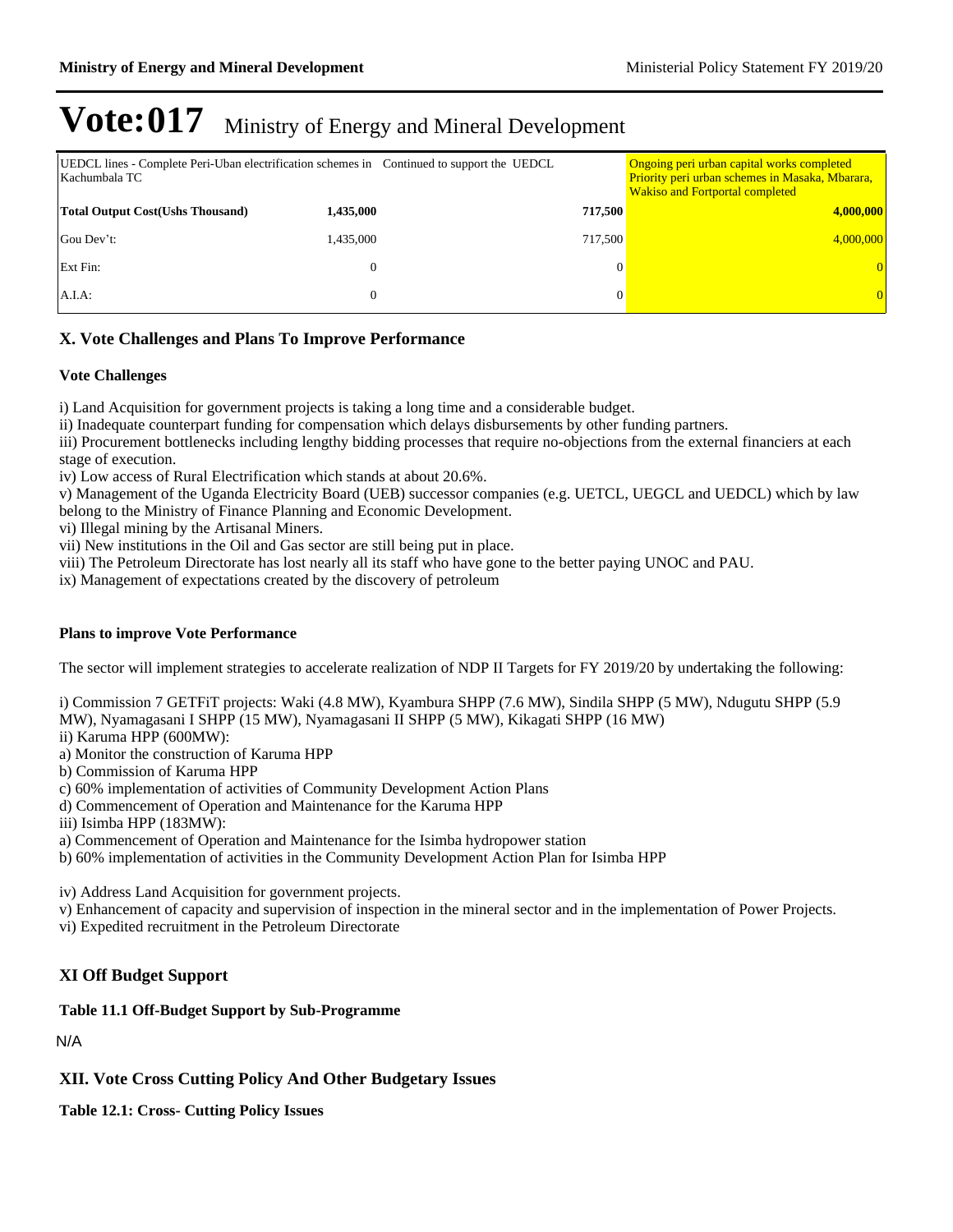| <b>Issue Type:</b>                  | <b>HIV/AIDS</b>                                                                                                       |
|-------------------------------------|-----------------------------------------------------------------------------------------------------------------------|
| Objective:                          | To strengthen staff capacity in the implementation of the ministry's work place HIV-AIDS policy                       |
| <b>Issue of Concern:</b>            | Limited provision of outreach services to staff living with HIV/AIDS                                                  |
| <b>Planned Interventions:</b>       | To have the resource envelope for accessing ARVs and counselling services                                             |
| <b>Budget Allocation (Billion):</b> | 0.100                                                                                                                 |
| <b>Performance Indicators:</b>      | 1. Number of staff accessing ARVs (10)<br>2. Number of counselling outreach sessions held (12)                        |
| <b>Issue Type:</b>                  | Gender                                                                                                                |
| Objective:                          | To strengthen Gender Main streaming in the budgeting process for the Energy and Minerals Sector                       |
| <b>Issue of Concern:</b>            | Limitations in engendering the the MEMD and projects in the budget                                                    |
| <b>Planned Interventions:</b>       | To conduct quarterly meetings on gender and equity budgeting                                                          |
| <b>Budget Allocation (Billion):</b> | 0.100                                                                                                                 |
| <b>Performance Indicators:</b>      | 1. Percentage mark attained in gender budting (70%)<br>2. Number of staff trained in gender and equity (25)           |
| <b>Issue Type:</b>                  | <b>Enviroment</b>                                                                                                     |
| Objective:                          | To finalise the development of the HSE Manual and the guidelines for the EMD Sector                                   |
| <b>Issue of Concern:</b>            | Limited awareness by staff in mainstreaming HSE in the EMD Sector                                                     |
| <b>Planned Interventions:</b>       | 1. Staff capacity buidling<br>2. Review of the HSE/EIA Reports<br>3.Quarterly Monitoring                              |
| <b>Budget Allocation (Billion):</b> | 0.500                                                                                                                 |
| <b>Performance Indicators:</b>      | 1. Number of staff trained in HSE (20)<br>2. Number of HSE/EIA reports reviewed<br>3. Number of enforcements done (4) |

### **XIII. Personnel Information**

## **Table 13.1 Staff Establishment Analysis**

| <b>Title</b>                                                  | <b>Salary Scale</b> | <b>Number Of Approved Positions</b> | <b>Number Of Filled Positions</b> |
|---------------------------------------------------------------|---------------------|-------------------------------------|-----------------------------------|
| <b>Assistant Commissioner</b><br>(Geophysics and Engineering) | U <sub>1E</sub>     |                                     | $\Omega$                          |
| Assistant Commissioner Comm &<br><b>Information Mgt</b>       | U <sub>1E</sub>     |                                     | $\bf{0}$                          |
| <b>Assistant Commissioner / Energy</b><br>Efficiency          | U1E(SC)             |                                     |                                   |
| Commissioner, Sectoral Planning<br>and Policy Analysis        | U <sub>1</sub> SE   |                                     | $\Omega$                          |
| Principal Engineer (Petroleum)                                | U <sub>2</sub>      |                                     | $\Omega$                          |
| Principal Engineer (Resevoir)                                 | U <sub>2</sub>      |                                     | $\mathbf{0}$                      |
| Principal Geological Officer<br>(Planning)                    | U <sub>2</sub>      |                                     | $\mathbf{0}$                      |
| Principal Geoscientist                                        | U <sub>2</sub>      |                                     | $\theta$                          |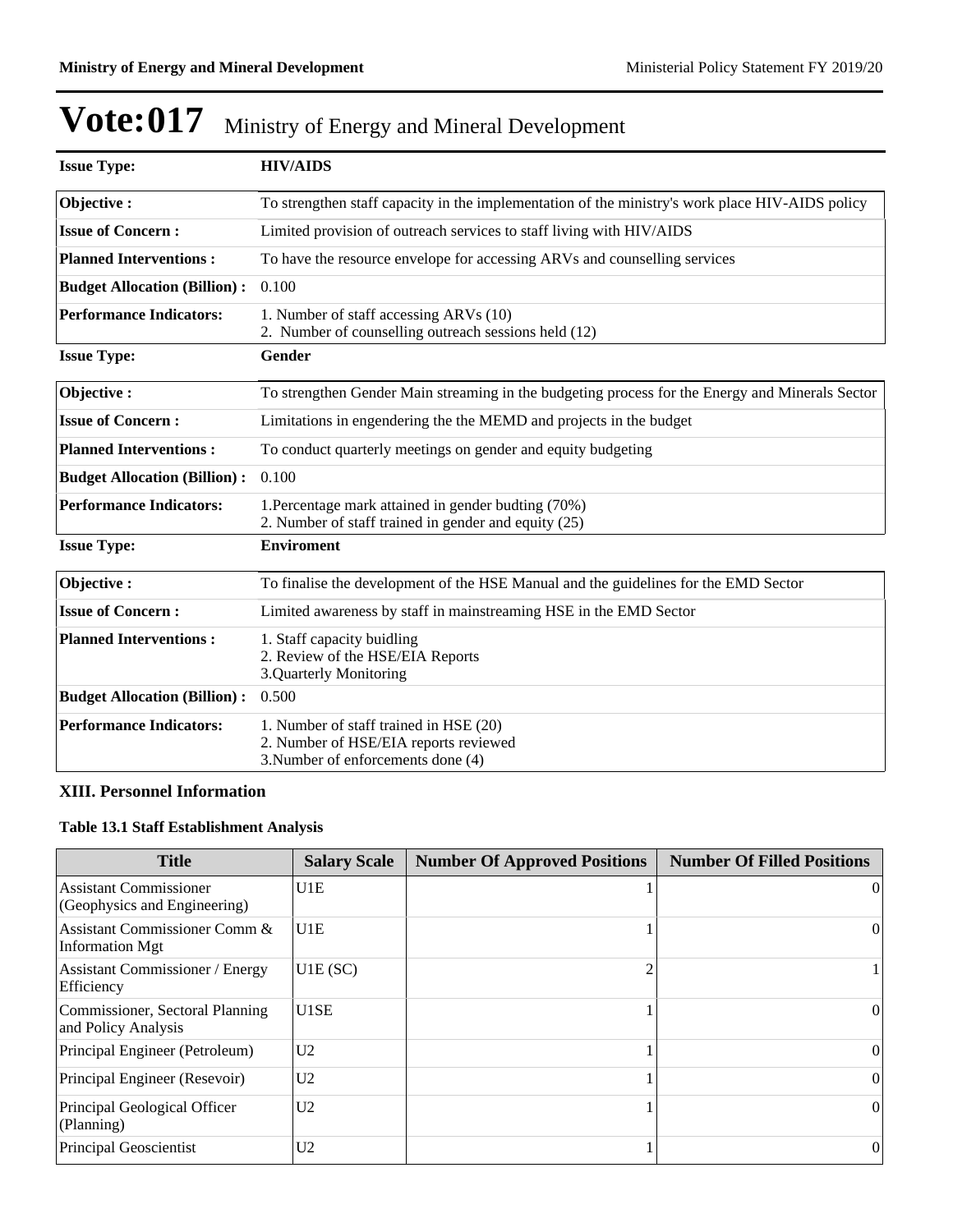| Principal Information Technology<br>Officer           | U <sub>2</sub>    | 1              | $\vert 0 \vert$  |
|-------------------------------------------------------|-------------------|----------------|------------------|
| Principal Internal Auditor                            | U <sub>2</sub>    | 1              | 0                |
| Principal Statistician                                | U <sub>2</sub>    |                | 0                |
| Principal Business Analyst<br>(Engineering)           | U <sub>2</sub> SC |                | $\vert 0 \vert$  |
| Principal Chemist                                     | U <sub>2</sub> SC | 1              | $\overline{0}$   |
| Principal Energy Officer                              | U <sub>2</sub> SC | 4              |                  |
| Principal Engineer (Chemical &<br>Process)            | U <sub>2</sub> SC | 1              | $\overline{0}$   |
| Principal Engineer (Instrumentation<br>& Measurement) | U <sub>2</sub> SC | 1              | $\overline{0}$   |
| Principal Geophysicist                                | U <sub>2</sub> SC | 1              | $\vert 0 \vert$  |
| Principal Seismologist                                | U <sub>2</sub> SC | 1              | $\vert 0 \vert$  |
| Principal Geologist                                   | U2SC              | $\overline{2}$ | $\vert 0 \vert$  |
| Senior Communication Officer                          | U <sub>3</sub>    | 1              | $\vert 0 \vert$  |
| Senior Engineer (Mining)                              | U <sub>3</sub>    | 1              | $\vert 0 \vert$  |
| Senior Engineer (Reservoir)                           | U <sub>3</sub>    | 1              | $\vert 0 \vert$  |
| Senior Geoscientist (GIS)                             | U <sub>3</sub>    | 1              | $\vert 0 \vert$  |
| Senior Librarian                                      | U <sub>3</sub>    | 1              | $\vert 0 \vert$  |
| Senior National Content Officer                       | U <sub>3</sub>    | 1              | $\vert 0 \vert$  |
| Principal Personal Secretary                          | <b>U3 LOWER</b>   | 1              | 0                |
| Senior Business Analyst<br>(Engineering)              | U <sub>3</sub> SC |                | $\overline{0}$   |
| Senior Energy Officer                                 | U <sub>3</sub> SC | 3              | 2                |
| Senior Engineer (Chemical &<br>Process)               | U <sub>3</sub> SC |                | $\overline{0}$   |
| Senior Engineer (Instruction &<br>Measurement)        | U <sub>3</sub> SC | 1              | $\theta$         |
| Senior Engineer (Transport &<br>Storage)              | U <sub>3</sub> SC | 1              | $\boldsymbol{0}$ |
| Senior Geochemist                                     | U3 SC             | 1              | $\boldsymbol{0}$ |
| Senior Geologist                                      | U <sub>3</sub> SC |                | $\boldsymbol{0}$ |
| Senior Geologist (Commodity<br>Studies)               | U <sub>3</sub> SC | 1              | 0                |
| Senior Geologist (Stratigraphic<br>Code)              | U <sub>3</sub> SC | 1              | $\boldsymbol{0}$ |
| Senior Geophysicist                                   | U <sub>3</sub> SC | 2              | $\overline{0}$   |
| Senior Palynologist                                   | U <sub>3</sub> SC | 1              | $\theta$         |
| Senior Petroleum Engineer<br>(Development)            | U <sub>3</sub> SC | 2              |                  |
| Senior Petroleum Engineer<br>(Production)             | U <sub>3</sub> SC | 1              | 0                |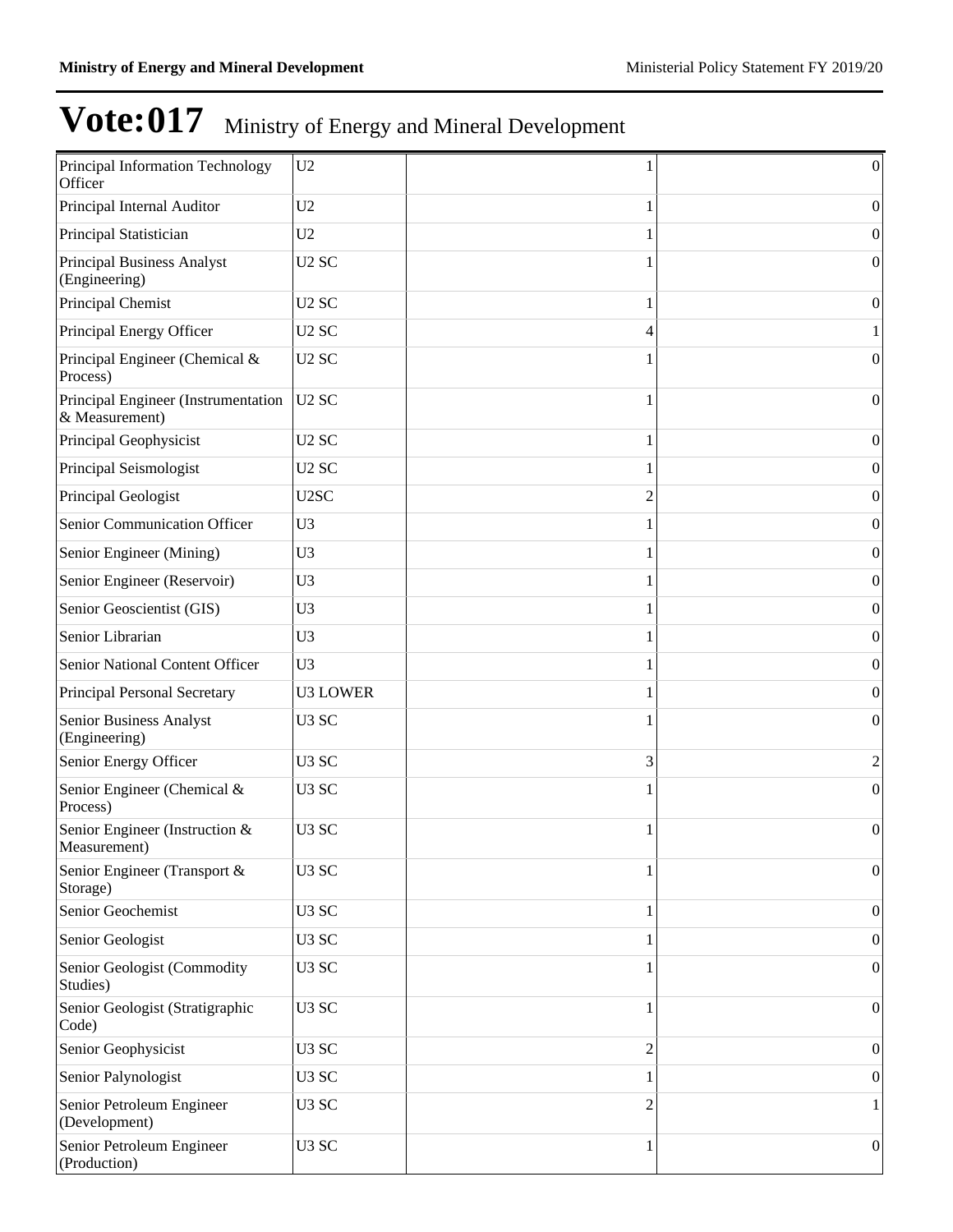| Senior Petroleum Officer /Transport<br>& Storage (Devevlopment) | U3 SC             |    | $\boldsymbol{0}$ |
|-----------------------------------------------------------------|-------------------|----|------------------|
| Senior Seismologist                                             | U <sub>3</sub> SC |    | $\boldsymbol{0}$ |
| Senior Energy Officer (Planning)                                | U3 Upp            |    | $\boldsymbol{0}$ |
| Senior Enviroment Officer (Health,<br>Safety & Environment)     | U3 Upp            |    | $\boldsymbol{0}$ |
| Senior Geological Officer<br>(Planning)                         | U3 Upp            |    | $\mathbf{0}$     |
| Senior Energy Officer (Bioenergy)                               | U3SC              |    | $\boldsymbol{0}$ |
| Senior Energy Officer (Nuclear)                                 | U3SC              | 2  | $\boldsymbol{0}$ |
| Communication Officer                                           | U <sub>4</sub>    | 2  | $\boldsymbol{0}$ |
| Engineer (Drilling)                                             | U <sub>4</sub>    |    | $\boldsymbol{0}$ |
| Engineer (Reservoir)                                            | U <sub>4</sub>    |    | $\boldsymbol{0}$ |
| Geologist (Mines)                                               | U <sub>4</sub>    |    | $\boldsymbol{0}$ |
| Geoscientist (GIS)                                              | U <sub>4</sub>    | 2  | $\boldsymbol{0}$ |
| <b>Information Scientist</b>                                    | U <sub>4</sub>    |    | $\boldsymbol{0}$ |
| Information Technology Officer                                  | U <sub>4</sub>    |    | $\boldsymbol{0}$ |
| Librarian                                                       | U <sub>4</sub>    |    | $\boldsymbol{0}$ |
| Senior Assistant Engineering Officer U4                         |                   |    | $\boldsymbol{0}$ |
| Senior Assistant Inspector of Mines                             | U <sub>4</sub>    |    | $\boldsymbol{0}$ |
| System Administrator                                            | U <sub>4</sub>    |    | $\boldsymbol{0}$ |
| Chemist                                                         | U4(SC)            |    | $\mathbf{0}$     |
| <b>Energy Officer</b>                                           | U4(SC)            | 20 | 10               |
| Geochemist                                                      | U4(SC)            | 3  | 1                |
| Geologist                                                       | U4(SC)            |    | $\boldsymbol{0}$ |
| Senior Geophysical Tech.                                        | U4(SC)            |    | $\boldsymbol{0}$ |
| Principal Office Supervisor                                     | U4L               |    | 0                |
| Civil Engineer                                                  | U <sub>4</sub> SC |    | $\boldsymbol{0}$ |
| Engineer (Refinery)                                             | U <sub>4</sub> SC |    | $\boldsymbol{0}$ |
| <b>Estate Engineer</b>                                          | U <sub>4</sub> SC |    | $\boldsymbol{0}$ |
| Health and Safety Officer                                       | U <sub>4</sub> SC |    | 0                |
| Seismologist                                                    | U <sub>4</sub> SC |    | 0                |
| Environment Officer                                             | U4 Upp            |    | $\boldsymbol{0}$ |
| Environment Officer (Engineering)                               | U4 Upp            |    | 0                |
| Senior Enviroment Officer                                       | U4 Upp            |    | $\boldsymbol{0}$ |
| Geophysicist                                                    | U4L               |    | 1                |
| Technician (Computer,<br>Instrumentation)                       | U4SC              |    | $\boldsymbol{0}$ |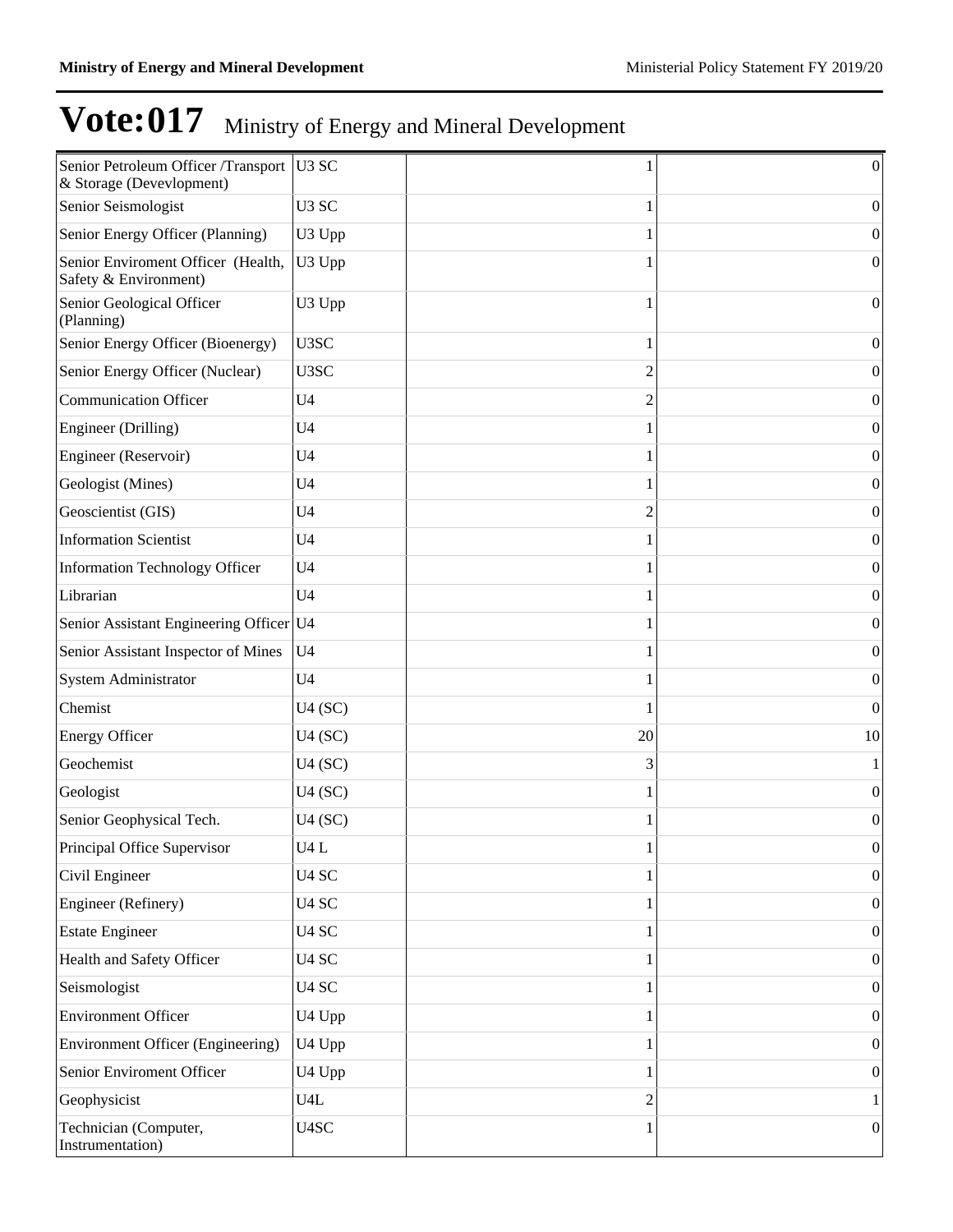| Senior Petroleum Officer             | U4Upp          |    | $\boldsymbol{0}$ |
|--------------------------------------|----------------|----|------------------|
| <b>Assistant Geological Officer</b>  | U <sub>5</sub> |    | $\mathbf{0}$     |
| Assistant Inspector of Mines         | U5 SC          |    | $\mathbf{0}$     |
| Laboratory Technician                | U5 SC          | 3  | 1                |
| <b>Assistant Procurement Officer</b> | U5 Upp         |    | $\boldsymbol{0}$ |
| Senior Accounts Assistant            | U5 Upp         | 3  | $\overline{c}$   |
| Senior Office Supervisor             | U5Upp          |    | $\boldsymbol{0}$ |
| Technician (Estates)                 | U5Upp          |    | $\mathbf{0}$     |
| Assistant Librarian                  | U6 Upp         |    | $\Omega$         |
| Driller                              | U6 Upp         |    | $\mathbf{0}$     |
| Geological Technician                | U6 Upp         |    | $\mathbf{0}$     |
| Geophysical Technician               | U6 Upp         |    | $\mathbf{0}$     |
| <b>Station Operators</b>             | U6 Upp         | 2  | $\boldsymbol{0}$ |
| <b>Assistant Driller</b>             | U7 Upp         |    | $\boldsymbol{0}$ |
| Receptionist                         | U7 Upp         |    | $\boldsymbol{0}$ |
| Laboratory Attendant                 | U8 Upp         | 2  | 1                |
| Office Attendant                     | U8 Upp         | 18 | 7                |
| Driver                               | U8-Upper       | 8  | 7                |

### **Table 13.2 Staff Recruitment Plan**

| Post Title                                                    | Salalry<br>Scale  | No. Of<br>Approved<br>Posts | No <sub>Of</sub><br><b>Filled Posts</b> | Vacant<br><b>Posts</b> | No. of Posts<br>Cleared for<br>Filling<br>FY2019/20 | <b>Gross Salary</b><br>Per Month<br>(UGX) | <b>Total Annual</b><br>Salary<br>(UGX) |
|---------------------------------------------------------------|-------------------|-----------------------------|-----------------------------------------|------------------------|-----------------------------------------------------|-------------------------------------------|----------------------------------------|
| <b>Assistant Commissioner</b><br>(Geophysics and Engineering) | U1E               |                             | $\theta$                                |                        |                                                     | 2,370,401                                 | 28,444,812                             |
| <b>Assistant Commissioner / Energy</b><br>Efficiency          | U1E(SC)           | $\overline{c}$              |                                         |                        |                                                     | 2,250,162                                 | 27,001,944                             |
| Assistant Commissioner Comm &<br><b>Information Mgt</b>       | U1E               |                             | $\Omega$                                |                        |                                                     | 2,291,633                                 | 27,499,596                             |
| <b>Assistant Driller</b>                                      | U7 Upp            |                             | $\theta$                                |                        |                                                     | 316,393                                   | 3,796,716                              |
| <b>Assistant Geological Officer</b>                           | U <sub>5</sub>    |                             | $\theta$                                |                        |                                                     | 635,236                                   | 7,622,832                              |
| Assistant Inspector of Mines                                  | U <sub>5</sub> SC |                             | $\Omega$                                |                        |                                                     | 792,885                                   | 9,514,620                              |
| <b>Assistant Librarian</b>                                    | U6 Upp            |                             | $\theta$                                |                        |                                                     | 405,239                                   | 4,862,868                              |
| <b>Assistant Procurement Officer</b>                          | U5 Upp            |                             |                                         |                        |                                                     | 528,588                                   | 6,343,056                              |
| Chemist                                                       | U4(SC)            |                             | $\Omega$                                |                        |                                                     | 1,089,533                                 | 13,074,396                             |
| Civil Engineer                                                | U <sub>4</sub> SC |                             | $\Omega$                                |                        |                                                     | 1,094,258                                 | 13,131,096                             |
| Commissioner, Sectoral Planning<br>and Policy Analysis        | U1SE              |                             | $\Omega$                                |                        |                                                     | 1,859,451                                 | 22,313,412                             |
| <b>Communication Officer</b>                                  | U <sub>4</sub>    | $\overline{2}$              | $\mathbf{0}$                            | 2                      | $\mathfrak{D}$                                      | 1,447,736                                 | 17,372,832                             |
| Driller                                                       | U6 Upp            |                             | $\Omega$                                |                        |                                                     | 426,265                                   | 5,115,180                              |
| Driver                                                        | U8-Upper          | 8                           |                                         |                        |                                                     | 228,316                                   | 2,739,792                              |
| <b>Energy Officer</b>                                         | U4(SC)            | 20                          | 10                                      | 10                     | 10                                                  | 10,985,330                                | 131,823,960                            |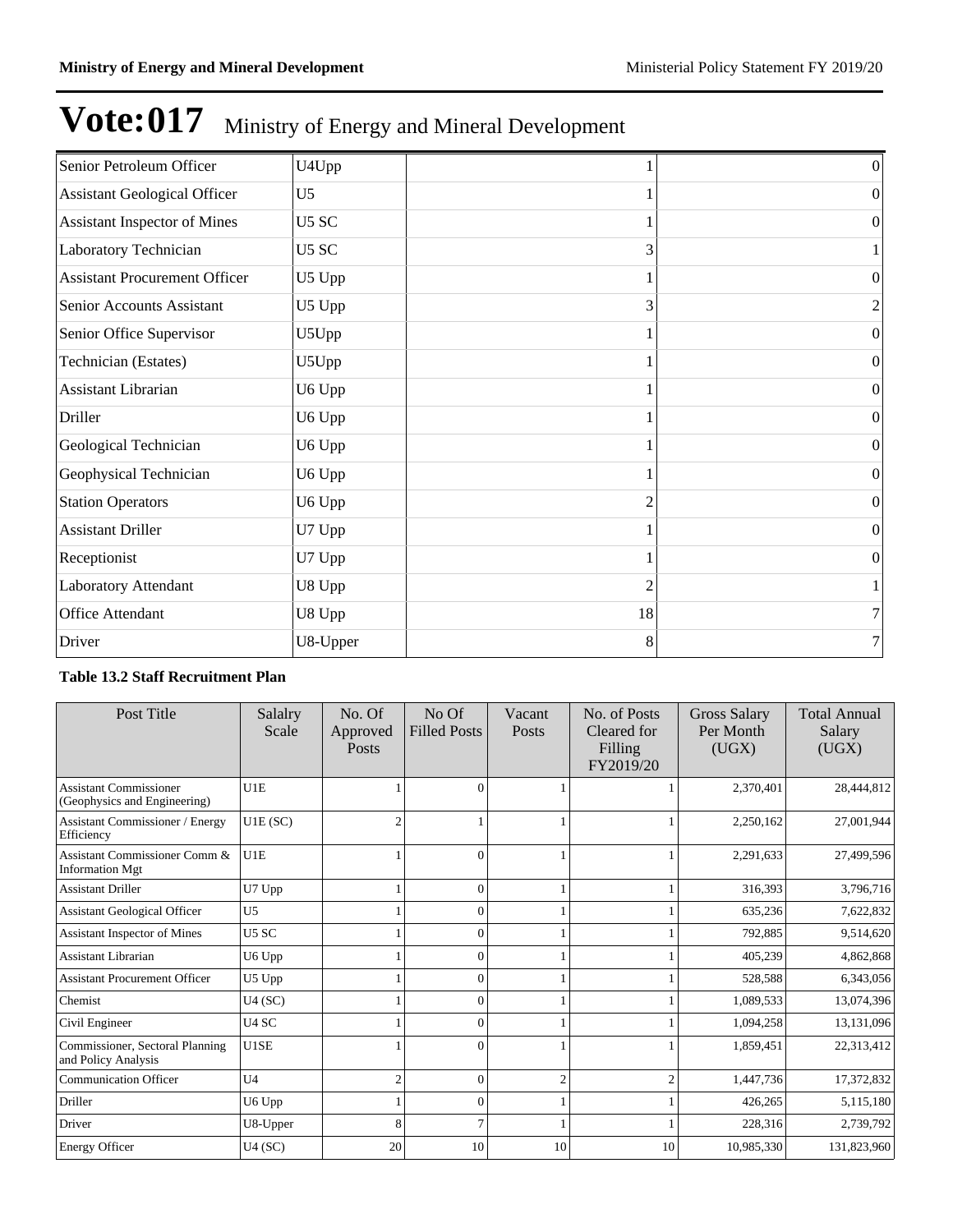| Engineer (Drilling)                                   | U <sub>4</sub>    | 1              | $\boldsymbol{0}$ | 1              |                | 1,094,258 | 13,131,096 |
|-------------------------------------------------------|-------------------|----------------|------------------|----------------|----------------|-----------|------------|
| Engineer (Refinery)                                   | U <sub>4</sub> SC | 1              | $\mathbf{0}$     |                |                | 1,094,258 | 13,131,096 |
| Engineer (Reservoir)                                  | U <sub>4</sub>    | 1              | $\boldsymbol{0}$ |                |                | 1,094,258 | 13,131,096 |
| <b>Environment Officer</b>                            | U4 Upp            | 1              | $\mathbf{0}$     |                |                | 1,094,258 | 13,131,096 |
| <b>Environment Officer (Engineering)</b>              | U4 Upp            | 1              | $\boldsymbol{0}$ | 1              |                | 1,094,258 | 13,131,096 |
| <b>Estate Engineer</b>                                | U4 SC             | $\mathbf{1}$   | $\boldsymbol{0}$ | 1              |                | 1,094,258 | 13,131,096 |
| Geochemist                                            | U4(SC)            | 3              |                  | $\overline{2}$ | $\overline{2}$ | 2,179,066 | 26,148,792 |
| Geological Technician                                 | U6 Upp            | 1              | $\boldsymbol{0}$ |                |                | 773,114   | 9,277,368  |
| Geologist                                             | U4(SC)            | 1              | $\mathbf{0}$     |                |                | 1,176,808 | 14,121,696 |
| Geologist (Mines)                                     | U4                | 1              | $\boldsymbol{0}$ | 1              |                | 1,094,258 | 13,131,096 |
| Geophysical Technician                                | U6 Upp            | $\mathbf{1}$   | $\mathbf{0}$     | 1              |                | 644,988   | 7,739,856  |
| Geophysicist                                          | U4L               | $\overline{c}$ |                  |                |                | 1,089,533 | 13,074,396 |
| Geoscientist (GIS)                                    | U4                | $\overline{c}$ | $\boldsymbol{0}$ | $\overline{c}$ | $\mathfrak{2}$ | 2,188,516 | 26,262,192 |
| Health and Safety Officer                             | U4 SC             | 1              | $\mathbf{0}$     |                |                | 1,094,258 | 13,131,096 |
| <b>Information Scientist</b>                          | U4                | 1              | $\boldsymbol{0}$ | 1              | 1              | 1,094,258 | 13,131,096 |
| <b>Information Technology Officer</b>                 | U <sub>4</sub>    | $\mathbf{1}$   | $\mathbf{0}$     | 1              |                | 1,094,258 | 13,131,096 |
| Laboratory Attendant                                  | U8 Upp            | $\overline{c}$ |                  |                |                | 237,069   | 2,844,828  |
| Laboratory Technician                                 | U5 SC             | 3              |                  | $\overline{2}$ | $\mathfrak{2}$ | 1,250,134 | 15,001,608 |
| Librarian                                             | U4                | 1              | $\mathbf{0}$     |                |                | 723,868   | 8,686,416  |
| Office Attendant                                      | U8 Upp            | 18             | 7                | 11             | 11             | 2,511,476 | 30,137,712 |
| Principal Business Analyst<br>(Engineering)           | U <sub>2</sub> SC | 1              | $\Omega$         |                |                | 1,771,568 | 21,258,816 |
| Principal Chemist                                     | U <sub>2</sub> SC | 1              | $\mathbf{0}$     | 1              |                | 1,771,568 | 21,258,816 |
| Principal Energy Officer                              | U <sub>2</sub> SC | 4              | -1               | 3              | 3              | 5,184,561 | 62,214,732 |
| Principal Engineer (Chemical &<br>Process)            | U <sub>2</sub> SC | 1              | $\mathbf{0}$     |                |                | 1,771,568 | 21,258,816 |
| Principal Engineer<br>(Instrumentation & Measurement) | U <sub>2</sub> SC | 1              | $\Omega$         | 1              |                | 1,771,568 | 21,258,816 |
| Principal Engineer (Petroleum)                        | U2                | 1              | $\boldsymbol{0}$ | 1              |                | 1,771,568 | 21,258,816 |
| Principal Engineer (Resevoir)                         | U <sub>2</sub>    | 1              | $\boldsymbol{0}$ |                |                | 1,771,568 | 21,258,816 |
| Principal Geological Officer<br>(Planning)            | U <sub>2</sub>    | 1              | $\mathbf{0}$     |                |                | 1,771,568 | 21,258,816 |
| Principal Geologist                                   | U2SC              | $\overline{c}$ | $\boldsymbol{0}$ | $\overline{c}$ | 2              | 3,984,908 | 47,818,896 |
| Principal Geophysicist                                | U <sub>2</sub> SC | 1              | $\boldsymbol{0}$ | $\mathbf{1}$   | 1              | 1,781,818 | 21,381,816 |
| Principal Geoscientist                                | U <sub>2</sub>    | 1              | $\boldsymbol{0}$ | 1              |                | 1,771,568 | 21,258,816 |
| Principal Information Technology<br>Officer           | U2                | $\mathbf{1}$   | $\mathbf{0}$     | 1              |                | 1,771,568 | 21,258,816 |
| Principal Internal Auditor                            | U <sub>2</sub>    | 1              | $\boldsymbol{0}$ | $\mathbf{1}$   |                | 1,345,330 | 16,143,960 |
| Principal Office Supervisor                           | U4L               | 1              | $\boldsymbol{0}$ |                |                | 723,868   | 8,686,416  |
| Principal Personal Secretary                          | U3 LOWER          | 1              | $\boldsymbol{0}$ |                |                | 943,991   | 11,327,892 |
| Principal Seismologist                                | U <sub>2</sub> SC | 1              | $\boldsymbol{0}$ | 1              |                | 1,771,568 | 21,258,816 |
| Principal Statistician                                | U <sub>2</sub>    | $\mathbf{1}$   | $\boldsymbol{0}$ | 1              | 1              | 1,345,330 | 16,143,960 |
| Receptionist                                          | U7 Upp            | 1              | $\boldsymbol{0}$ | 1              |                | 283,913   | 3,406,956  |
| Seismologist                                          | U4 SC             | 1              | $\boldsymbol{0}$ |                |                | 1,094,258 | 13,131,096 |
| Senior Accounts Assistant                             | U5 Upp            | 3              | $\mathbf{2}$     |                |                | 472,079   | 5,664,948  |
| Senior Assistant Engineering<br>Officer               | U4                | 1              | $\mathbf{0}$     |                |                | 1,094,258 | 13,131,096 |
| Senior Assistant Inspector of<br>Mines                | U <sub>4</sub>    | 1              | $\boldsymbol{0}$ | 1              |                | 1,094,258 | 13,131,096 |